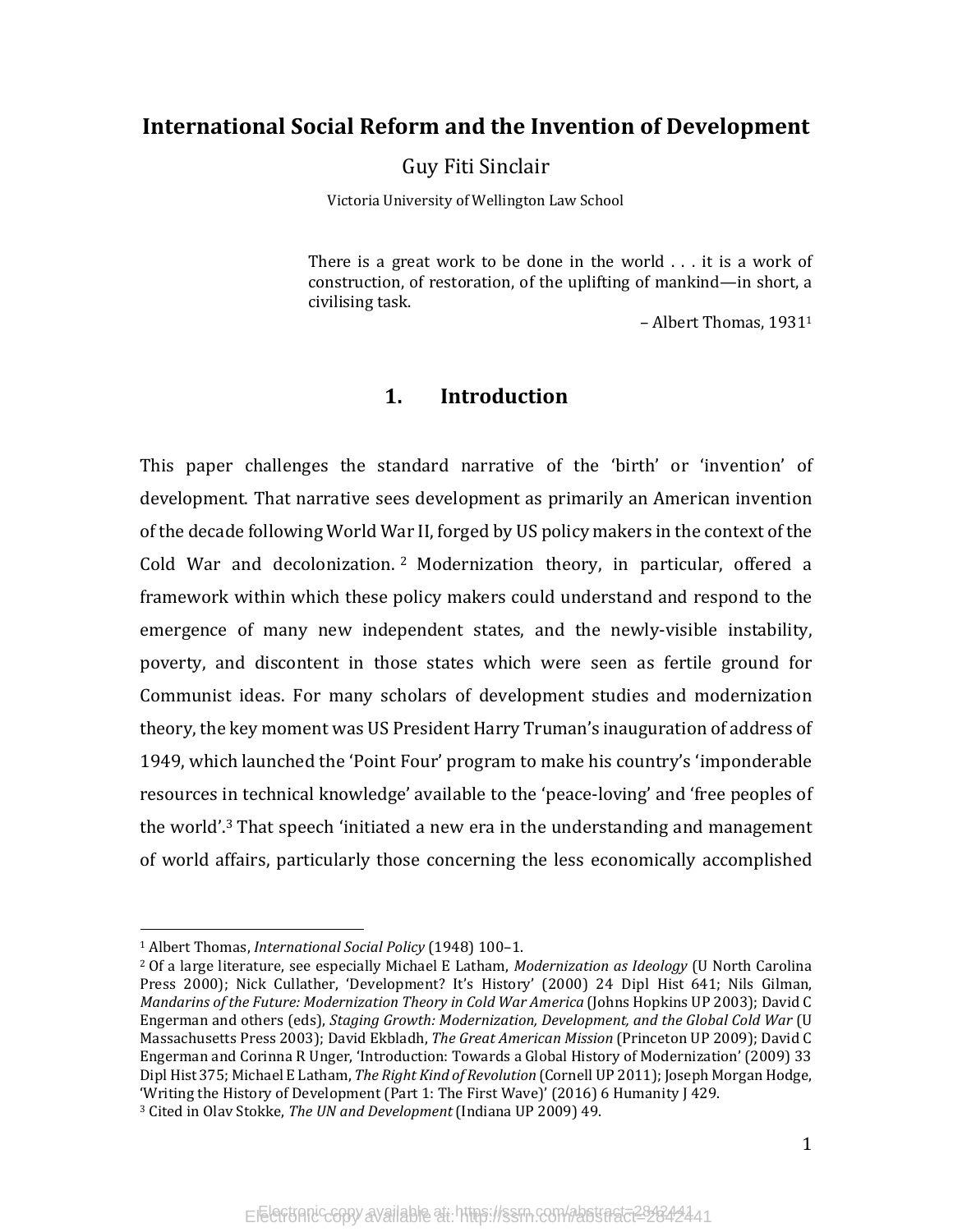countries of the world'. <sup>4</sup> To critical international law scholars, too, the postwar decade saw the installation of a new 'rationality of rule', centered on the notion of development, in international institutions such as the World Bank and United Nations. 5

The account presented in this paper focuses on the sources of development thinking in the international social reform movement of the early twentieth century. In particular, the paper focuses on the European discourses of social reform and social law that arose in the nineteenth century and were promoted vigorously after World War I by the International Labor Organization (ILO). Others have already uncovered precursors of postwar development in nineteenth-century European concerns with social problems and imperial governance; in the practices of the League of Nation Permanent Mandates Commission; and in the European reaction to colonial crises, especially in the area of labor, from the 1930s onwards.<sup>6</sup> The paper is intended to complement these alternative accounts in complicating the origin-story of development by bringing to light new legal and international institutional aspects of development thinking prior to 1945. In doing so, it shows how the expansion of powers exercised by the ILO was understood as necessary to making modern states in the non-Western world, on a broadly Western model.

The ILO's role as a leading interwar site for the gestation of development discourse and practices remains unexplored to a significant extent. Antony Alcock's general history of the organization has a chapter on 'The Seeds of Technical Assistance', covering the interwar period, but relegates this a secondary position

<sup>4</sup> Arturo Escobar, *Encountering Development* (1995) 3–4. See also Gilbert Rist, *The History of Development* (3rd ed., 2011) ch 4 (titled 'The Invention of Development'); Amy Staples, *The Birth of Development: How the World Bank, Food and Agriculture Organization, and World Health Organization Changed the World, 1945-1965* (2005).

<sup>5</sup> Sundhya Pahuja, *Decolonising International Law* (CUP 2011) 3. See also Balakrishnan Rajagopal, *International Law from Below: Development, Social Movements and Third World Resistance* (CUP 2003) 28–29.

<sup>6</sup> MP Cowen and RW Shenton, *Doctrines of Development* (Routledge 1996); Antony Anghie, *Imperialism, Sovereignty and the Making of International Law* (Cambridge UP 2004) ch 3; Rajagopal, *International Law from Below*, ch 3; Frederick Cooper and Randall M. Packard (eds), *International Development and the Social Sciences* (U California Press 1997); Joseph Morgan Hodge, 'Writing the History of Development (Part 1)', 452–454.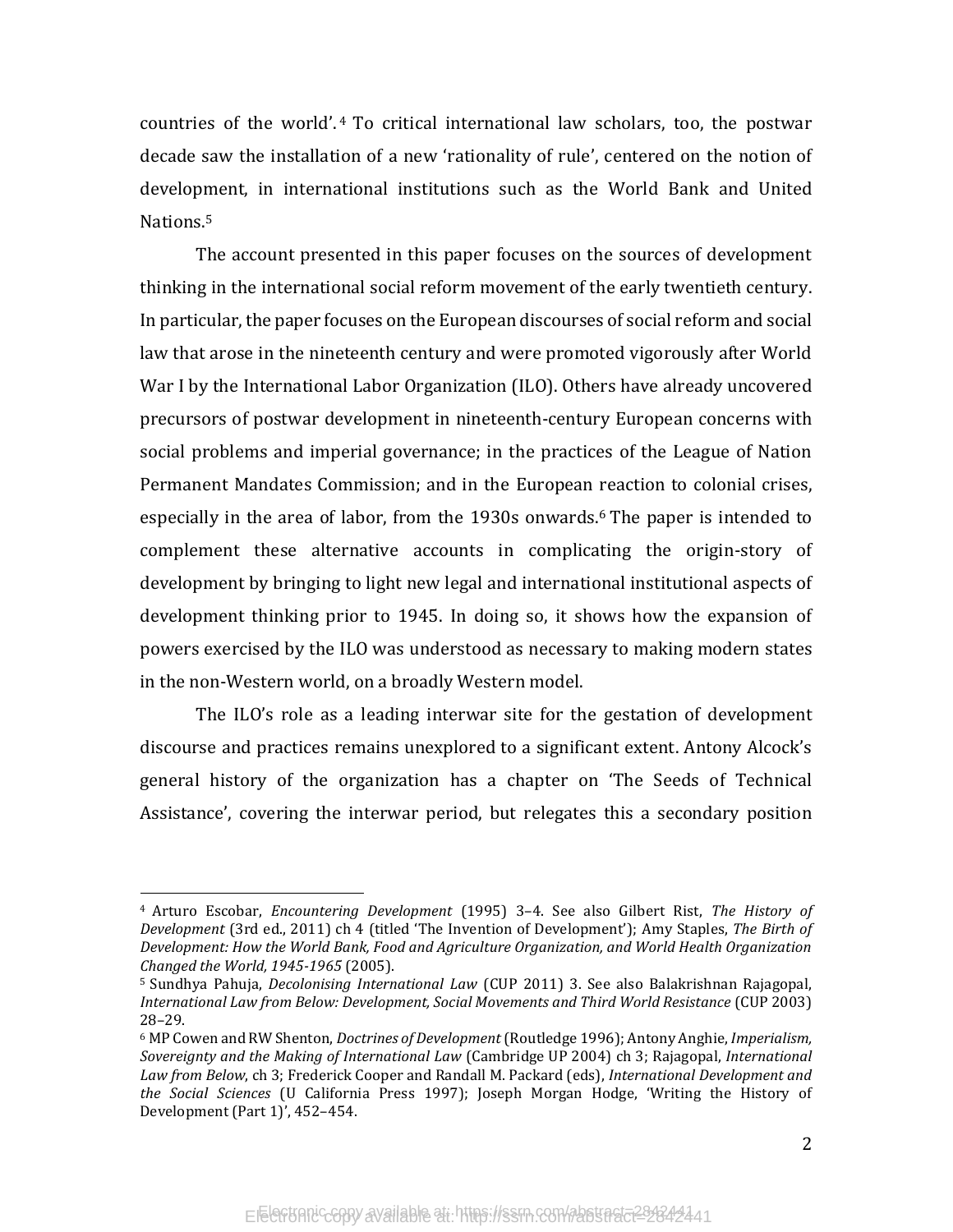compared to 'The Establishment of Technical Assistance, 1947–9'. <sup>7</sup> Daniel Maul's excellent recent book on the ILO and development likewise focuses mainly on the postwar decolonization period and thereafter. <sup>8</sup> Of course, development ideas and practices of technical assistance could be found in other international institutions before World War II, including the Permanent Mandates Commission and the technical organizations of the League of Nations.<sup>9</sup> But as this paper shows, the ILO made a special contribution, stemming from its efforts to apply a European model of social government to non-European societies, in both colonial and postcolonial settings; and from its work on scientific management, rationalization, and economic and social planning, at both a national and an international level. Moreover, the ILO was at least as important as any other international body as a vehicle for transmitting these discourses and practices into the postwar United Nations system.

The paper analyzes the ILO's contribution to the invention of development in four steps. Part 2 of the paper describes the roots of international social reform and their expression in the ILO's early activities within Europe. Part 3 examines the factors that led the ILO to extend its social reform efforts beyond Europe, to Asia, Africa, and Americas; and the effects of that extension on both the ILO and the countries in which it acted. Part 4 investigates the contributions of scientific management ideas to the growing attention given by the ILO to economic matters. Part 5 shows how these disparate concerns came together in a particular vision of development that anticipated postwar modernization theory in several important respects. Part 6 concludes.

<sup>7</sup> Antony Alcock, *History of the International Labour Organisation* (Macmillan 1971) 134–148, 209– 219.

<sup>8</sup> Daniel Maul, *Human Rights, Development and Decolonization* (Palgrave Macmillan 2012).

<sup>9</sup> Anghie, *Imperialism, Sovereignty and the Making of International Law*, ch 3; Susan Pedersen, *The Guardians* (OUP 2015); A Alexander Menzies, 'Technical Assistance and the League of Nations' in United Nations Library, *The League of Nations in Retrospect* (Walter de Gruyter 1983) 295; Margherita Zanasi, 'Exporting Development: The League of Nations and Republican China' (2007) 49 Comp Stud Soc & Hist 143; Patricia Clavin, *Securing the World Economy* (OUP 2013).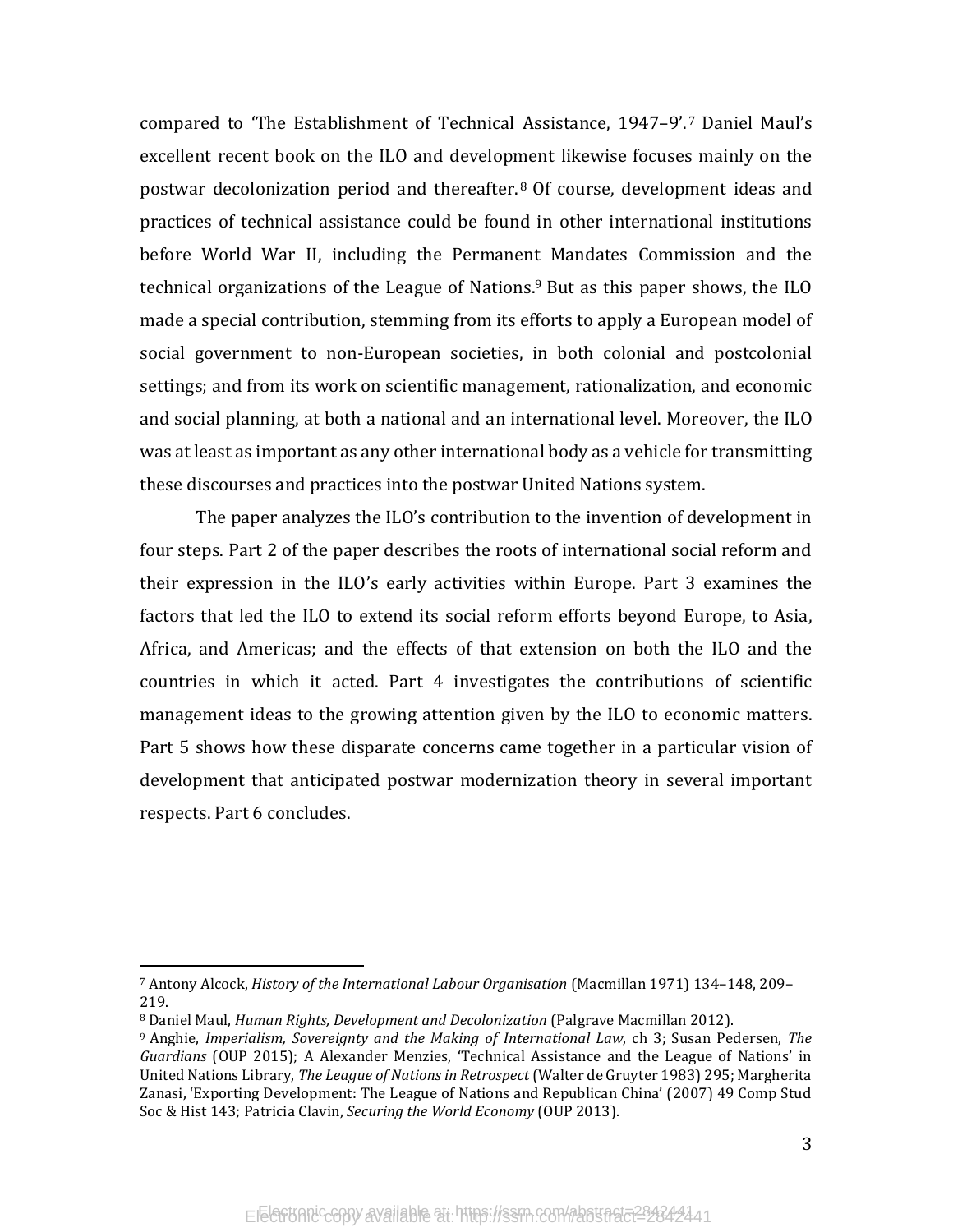## **2. The ILO and social reform in Europe**

From the moment of its creation, the ILO was animated by a powerful sense of its mission and mandate to effect social reform through law. Almost immediately after it commenced operations in February 1920, the organization's activities started to expand beyond even its founders' expectations. After outlining the ideas that motivated the ILO, this part of the paper describes the forms that its initial expansion took within Europe, the opposition it encountered and overcame, and its first ventures into the provision of technical assistance.

## **A. The origins of international social reform**

The origins of the social reform ideas that motivated the ILO can be traced back at least a century before its creation. Population growth, industrialization, and urbanization in Europe were attended by mounting anxieties regarding the 'social question', understood as a realm of disorder located 'between' the economy and the state and associated with multiple interlinked problems connected to a large, underemployed proletariat. <sup>10</sup> The threat of communist revolution, given tangible form in the continent-wide revolutions of 1848, spurred a European response to laissez-faire liberalism that was, as Polanyi shows, the spontaneous introduction of legislation on a wide range of issues, including 'public health, factory conditions, . . . public utilities, trade associations, and so on'. <sup>11</sup> Each of these legislative measures in turn introduced a new technology of 'social' government: workmen's compensation, factory inspections, vaccination programs, and social insurance, most notably in Bismarck's Germany.<sup>12</sup> By the century's end, 'the social' comprised a central feature

<sup>10</sup> George Steinmetz, *Regulating the Social* (Princeton UP 1993); Jacques Donzelot, *The Policing of Families* (Pantheon Books 1977).

<sup>11</sup> Karl Polanyi, *The Great Transformation* (Beacon Press 1957) 147. See also David Roberts, *Victorian Origins of the British Welfare State* (Archon Books 1960).

<sup>12</sup> Steinmetz, *Regulating the Social*; TS Dahl, 'State Intervention and Social Control in Nineteenth-Century Europe' (1977) 1 Contemp Crises 163.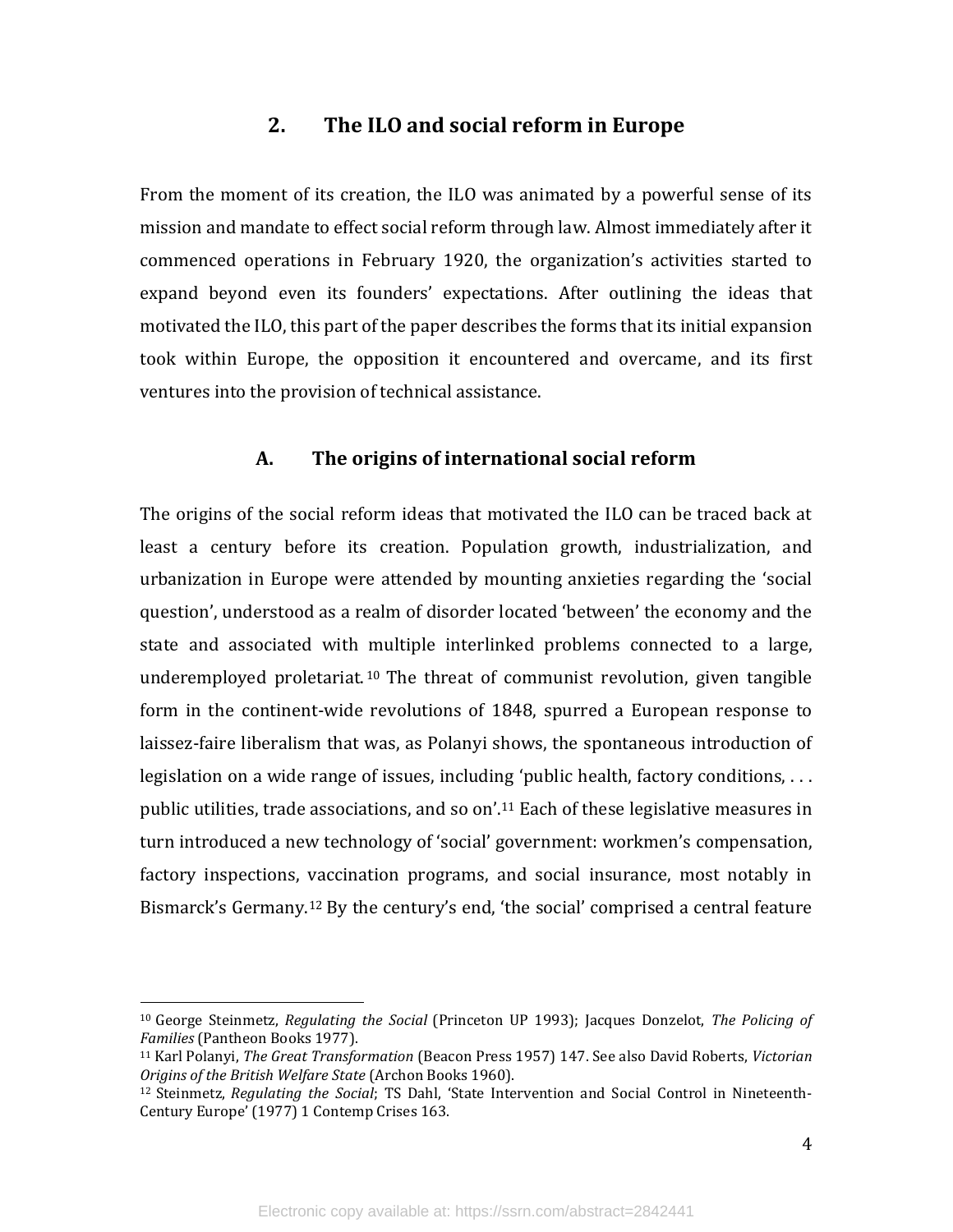of the 'transnational legal consciousness', taking shape in the new discipline of 'social law'. 13

Social law was vigorously promoted by a transnational network of social reformers, mostly in western Europe, until the outbreak of World War I. That network included prominent public figures such as the Director of the French Ministry of Labor, Arthur Fontaine; the socialist member of parliament in Belgium, Emile Vandervelde; and the Belgian jurist Ernest Mahaim. <sup>14</sup> It found early institutional form in the International Association for Labor Legislation, founded in 1900, which produced important conventions prohibiting night work for women and use of white phosphorous in matches. And it was stimulated by the Bolshevik revolution of 1917 and the wave of mass industrial and political strikes that swept through Central Europe over the following year. By November 1918, these agitations had led to revolutions in Bulgaria, Hungary, Austria, and Germany; socialist ideas and parties had gained ground in the Allied countries of France, England, and Italy; and upheavals in places as far away as China and Latin America threatened the possibility of world revolution.<sup>15</sup> By the war's end, addressing the problem of labor seemed essential to the possibility of achieving a lasting peace in Europe.

Perhaps more than any other outcome of the Paris peace conference, the ILO reflected a renewed commitment to the liberal ideals of progressive social reform that had grown up on both sides of the Atlantic in the decades before the war.<sup>16</sup> Part XIII of the peace treaty, which established the organization, asserted that peace was possible 'only if it is based upon social justice', and observed that existing labor conditions involved 'such injustice, hardship and privation' to so many people that 'the peace and the harmony of the world [was] imperilled'. Improvements to those

<sup>13</sup> Duncan Kennedy, 'Three Globalizations of Law and Legal Thought: 1850–2000' in David M Trubek and Alvaro Santos (eds), *The New Law and Economic Development*(Cambridge UP 2006) 19 (ch 2), 37– 42.

<sup>14</sup> Jasmien Van Daele, 'Engineering Social Peace: Networks, Ideas, and the Founding of the International Labour Organization' (2005) 50 Int'l Rev Soc Hist 435.

<sup>15</sup> Eric Hobsbawm, *Age of Extremes*(Michael Joseph 1994) ch 2.

<sup>16</sup> Markku Ruotsila, *'"*The Great Charter for the Liberty of the Workingman": Labour, Liberals and the Creation of the ILO' (2002) 67 Lab Hist Rev 29; Elizabeth McKillen, 'Integrating Labor into the Narrative of Wilsonian Internationalism: A Literature Review' (2010) 34 Dipl Hist 643.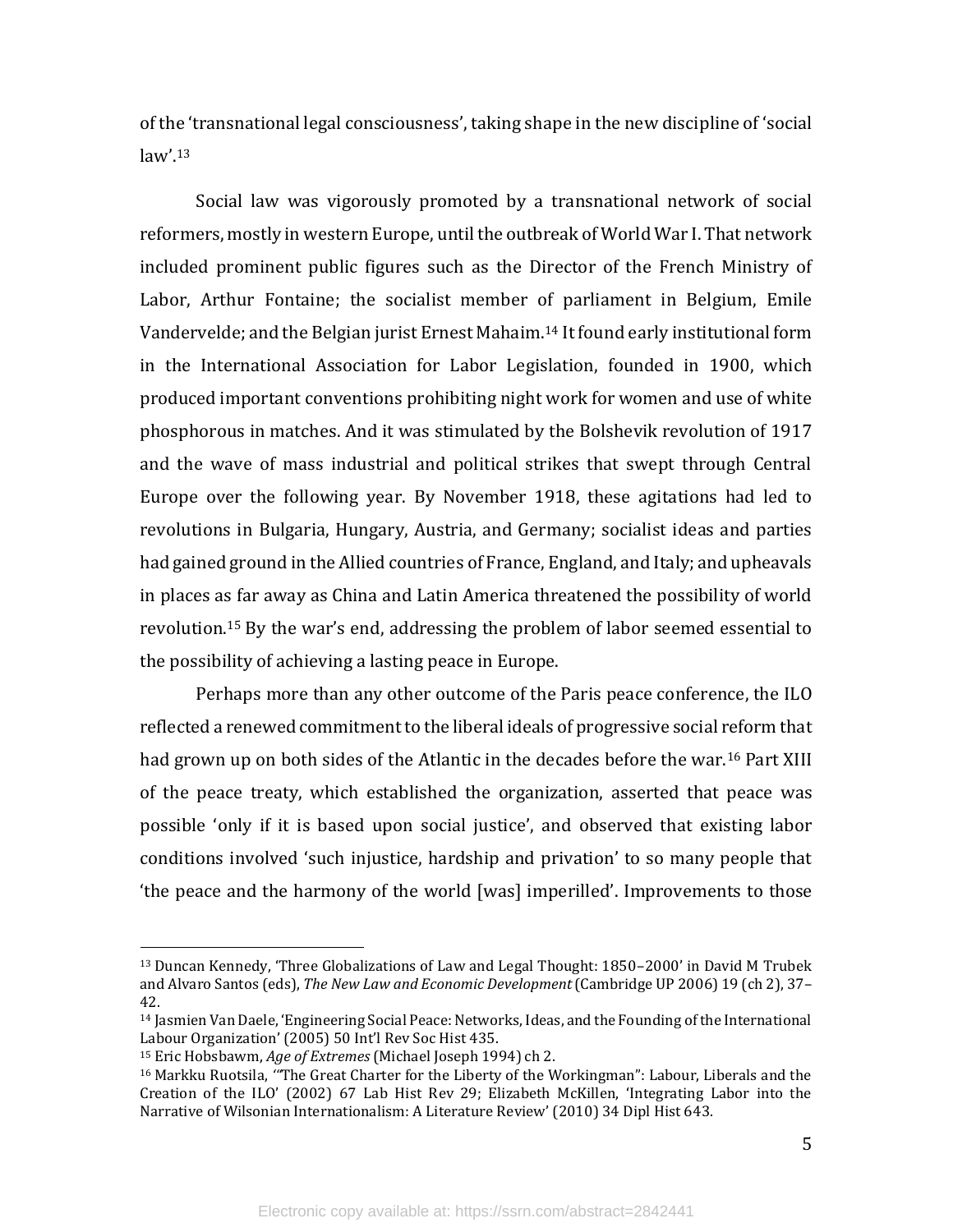conditions could only effectively be achieved by international action, since 'the failure of any nation to adopt humane conditions of labour [was] an obstacle in the way of other nations which desire[d] to improve the conditions in their own countries'.<sup>17</sup> As an early champion of the organization put it, the ILO was constructed as an 'alternative to violent revolution'.<sup>18</sup> Woodrow Wilson himself considered the ILO to be 'one of the great progressive achievements of the Peace Conference', on several occasions asserting that the 'great charter for the liberty of the workingman' was the most significant part of the treaty.<sup>19</sup>

Part XIII prescribed both general principles to guide states' social policies and established an organization and procedure to convert those principles into substantive legal obligations. Section II set out 'methods and principles for regulating labour conditions . . . of special and urgent importance', which amounted to a restatement of long-standing social reform goals, including the right of association, adequate wages, the eight-hour day, the abolition of child labor, equal remuneration for men and women, and an inspection system to ensure the enforcement of labor standards. <sup>20</sup> To achieve these ends, a General Conference, was to produce recommendations and draft conventions, supported by an International Labor Office under the control of a Governing Body. Moreover, Part XIII provided for an innovative supervision mechanism, including reporting, complaints, and enquiry procedures, backed by the threat of economic measures against defaulting governments.<sup>21</sup> The principle of 'tripartism', which brought together representatives of governments, employers, and workers in both the Conference and the Governing Body, reflected a belief, contrary to the convictions of the more revolutionary workers' movements at the time, in the possibility of cooperation across class divisions.

l

<sup>18</sup> James T Shotwell, 'The International Labor Organization as an Alternative to Violent Revolution' (1933) 166 Annals 18.

<sup>17</sup> Part XIII, Section I.

<sup>19</sup> Cited in Ruotsila, *'*Great Charter', 42*.*

<sup>20</sup> Part XIII, Art 427.

<sup>21</sup> Part XIII, Arts 408–420.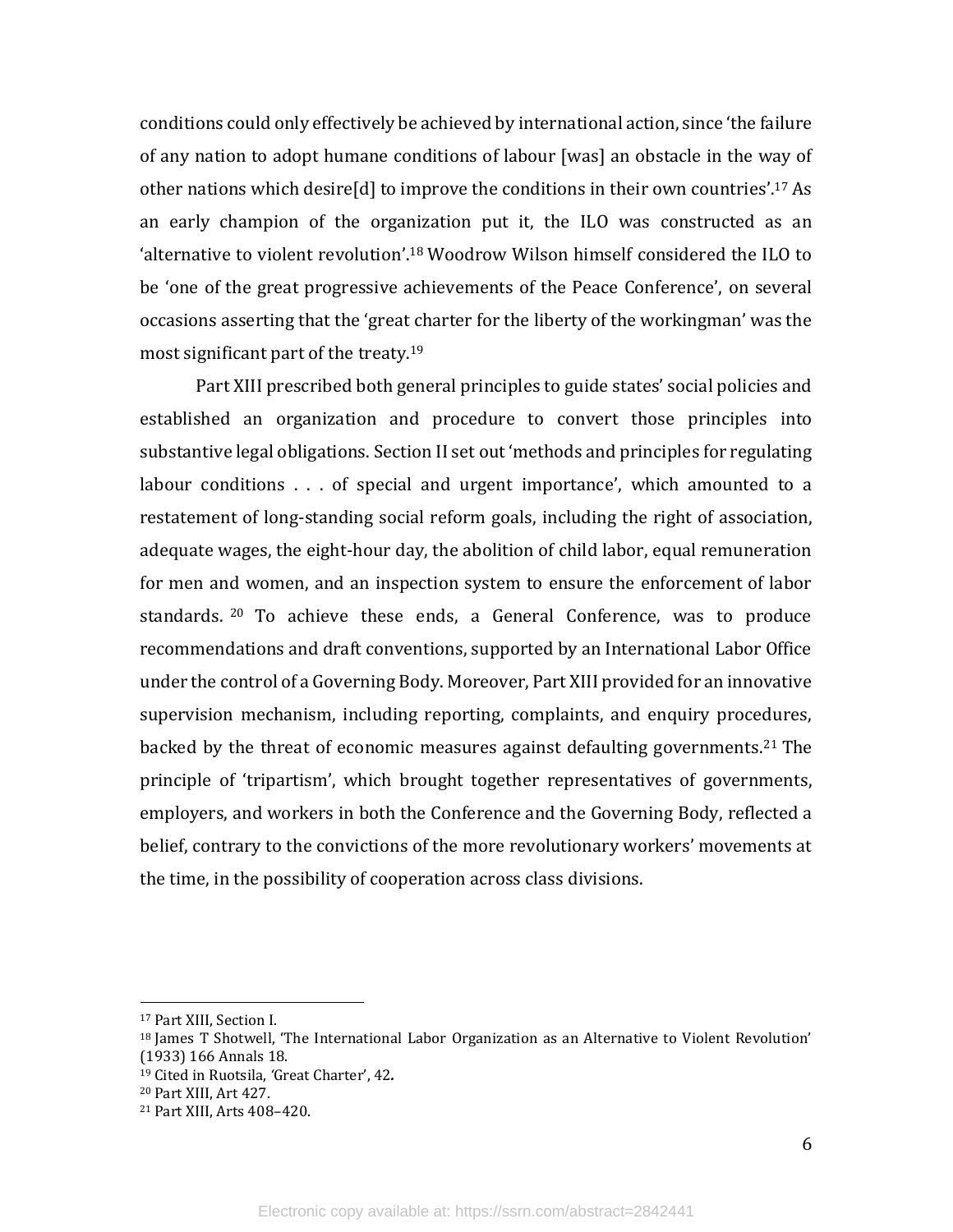#### **B. A 'living' institution**

The first Director of the International Labor Office, Albert Thomas (1878–1932), quickly expanded the range of the ILO's activities beyond the strict, textual meaning of its constituentinstrument or any expectations its founders. To be able to contribute effectively to the many interlocking problems facing postwar Europe, Thomas, believed that the Office itself first needed to be reconceived. Most observers and participants in the Paris negotiations had expected that the Office would follow a relatively simple outline: 'a central secretariat, a few technical sections, provision for translators, typists, messengers and so on'.<sup>22</sup> Assuming the sole right of initiative in all matters relating to the Office's operations, however, Albert Thomas devised a bold scheme to make the Office 'an instrument of action'.<sup>23</sup> Appointing an experienced and capable staff, Thomas constructed a much more extensive administrative apparatus than anyone had expected, both at the organization's headquarters in Geneva and through a network of overseas branch offices and national correspondents. <sup>24</sup> Thomas and other senior officials also undertook frequent 'missions' to member countries, meeting with labor organizations and working through them to generate public pressure on their governments to ratify ILO conventions.<sup>25</sup>

Thomas' vision of the possibilities of the ILO as subject to a natural process of evolution through reform, envisaged in organic terms, reflected a progressive, sociological view of law that resonated with broader currents in social and political legal thought at the time. <sup>26</sup> Reacting to the vast social disruptions wrought by industrialization and urbanization during the late nineteenth and early twentieth centuries, progressives promoted a flexible, 'living' conception of law that would permit adaptation, social legislation, and reform. <sup>27</sup> In France, the idea of social

<sup>22</sup> Phelan, *Yes and Albert Thomas*, 42.

<sup>23</sup> Schaper, *Albert Thomas*, 216.

<sup>24</sup> International Labour Office, *The International Labour Organisation: The First Decade* (Allen & Unwin 1931); Edward Phelan, *Yes and Albert Thomas* (Cresset Press 1949); Harold Butler, *Confident Morning* (Faber & Faber 1950).

<sup>25</sup> Thomas, *International Social Policy*, 14–15.

<sup>&</sup>lt;sup>26</sup> Albert Thomas, 'The International Labour Organisation: Its Origins, Development, and Future' (1921) 1 Int'l Lab Rev 5; Alan Hunt, *The Sociological Movement in Law* (Macmillan 1978).

<sup>27</sup> Kennedy, 'Three Globalizations', 37–42.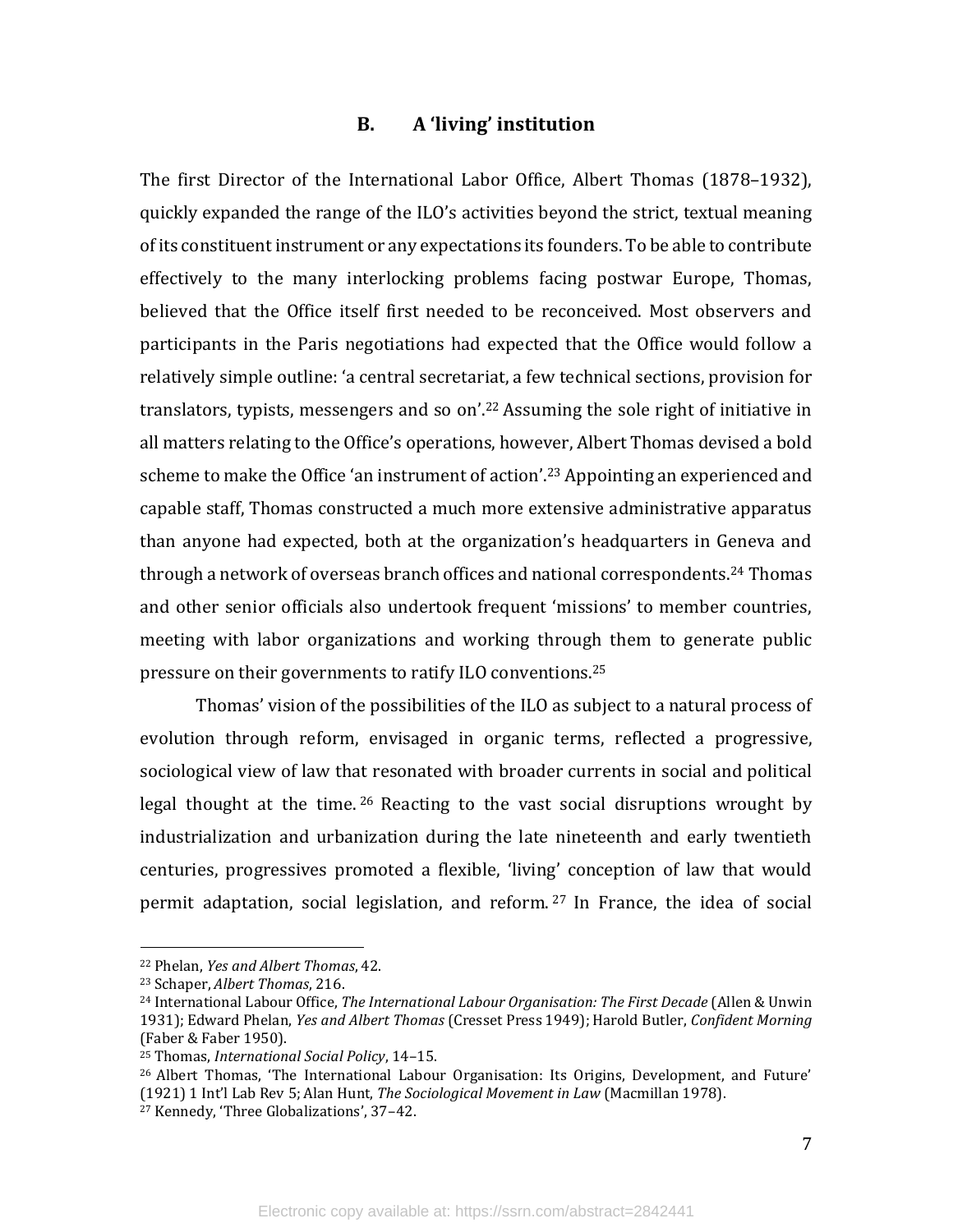solidarity, with origins in the utopian socialist thought of Saint-Simon and Comte,  $28$ had already become dominant in philosophy.<sup>29</sup> Émile Durkheim had described the emergence of a restitutive form of law reflecting a morality rooted in the *conscience collective*, which in turn reflected an 'organic' solidarity that had emerged through the economic division of labor and increasing functional differentiation in society. <sup>30</sup> Influenced by Durkheim, Léon Duguit had developed a jurisprudence that grounded the legitimacy of the state in its contributions to social solidarity through laws and other measures that guaranteed social security, public health, employment, and individual development. <sup>31</sup> In politics, too, the publication of Léon Bourgeois' *Solidarité* (1895) provided a lucid summation of solidarism as the 'official social philosophy' of the Third Republic, steering a middle path between individualist, laissez-faire liberalism and revolutionary socialism.<sup>32</sup> Albert Thomas' adherence to that philosophy is evident in the frequent references in his writings and speeches to the idea of solidarity, to Bourgeois, and to other solidarist thinkers and leaders.

The ILO's other activities during this period exemplified its self-perception as a 'living' institution, vital to resolving the problems of its time. In addition to more general visits, the Office sent staff members on a series of fact-finding missions:<sup>33</sup> to conduct an inquiry into production in the Ruhr; to investigate allegations of atrocities being committed against workers by the counter-revolutionary 'White Terror' in Hungary; <sup>34</sup> to examine the effects of political disturbances on production and working conditions in Upper Silesia;<sup>35</sup> to look into the conditions of Russian prisoners

<sup>&</sup>lt;sup>28</sup> Antoine Picon, 'Utopian Socialism and Social Science' in Theodore M Porter and Dorothy Ross (eds), *The Modern Social Sciences* (Cambridge UP 2003) ch 5.

<sup>29</sup> JES Hayward, 'Solidarity: The Social History of an Idea in Nineteenth Century France' (1959) 4 Int'l Rev Soc Hist 261; Paul Rabinow, *French Modern* (MIT Press 1989) 184–195.

<sup>30</sup> Roger Cotterrell, *Émile Durkheim: Law in a Moral Domain* (Stanford UP 1999) ch 4; JES Hayward, 'Solidarist Syndicalism: Durkheim and Duguit Part I' (1960) 8 Sociolog Rev 17.

<sup>31</sup> JES Hayward, 'Solidarist Syndicalism: Durkheim and Duguit Part II' (1960) 8 Sociolog Rev 185.

<sup>32</sup> JES Hayward, 'The Official Social Philosophy of the French Third Republic: Léon Bourgeois and Solidarism' (1961) 6 Int'l Rev Soc Hist 19; James T Kloppenberg, *Uncertain Victory* (OUP 1986) 301– 305.

<sup>33</sup> GA Johnston, *International Social Progress* (Allen & Unwin 1924) 188, 212–213, 218–224.

<sup>34</sup> 'Enquiry of the International Labour Office into Trade Union Conditions in Hungary' (26 October 1921) 4(17) ILO-OB 357 (1), 357–364 (1–8).

<sup>35</sup> Paul Périgord, *The International Labor Organization* (Appleton and Company 1926) 184; David R Mummery, 'The "Scientific" Authority of the International Labor Office and Its Director-General' in Thomas Buergenthal (ed), *Contemporary Issues in International Law* (NP Engel 1984) 371, 374–375.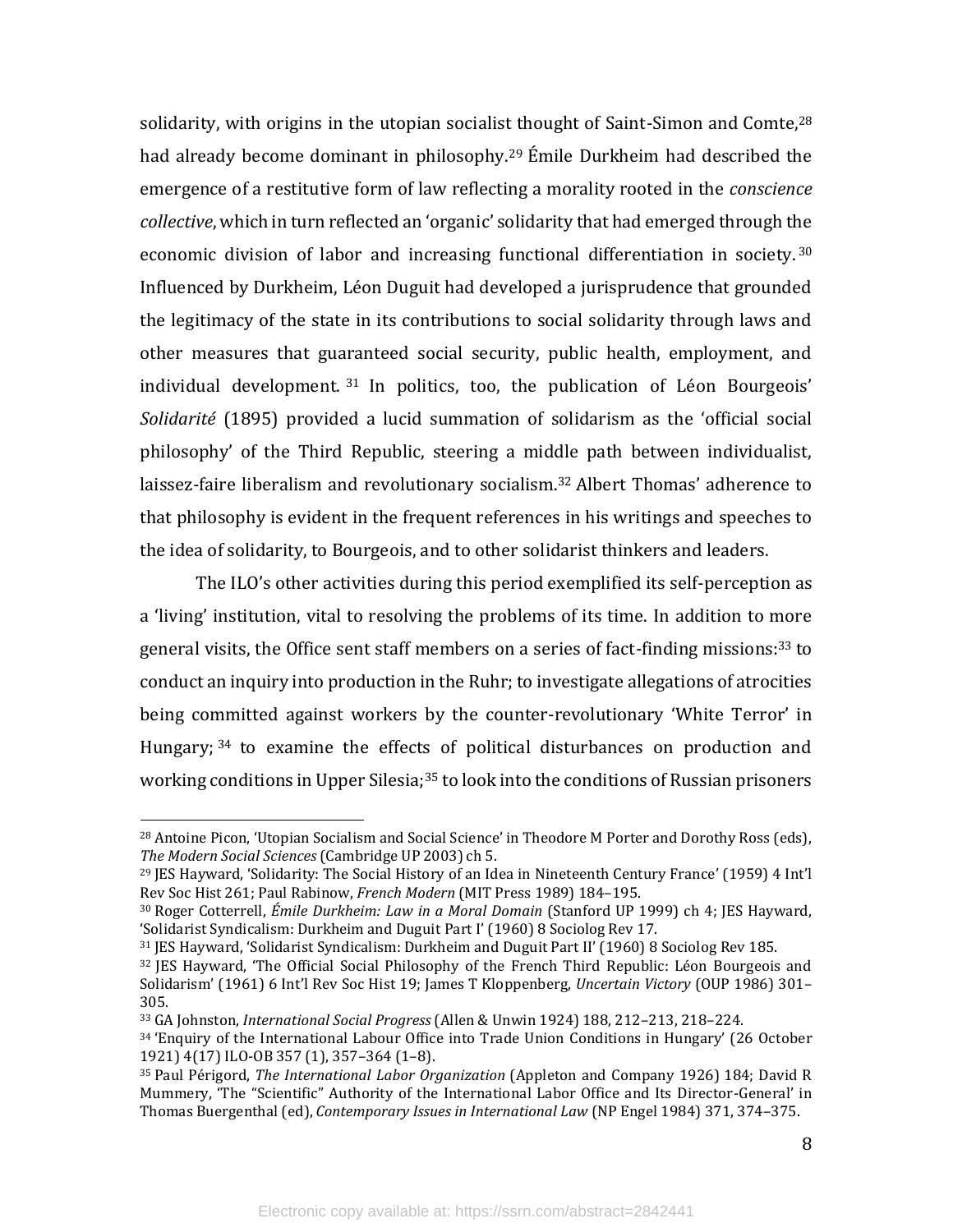in German internment camps;  $36$  and to inquire into the application and results of compulsory labor service in Bulgaria. At the instigation of a Governing Body resolution in March 1920, the Office launched an inquiry into postwar industrial production that lasted for four years and resulted in a five-volume report. And ILO officials inserted themselves into diplomatic discussions on economic questions, including the Genoa conference which in April–May 1922 convened representatives of over thirty countries to discuss monetary policy, the reconstruction of Central and Eastern Europe, and relations with Bolshevik Russia, which remained outside both the League and the ILO.<sup>37</sup>

#### **C. Social reform contested and confirmed**

The ever-widening sphere of action into which the ILO's reforming mission carried it went well beyond the previously-agreed meaning of Part XIII, at times bringing it into conflict with its own member states. Thus, for example, government representatives and employer delegates to the Governing Body objected to the Office's general economic inquiry into postwar production as well as its fact-finding missions to Hungary and Upper Silesia, arguing in each case that the 'collection and distribution of information' authorized by Article 396 of Part XIII did not mandate the Office to undertake a systematic study or analysis of that information. More awkwardly, the Italian government resisted a proposal that the ILO investigate allegations of Fascist paramilitary violence against workers' organizations and the status of social legislation in Italy, on the grounds that such matters were purely internal and fell outside the ILO's mandate.<sup>38</sup>

<sup>36</sup> 'Russian Prisoners' Camps in Germany: Mission of the International Labour Office' (15 March 1922) 5(1) ILO-OB 166 (2), 166–167 (2–3).

<sup>37</sup> Johnston, *International Social Progress*, 51–52, 62–64; 'The International Labour Organisation and the Genoa Conference' (21 June 1921) 5(25) ILO-OB 3 (427). On the conference and its outcomes, see Steiner, *Lights that Failed*, 189–213.

<sup>38</sup> ILO, *International Labour Conference Third Session*, 63, 102. On the protracted struggle between trade union representatives and Fascist government officials in the ILO, see Alcock, *History of the ILO*, ch 4.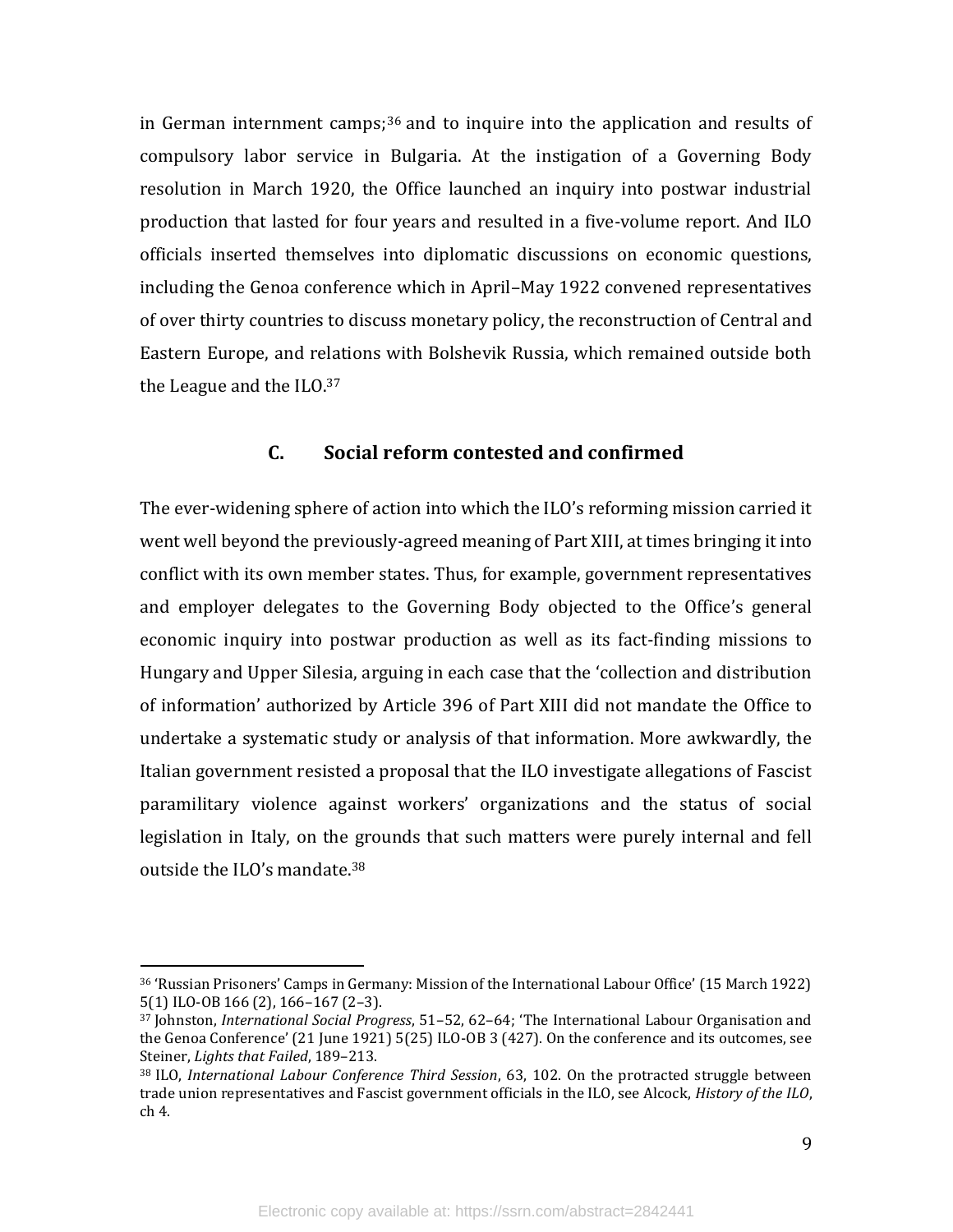Albert Thomas' responses to objections such as these demonstrated an effort to forge a sound 'constitutional' basis for the ILO's activities. The Silesia mission had been undertaken at the Office's own initiative, but Thomas argued that it comprised a simple information-gathering exercise and not an inquiry at all. Likewise, the general economic inquiry fell within the Office's authority to gather information 'with a view to the conclusion of international conventions' under Article 396; and the Hungarian inquiry, although political in nature, was taken at the request of the Hungarian government to demonstrate that the allegations of atrocities were untrue, and was based on the reference in the Preamble of Part XIII to 'the principle of freedom of association'. Accepting these explanations, the Governing Body refused to make a ruling on the possible limits on the meaning of 'collection and distribution of information', to set guidelines for the Office's conduct in inquiries, or even to require its own approval of such inquiries except where they were of 'special importance'.<sup>39</sup>

Even more significant was a series of legal challenges brought before the PCIJ, which tested the limits of the ILO's legal powers during its earliest years of operations. The first of these challenges concerned whether the competence of the ILO extended to 'international regulation of the conditions of labour of persons employed in agriculture'. <sup>40</sup> A supplementary question asked whether the 'examination of proposals for the organisation and development of methods of agricultural production, and of other questions of a like character', came within the ILO's competence.<sup>41</sup> And a further legal challenge, raised some four years later, addressed whether it was within the ILO's competence 'to draw up and propose labour legislation which, in order to protect certain classes of workers, also regulates incidentally the same work when performed by the employer himself'.<sup>42</sup>

The resulting advisory opinions reaffirmed the ILO's far-reaching mandate in relation to the international regulation of labor. In only its second advisory opinion ever, the Court confirmed the ILO's competence to deal with the working conditions

<sup>39</sup> Mummery, '"Scientific" Authority of the ILO', 374–376.

<sup>40</sup> *Competence to Regulate Agricultural Labour Conditions* (Advisory Opinion) 9.

<sup>41</sup> *Competence of the ILO to Examine Proposals for the Organization and Development of the Methods of Agricultural Production* (Advisory Opinion) PCIJ Series B No 3 (1922).

<sup>42</sup> *Incidental Regulation of Employers* (Advisory Opinion) PCIJ Series B No 13 (23 July 1926) 12.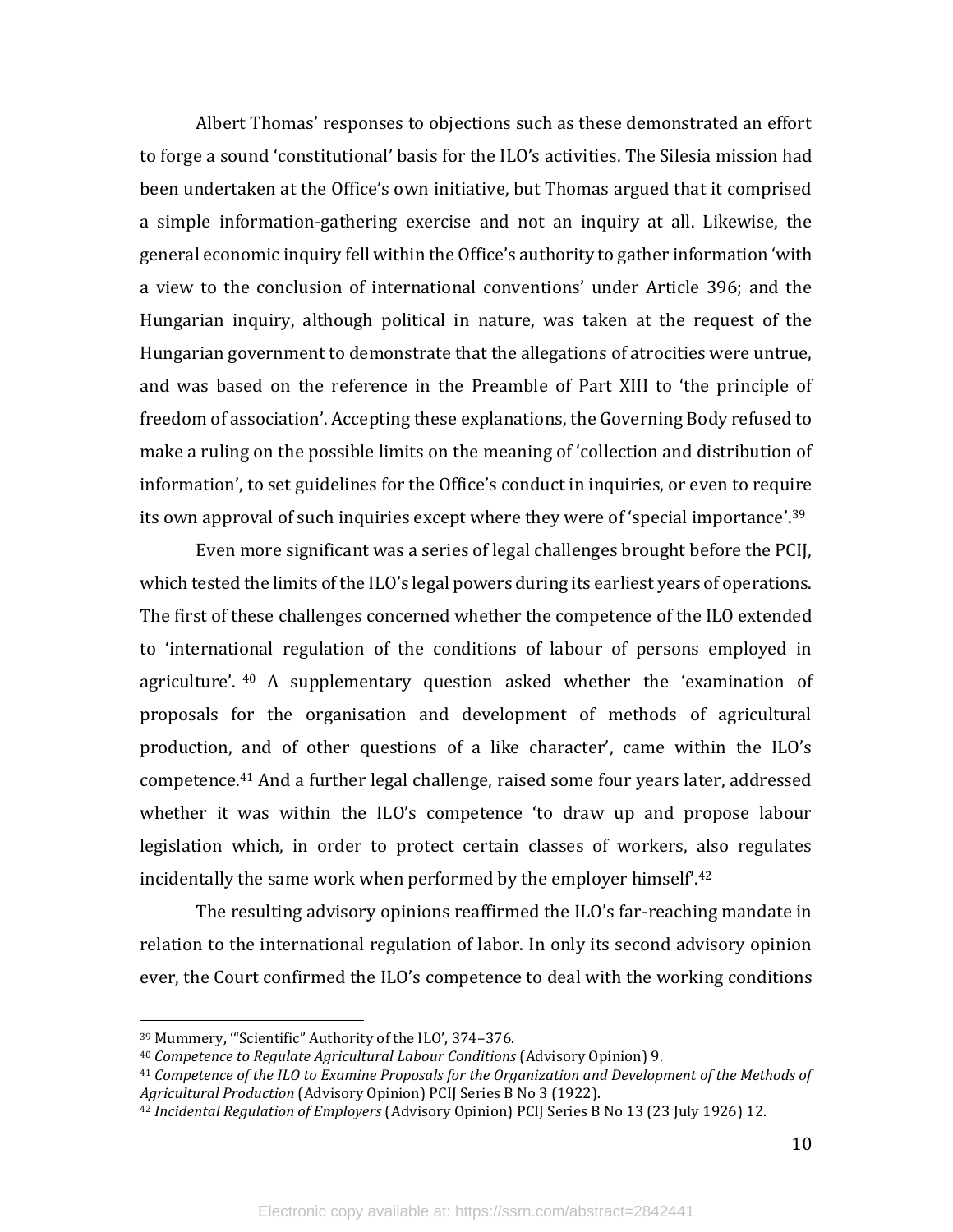of agricultural workers.<sup>43</sup> Its third opinion, issued the same day, denied that the ILO had the power to deal with proposals for the organization and development of the means of production per se, but asserted that the ILO was competent to consider questions of this kind insofar as they were related to the objects stated in the Preamble to Part XIII. <sup>44</sup> And its advisory opinion in 1926 established that the incidental regulation of employers' work, if necessary to achieve the goal of protecting employees, also fell within the ILO's competence. <sup>45</sup> In the process of clarifying the boundaries of the ILO's competence, then, these early opinions served to validate the range of activities it had pursued, and encouraged further expansion within the broad limits they described. One particular type of activity which became increasingly important over subsequent years was technical assistance.

#### **D. The turn to technical assistance**

Already by 1925, ILO missions had started to include an element of technical advice. In December of that year, the Bulgarian government wrote to the Office to ask for assistance in connection with the problem of 'numerous refugees', whose arrival had caused high levels of unemployment and complaints by Bulgarian workers, and who were therefore seen as 'a source of danger to production and to social peace' in that country. After conducting a rapid visit to the cities and districts most affected by the refugees, two Office staff members prepared a report that analyzed their conditions. Significantly, that report also suggested a *solution*, including adequate protection for Bulgarian minorities in other countries; repatriation or emigration of the Russian and Armenian refugees from Bulgaria; compensation for loss of property suffered by the Bulgarian refugees, and arrangements for their permanent settlement in Bulgaria; and agrarian reforms to set a limit on the size of individual land holdings and increase the total area of cultivable land. <sup>46</sup> These proposals, many of which had legal

<sup>43</sup> *Competence to Regulate Agricultural Labour Conditions* (Advisory Opinion) 39.

<sup>44</sup> *Competence regarding Agricultural Production* (Advisory Opinion) 57–59.

<sup>45</sup> *Incidental Regulation of Employers* (Advisory Opinion) PCIJ Series B No 13 (23 July 1926).

<sup>46</sup> International Labour Office, *Refugees and Labour Conditions in Bulgaria* (ILO 1926) iii–v, 24–38.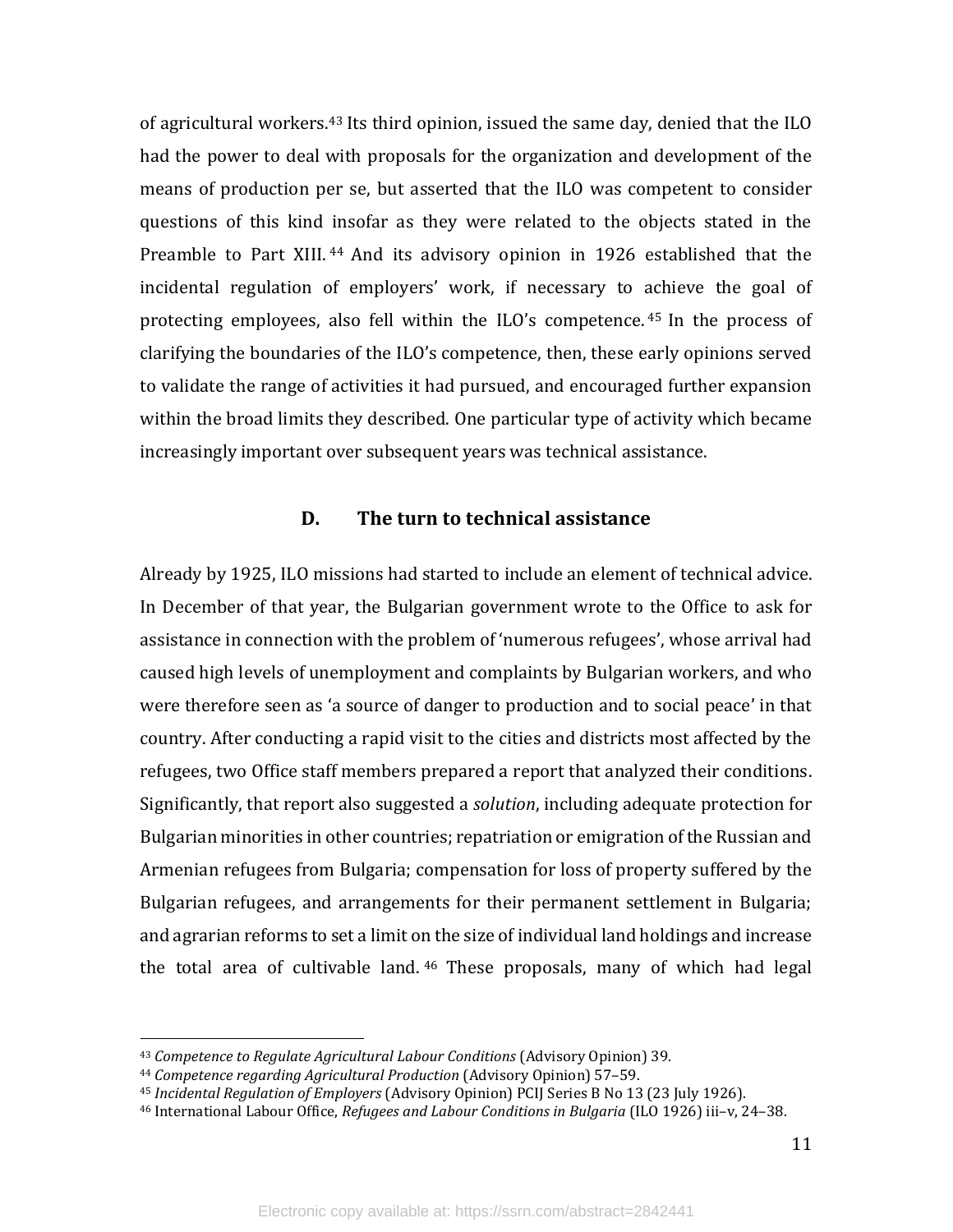implications, set a precedent and pattern for later practices of technical assistance offered by the Office.

One area which supplied some of the earliest opportunities for the Office to apply its legal expertise in a more practical and externally engaged mode was social insurance. Like other mechanisms of the welfare state, social insurance drew upon a rich variety of ideational sources and experiences. <sup>47</sup> Originating in Germany as a technique for regulating 'an arena of collective needs, grievances and disruptions that were related to the transformations in the economic realm',<sup>48</sup> the idea of universal social insurance seemed to solidarists of the time to be 'the only road to social peace'. <sup>49</sup> As such, it had comprised a significant part of the ILO's scientific and standard-setting work streams almost from the beginning. After establishing a correspondence committee on social insurance in 1921, a special section of the Office was created under the direction of Adrien Tixier in 1924,<sup>50</sup> and an extensive research program began to explore employment-related risks, including death, sickness, maternity, invalidity, and old age.<sup>51</sup> The correspondence committee grew rapidly from six experts to fifteen in 1925 and 100 in 1930. <sup>52</sup> Office 'missions' collected information on existing insurance systems; Tixier's section gathered monographs and legislative texts and translated them into French and English for wider distribution;<sup>53</sup> and articles comparing the experiences and administrative techniques of social insurance in different countries appeared regularly in ILO publications.<sup>54</sup> By 1933, the Conference had adopted no fewer than thirteen social insurance conventions, addressing accidents, sickness, old age and invalidity, and more.<sup>55</sup>

<sup>47</sup> Michael Freeden, 'The Coming of the Welfare State' in Terence Ball and Richard Bellamy (eds), *The Cambridge History of Twentieth Century Political Thought* (Cambridge UP 2003) ch 1. <sup>48</sup> Steinmetz, *Regulating the Social*, 2.

<sup>49</sup> Rabinow, *French Modern*, 229.

<sup>50</sup> Sandrine Kott, 'Constructing a European Social Model: The Fight for Social Insurance in the Interwar Period' in Van Daele and others (eds), *ILO Histories*, 173 (ch 7), 175.

<sup>51</sup> Endres and Fleming, *International Organizations and the Analysis of Economic Policy*, 136ff.

<sup>52</sup> Kott, 'Constructing a European Social Model', 182–183.

<sup>53</sup> Kott, 'Constructing a European Social Model', 181, 182.

<sup>54</sup> Joseph L Cohen, 'The Administrative Machinery of Social Insurance' (1925) 11 Int'l Lab Rev 474; Joseph L Cohen, 'Unemployment Insurance and Public Assistance' (1932) 26 Int'l Lab Rev 777. <sup>55</sup> Kott, 'Constructing a European Social Model', 175.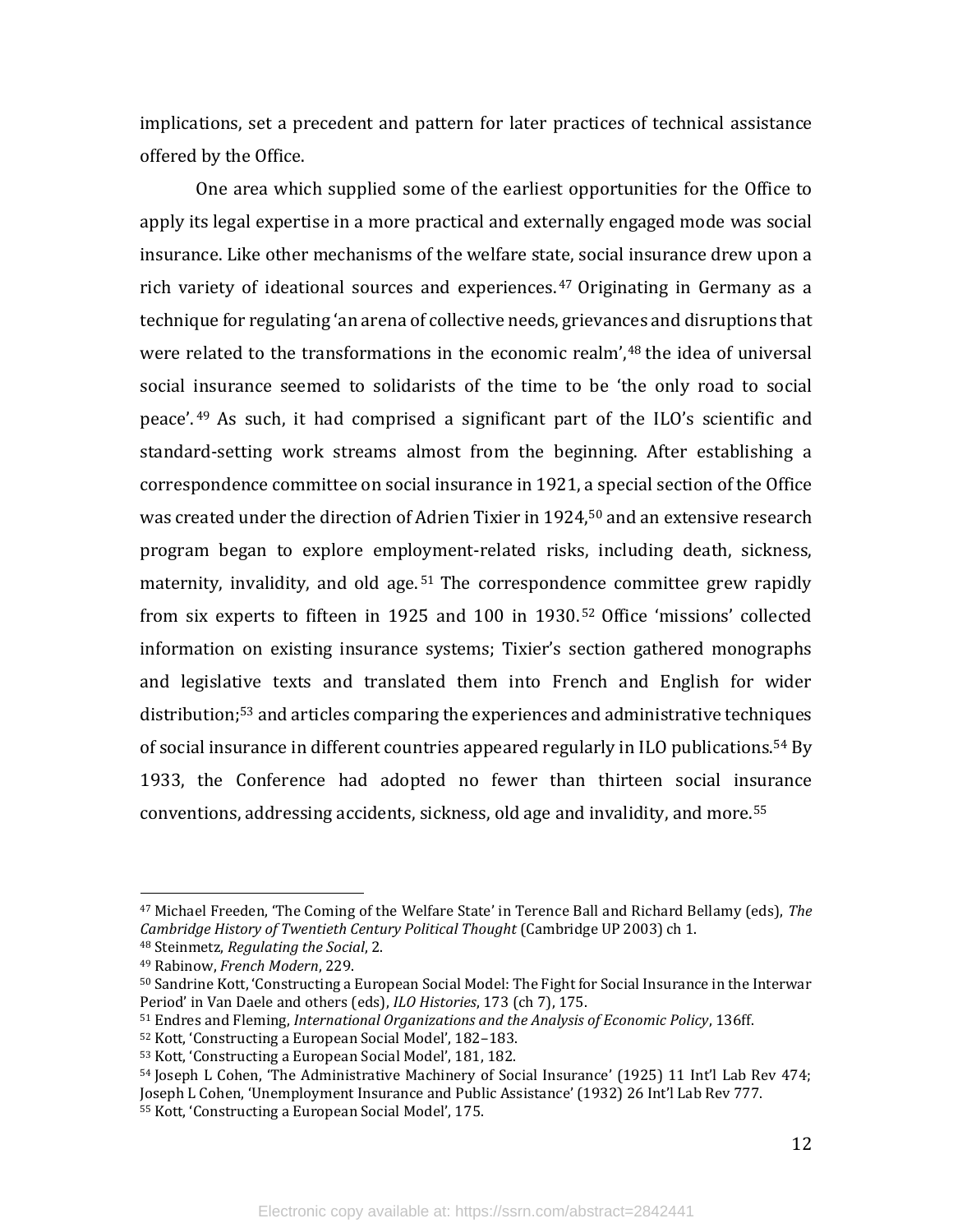Through a combination of chance opportunities, ad hoc improvisations, and deliberate action, this accumulation of expert knowledge and experience gradually led the ILO into providing technical assistance to help countries set up social insurance schemes. By the end of the 1920s, ILO member states were asking the Office to indicate 'solutions which had been adopted for various problems of social insurance, . . . the advantages and disadvantages of different solutions, . . . the practical difficulties which were encountered and to some extent . . . an appreciation of the results achieved by each of the solutions adopted'.<sup>56</sup> At the same time, workers were also beginning to advocate measures of technical assistance and cooperation as a way to gain more direct participation in the work of the ILO. <sup>57</sup> In May 1930, Tixier travelled to Greece to assist the government in drafting new social insurance legislation. While there, he found that the Labor Directorate had not been able to gather adequate statistics, and faced a variety of other problems. In his report, Tixier observed that the ILO could draft the laws, but equally necessary were qualified personnel in the Directorate and a level of 'social discipline' among all involved insured, employers and doctors.<sup>58</sup>

The Office offered similar kinds of legal technical assistance services to a growing number of states in eastern and southern Europe, including Bulgaria, Romania, Yugoslavia, Spain, and Turkey. <sup>59</sup> On a journey through the Balkans in February–March 1930, Albert Thomas was 'particularly struck . . . [by] the continuous demand for assistance made to the Organisation by the Governments on every sort of topic'. These requests were not only for 'documentary information, known and resorted to by all great national administrations', but also for the Office to provide 'technical advice' and 'technical services' in revising legislative Bills on matters such as 'industrial hygiene, co-operation, or, most frequently, social insurance'. In addition, Thomas was asked to 'send Chiefs of technical services or experts on the spot, in order

<sup>56</sup> Craig and Tomes, 'Origins and Activities of the ILO Committee of Social Security Experts', 507–508. <sup>57</sup> Thomas, *International Social Policy*, 38.

<sup>58</sup> Alcock, *History of the ILO*, 140. See also Ioannes Zarras, 'The Organisation of Social Insurance in Greece' (1939) 39 Int'l Lab Rev 579.

<sup>59</sup> Kott, 'Constructing a European Social Model'; Alcock, *History of the ILO*, 148.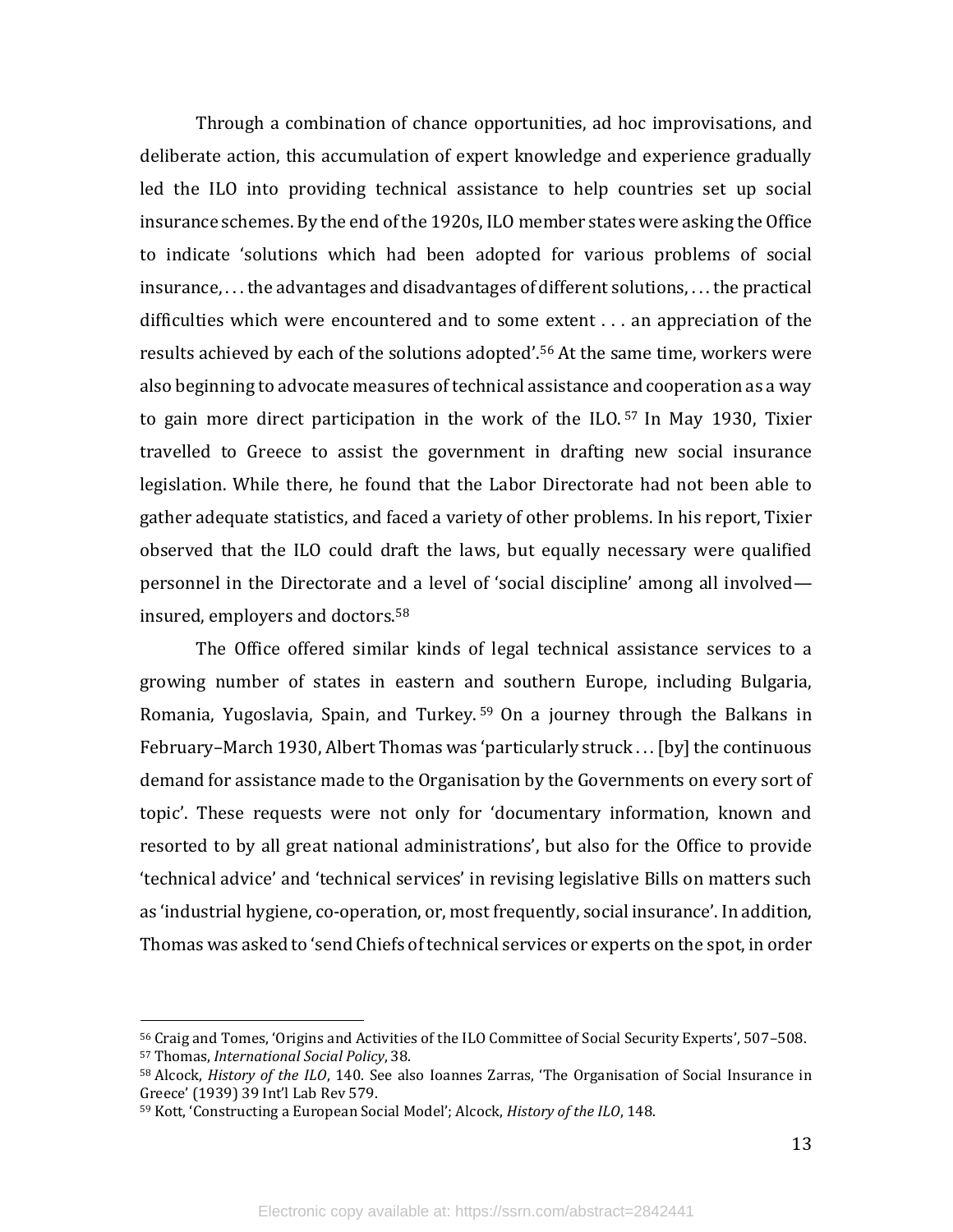to discuss these matters with Government officials or to place information before conferences specially summoned to discuss various Bills'.<sup>60</sup>

The significance of this expansion and shift in the ILO's law-making activities—from standard-setting at the international level, to their operationalization through technical assistance and construction of a growing range of the state administrative mechanisms—went unrecognized by most international lawyers. Yet it was precisely this area of activity that comprised the principal means for the ILO to reach beyond its European core to the global peripheries of Asia, Africa, and the Americas.

## **3. To the periphery: making social reform universal**

The first civil servants who travelled to Geneva to join the International Labor Office were overwhelmingly drawn from the liberal, democratic countries of Western Europe. No matter how cosmopolitan their outlook, these officials brought with them certain basic assumptions—about the nature of the state, the functions of government, class categories and industrial relations, processes of industrialization and modernization—all of which were conditioned and shaped by their particular backgrounds and experiences. These assumptions quickly came under pressure as the ILO sought to reform labor conditions in countries outside Europe, and as social movements and governments in those countries simultaneously attempted to reform the ILO's structure and functioning in various ways. This part of the paper describes that dynamic process of mutual reform with a focus on the emerging practice of technical assistance, first in 'Oriental' countries such as Egypt, China and India, and then in the Western hemisphere, including the US.

<sup>60</sup> 'The Journey of the Director in the Balkans' (March 1930) 3 ILO-MS 23, 23–24.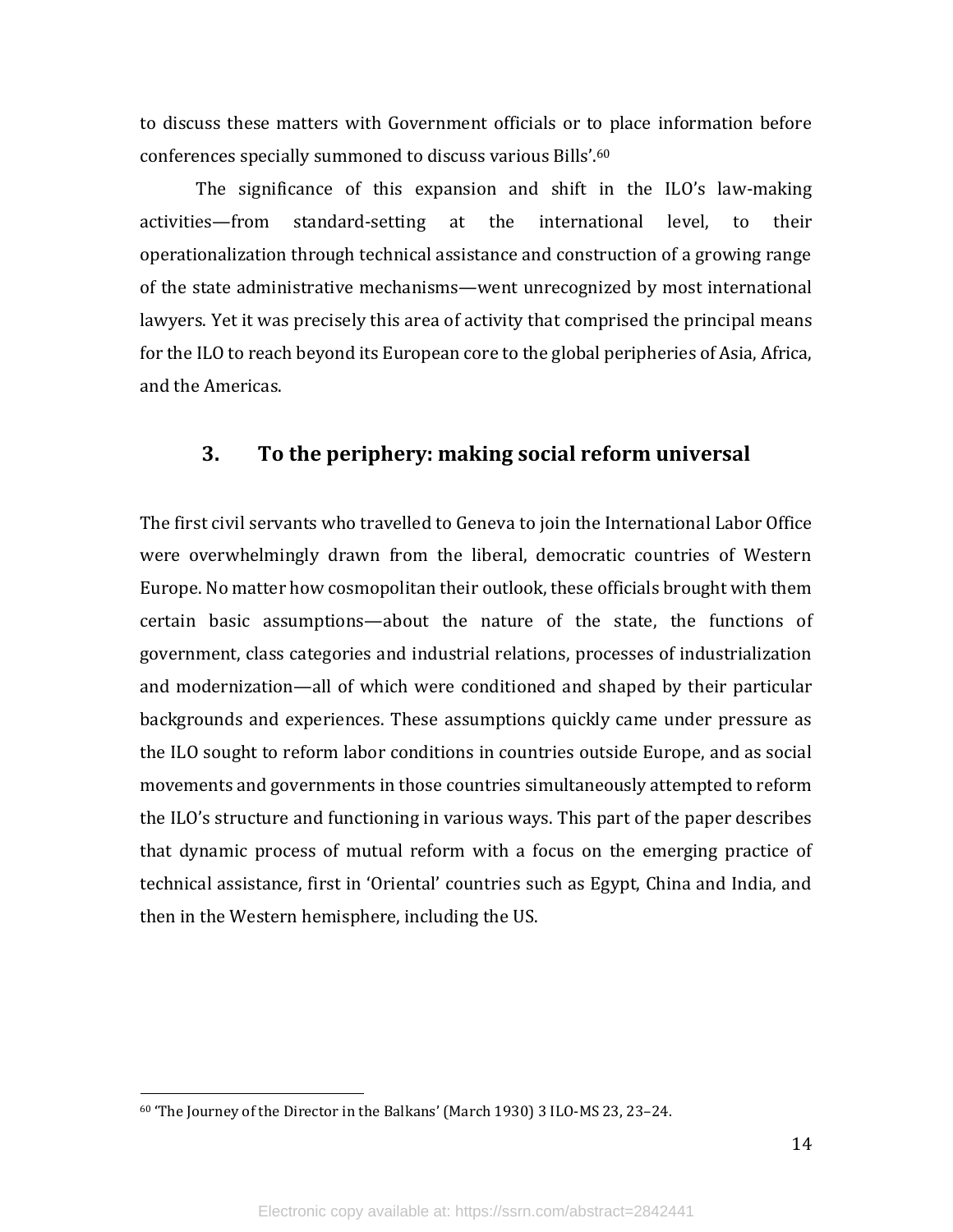#### **A. A faith for all mankind?**

At its foundation, the ILO was an essentially European organization, constructed in the aftermath of a European war and designed principally to resolve European problems. The centrality of European interests in the postwar settlement had an inevitable effect on the makeup, practices, and discourse of the early ILO. Only sixteen out of the organization's forty-two original members were European countries, <sup>61</sup> but the victorious Allied powers dominated and controlled the ILO through its Governing Body, and all of its senior officials were either French or British. Moreover, despite being described as having a 'passionate sympathy with small nations', <sup>62</sup> Albert Thomas initially focused his attention on the large and powerful states of Western Europe. And yet the possibility of universality exerted a strong moral force upon the imagination of ILO officials, which Thomas expressed in characteristically religious vocabulary: 'Must we not affirm a faith in which the whole of mankind can believe? . . . [W]hat is Part XIII of the Treaty of Peace if not the doctrine which can unite us all?'<sup>63</sup>

This contradiction at the heart of the ILO—between its Europe-centeredness in practice and its universalist aspirations—was already present in the text of its constituent instrument. Part XIII established Western European industrial labor practices as the norm by which all other countries would be measured. Notwithstanding local differences, there were certain 'methods and principles for regulating labour conditions which all industrial communities should endeavour to apply, so far as their special circumstances will permit'.<sup>64</sup> Exceptions could be made for situations outside the norm: ILO conventions were to stipulate modifications for 'those countries in which climatic conditions, the imperfect development of industrial organisation or other special circumstances make the industrial conditions

 $61$  Among its remaining members, four were European settler colonies, while the British Empire as a whole also held separate membership; fifteen were from the Americas; five were from Asia; Liberia was the only 'indigenous' African country represented; and both Russia and the US were notably absent. Shotwell, *Origins of the ILO*, vol 1.

<sup>62</sup> Harold Butler, *The Lost Peace* (Harcourt, Brace and Company 1942) 47.

<sup>63</sup> Thomas, *International Social Policy*, 73.

<sup>64</sup> Part XIII, Art 427.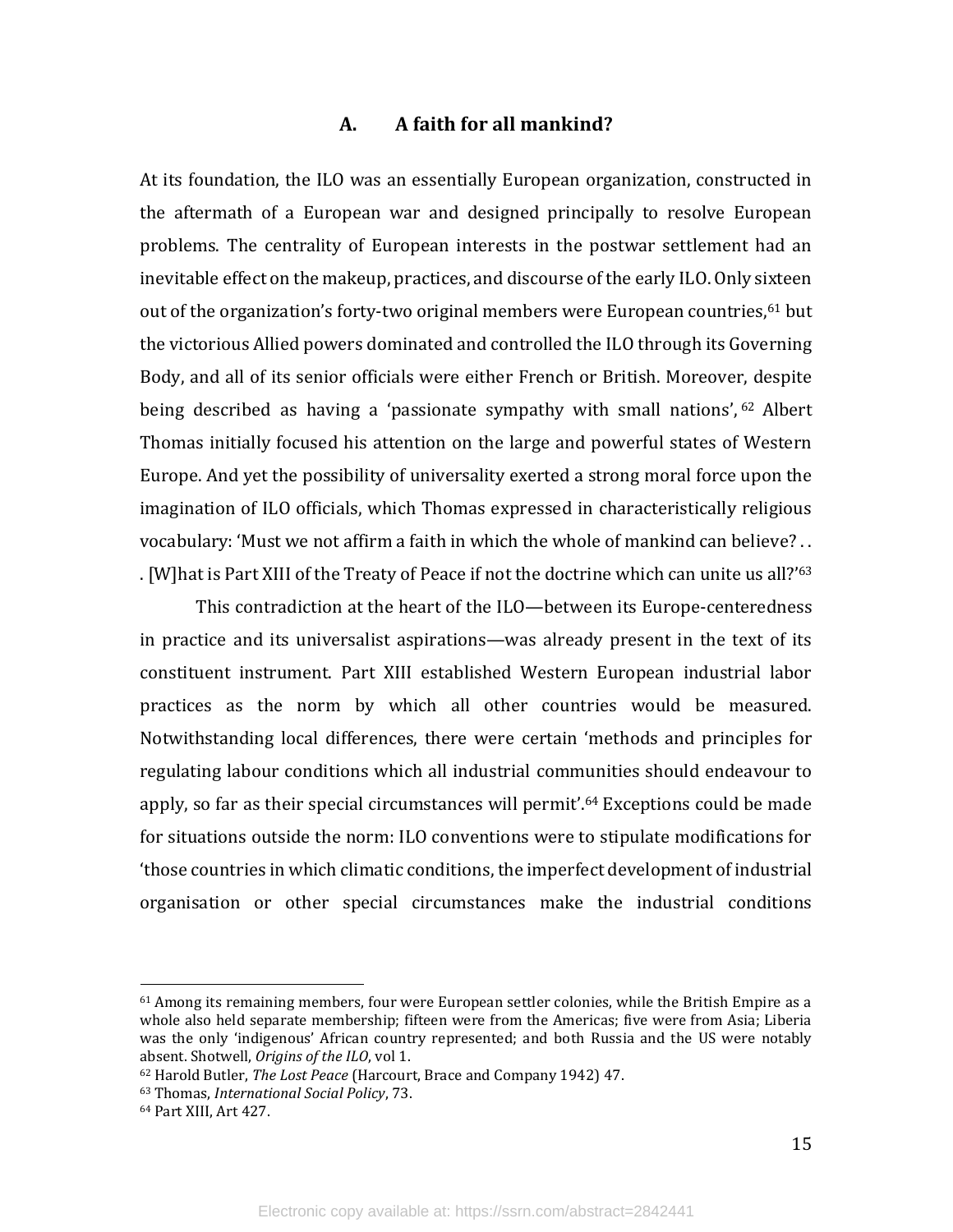substantially different'.<sup>65</sup> Members accordingly pledged to apply conventions which they had ratified to 'their colonies, protectorates and possessions which [were] not fully self-governing', except where a convention was inapt 'owing to the local conditions', and subject to any modifications that 'may be necessary to adapt the convention to local conditions'.<sup>66</sup> Consequently, the very first Convention adopted by the International Labor Conference stipulated extensive modifications and conditions to its application in Japan and British India, and expressly did not apply to China, Persia, or Siam.<sup>67</sup>

Part XIII's repeated references to 'industrial communities' likewise strongly suggested that recommendations and conventions to be adopted at the Conference were to be drafted primarily with European industries in mind. The findings of the Permanent Court of International Justice (PCIJ) notwithstanding, the ILO's tripartite structure assumed an urban-industrial model of labor relations comprising employers, industrial workers, and trade unions, thereby prioritizing the interests of factory workers who were more likely to belong to unions that could send representatives to the Conference and Governing Body. <sup>68</sup> It was difficult, therefore, if not impossible, for the ILO to take account of the views of the vast majority of the world's work force—including the unemployed, casual workers, peasants, subsistence farmers, many professionals, home workers, and most non-metropolitan labor.

Implicit in these provisions was an expectation that social and moral progress was universally available—at differing rates, to be sure, but measurable against a common standard of European civilization. If in some countries industrial organization was 'imperfectly developed', the implication was that there were some countries where it had been perfected. If not all labor standards could immediately

<sup>65</sup> Part XIII, Art 405.

<sup>66</sup> Part XIII, Art 421.

<sup>67</sup> Convention Limiting the Hours of Work in Industrial Undertakings to Eight in the Day and Forty-Eight in the Week (ILO Convention 1) (adopted 28 November 1919, entered into force June 13 1921) Arts 9, 10, 11.

<sup>68</sup> *Competence of the International Labour Organisation in Regard to International Regulation of the Conditions of the Labour of Persons Employed in Agriculture* (Advisory Opinion) PCIJ Series B No 2 (12 August 1922).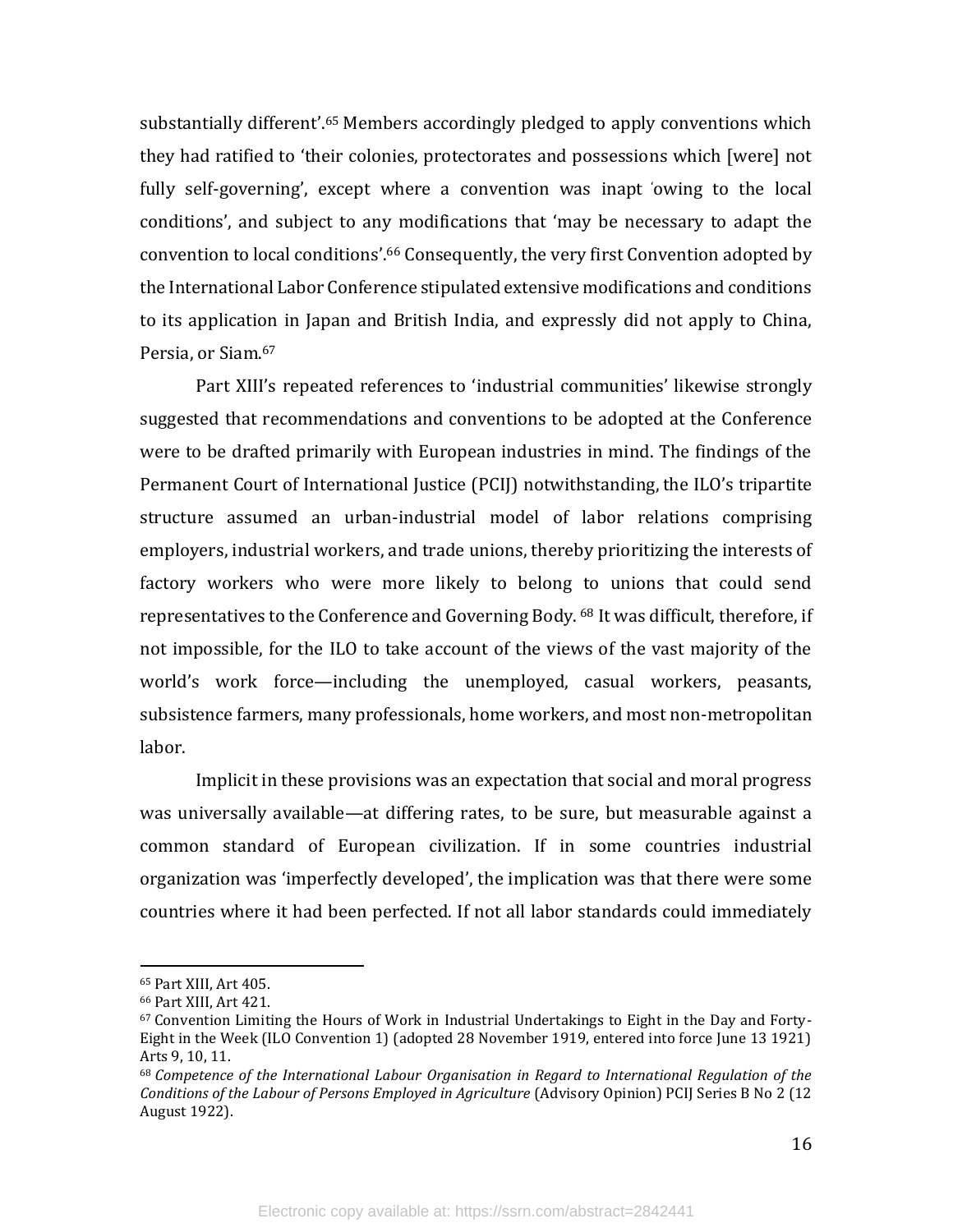be attained in all countries, some certainly could be met at once and the rest would eventually follow. If exceptions and adaptations were to be permitted, these only reinforced the existence of the standard. The regulation of colonial labor was required, according to an article published in the *International Labour Review*, to follow 'step by step the advance of the native populations towards progress and towards an adaptation to successive stages of civilisation approximating to those of European peoples; while the main obstacle to the gradual extension of labor legislation in colonial territories 'consist[ed] mainly in the native mentality, which has not yet reached the point of appreciating the value of these provisions and in particular the fact that they represent a normal means of social progress'. <sup>69</sup> Commenting on 'the right of self-determination for all nations, whether great or small', Thomas conceded that a 'negro tribe' and a 'civilised State' possessed differing capabilities for exercising that right.<sup>70</sup> The world could therefore be divided along both spatial and socio-cultural dimensions—not merely East and West, metropole and colony, but also industrial and agrarian, modern and backwards, civilized and uncivilized.

## **B. To the East: universality and civilization**

An early challenge to the ILO's claim to universality arose over the issue of the Governing Body's membership. At the first session of the Conference in 1919, Indian representatives argued that their country should have a seat on the Body as a member of 'chief industrial importance', despite its status as a colonial territory.<sup>71</sup> During the same session, a group of member states expressed dissatisfaction that twelve out of fifteen countries represented on the Governing Body were European.<sup>72</sup> These complaints eventually led to decision by the Council of the League of Nations in 1922

<sup>69</sup> Maurice Besson, 'Labour Legislation in the French Colonies' (1927) 16 Int'l Lab Rev 487, 510.

<sup>70</sup> Thomas, *International Social Policy*, 148.

<sup>71</sup> Butler, 'India and the ILO', 595; Alcock, *History of the ILO*, 40.

<sup>72</sup> 'Fourth Session of the International Labour Conference' (12 July 1922) 6(2) ILO-OB 15, 16–17; 'Reform of the Constitution of the Governing Body of the International Labour Office' (20 July 1921) 4(3) ILO-OB 35.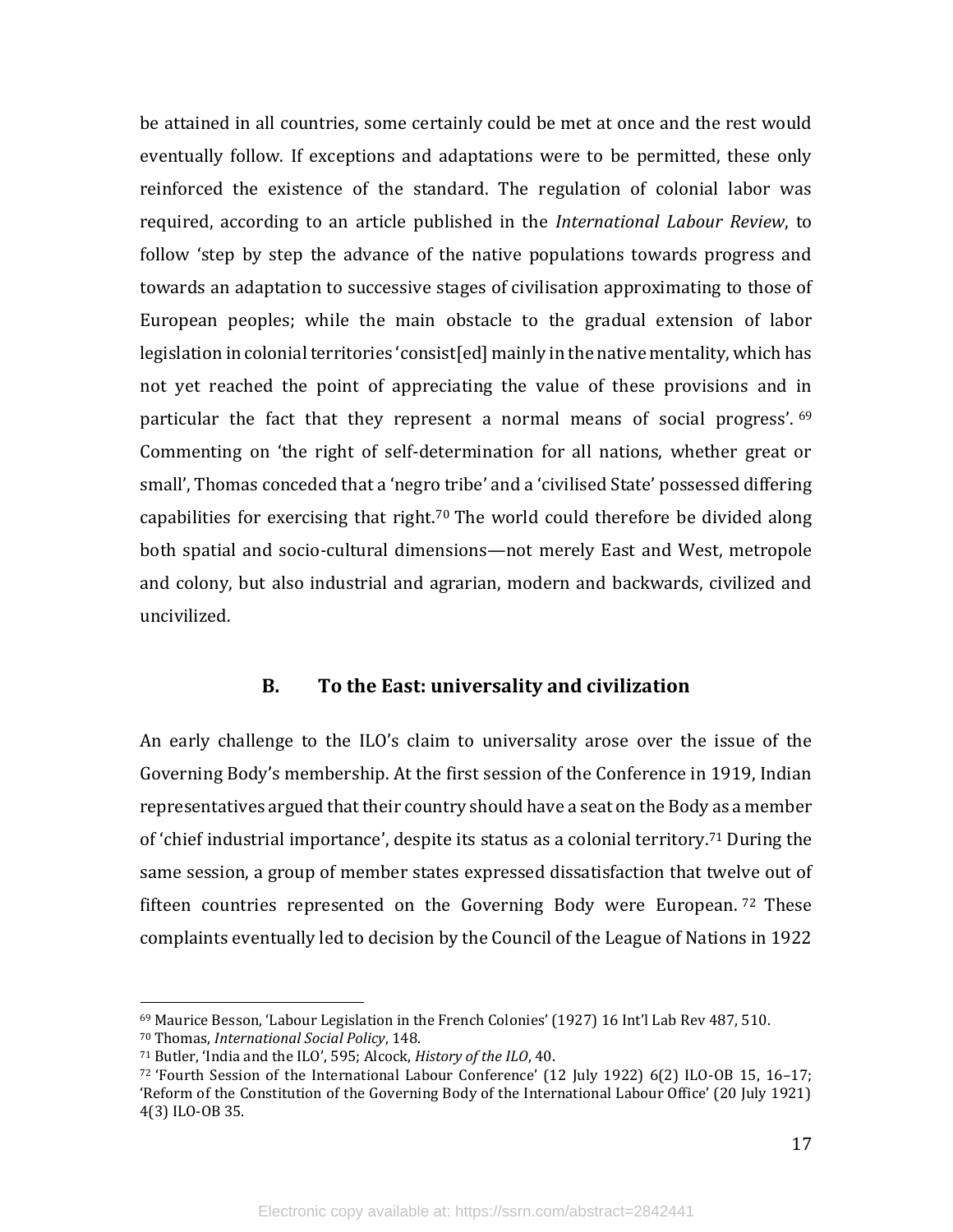to include India on the Governing Body as a member of chief industrial importance, together with Canada.

While seeking reforms to the ILO's governing structure, its Asian delegates also pushed the organization to extend the geographical reach of its efforts. In confirming the ILO's competence in regulating agricultural labor, the second and third advisory opinions of the PCIJ had incidentally strengthened the positions within the ILO of large, predominantly agricultural countries such as India—in particular increasing the likelihood that they would be represented on the Governing Body.<sup>73</sup> Indian delegates soon began to use the Conference as a 'forum of conscience', challenging the ILO to go further in addressing the conditions of workers in colonized territories in Asia and Africa. Addressing the Conference in 1926, an Indian workers' representative called for the Office to investigate conditions of labor 'in the Orient and in the coloured world of Africa and America', and described the task of the Conference as 'the creation of an international atmosphere, bringing facts to light and letting the moral conscience of the world bring about what moral pressure it can on those countries where the conditions of labour are neither good nor desirable nor proper'.<sup>74</sup> In similar fashion, Indian workers' delegates repeatedly called for greater representation at the Conference of workers in mandated territories and colonies.<sup>75</sup> Soon after, the Governing Body asked the Office to draw the attention of governments to 'the desirability of providing representation for native and coloured workers in countries where the white population are the ruling class but where the native or coloured workers form either a majority or a substantial portion of the population'.<sup>76</sup> Another important outcome of these efforts was the increased attention given to the issue of forced labor in colonial and mandated territories.<sup>77</sup>

<sup>73</sup> Pillai, *India and the ILO*, 90.

<sup>74</sup> NN Kaul, *India and the International Labour Organisation* (Metropolitan Books 1956) 50–51.

<sup>75</sup> 'The Thirty-Ninth Session of the Governing Body' (30 June 1928) 6 ILO-MS 29; 'Resolutions Adopted by the Sixteenth Session of the International Labour Conference' (15 May 1932) 17(2) ILO-OB Supplement 65, 91–92.

<sup>76</sup> 'Fifty-fifth Session of the Governing Body of the International Labour Office' (1 February 1932) 17(1) ILO-OB 16, 20.

<sup>77</sup> Luis Rodríguez-Piñero, *Indigenous Peoples, Postcolonialism, and International Law: The ILO Regime (1919–1989)* (OUP 2005).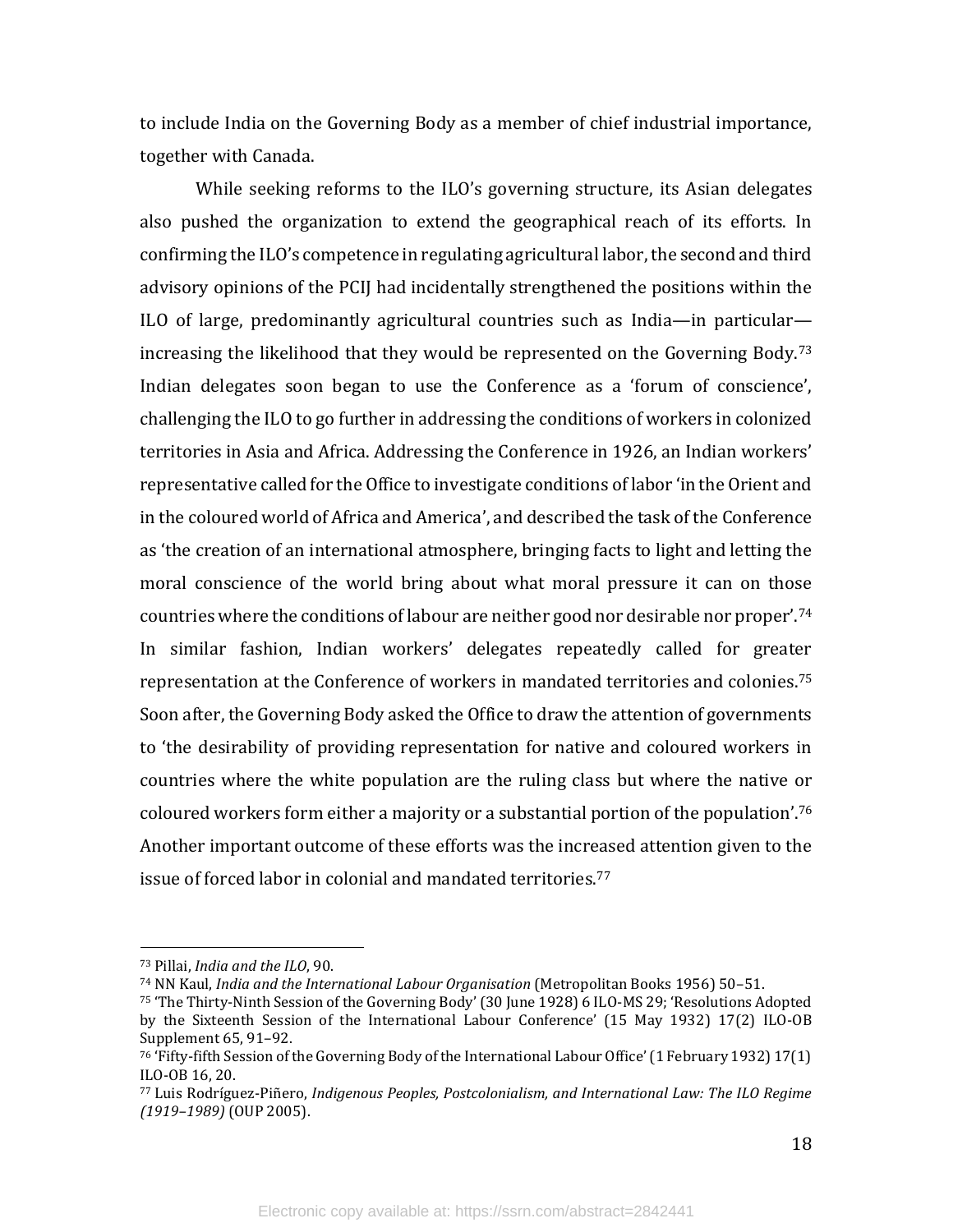Encouraged by the active involvement of Asian representatives in its operations, as well as their continuing calls for its reform, the ILO took deliberate steps to expand its official presence outside Europe. In early 1928, the Deputy Director of the Office, Harold Butler, visited South Africa and Southern Rhodesia, where he explained the work of the ILO and observed labor conditions for both 'white and coloured' workers in the 'native territories'. <sup>78</sup> Between October 1928 and February 1929, Thomas travelled to the Soviet Union, Manchuria, China, Japan, Dutch East Indies, Indochina, and Egypt, attracting publicity that 'served to emphasise the world-wide character of the Organization'.<sup>79</sup> The first ILO offices in New Delhi and Nanking were established soon afterwards, in 1929 and 1930 respectively, 80 and Thomas announced that the ILO's influence had extended to 'distant countries, at the other end of the world . . . in regions where the very conception of industrial life had scarcely penetrated and in which the handicraft system of antiquity still persisted'.<sup>81</sup> In early 1933, completing a journey that Thomas had planned to make before his death, an ILO chief of section spent three months visiting India, Iraq, Persia, and Turkey.<sup>82</sup> The following year, an Assistant Director undertook a three-week mission to Japan to investigate allegations of 'social dumping'.<sup>83</sup> Finally, in 1937–38, Butler travelled to India, Ceylon, Malaya, and the Netherlands Indies.<sup>84</sup>

As had happened during earlier missions to Southern and Eastern Europe, these journeys created opportunities for the ILO to develop its practices of technical assistance, as fact-finding led to advice-giving, senior officials were required to deal with the practical problems of administration on the spot, and terms of reference were expanded at short notice. In Nanking, for example, the Chinese Minister of Industry, Commerce and Labor submitted the text of draft labor protection legislation to Albert Thomas and asked him to obtain the views of experts in the International

<sup>78</sup> 'The Visit of the Deputy Director to South Africa' (February 1928) 2 ILO-MS 10, 10.

<sup>79</sup> 'The Director's Visit to the Far East' (21 April 1929) 4 ILO-MS 20, 20.

<sup>80</sup> Aamir Ali, 'Fifty Years of the ILO and Asia' (1969) 99 Int'l Lab Rev 347, 349.

<sup>81</sup> Thomas, *International Social Policy*, 26.

<sup>82</sup> CWH Weaver, 'Impressions of a Visit to India, Iraq, Persia, and Turkey' (1933) 28 Int'l Lab Rev 465; AM Djamalzadeh, 'Economic and Social Development in Iraq' (1937) 35 Int'l Lab Rev 198.

<sup>83</sup> Ali, 'ILO and Asia', 350 (n 2) (citing a 1934 ILO report by Fernand Maurette titled 'Social Aspects of Industrial Development in Japan', *Studies and Reports*, Series B (Economic Conditions), No 21). <sup>84</sup> Butler, 'India and the ILO'.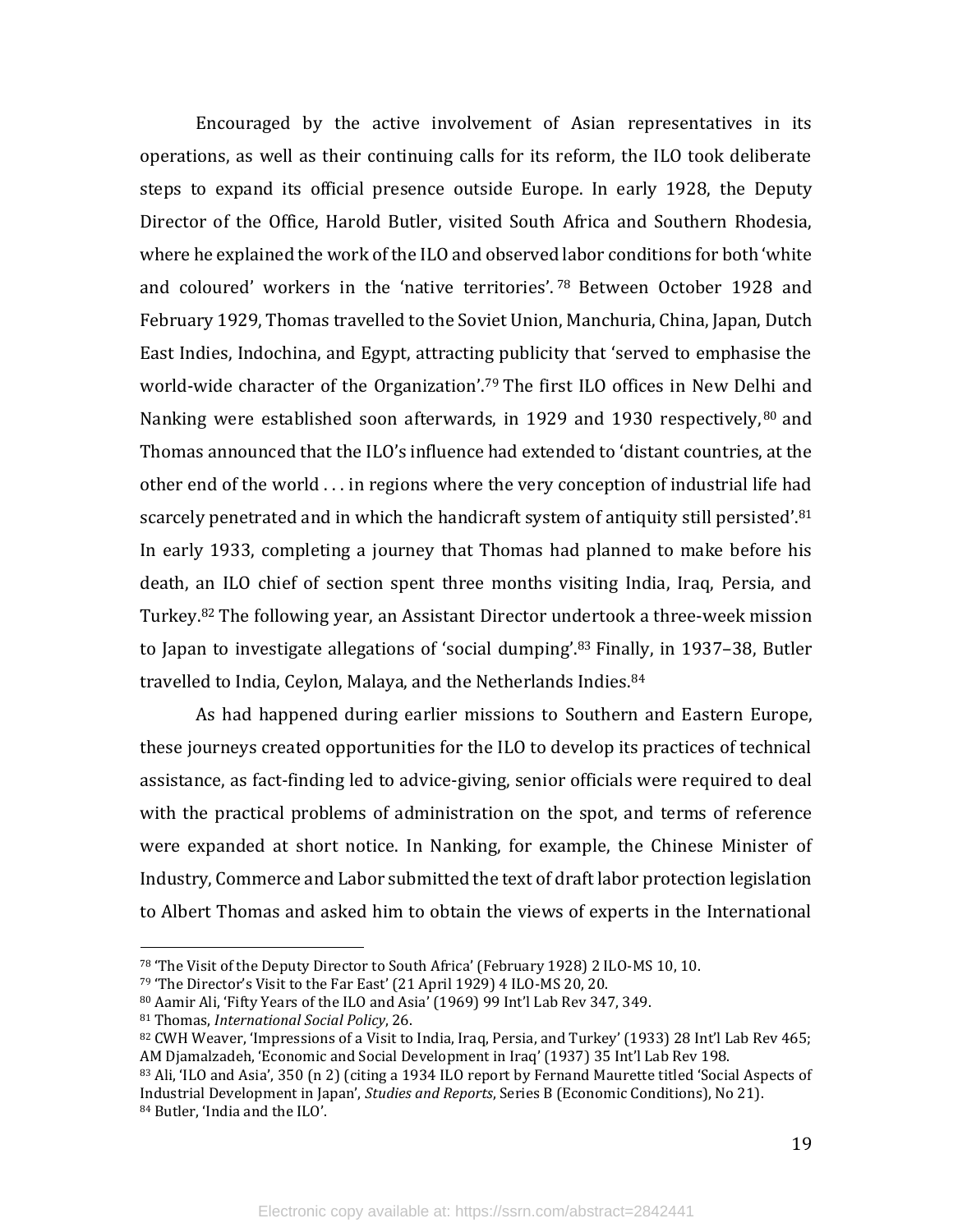Labor Office. On the same occasion, Thomas 'drew the attention of the authorities concerned to the necessity of having well-organised inspection services in order to ensure the enforcement of the social legislation [then] in the course of preparation'.<sup>85</sup> Some two years later, the Chinese government duly requested the Office's help in organizing factory inspections.<sup>86</sup>

Interactions such as these supplied the occasion for transmitting European ideas and practices of social-liberal government from to Asian sociaties. One problem facing the Chinese government was the need to devise a unified system of factory inspections in Shanghai, which was at that time administered by three different authorities—the Chinese municipal government, the International Settlement, and the French Concession—with both Chinese and foreign firms located in each area. The ILO experts who travelled to Shanghai organized three-way negotiations to overcome certain objections by the Settlement and the Concession, principally concerning the use of Chinese inspectors in their territories, and were able to secure agreement on a scheme under which inspectors would be trained by the Chinese government but would submit regular reports to all three authorities in Shanghai. The experts also made a number of other recommendations that aimed at deeper reforms, touching on issues of culture and character: the extension of popular elementary education, which would help to abolish abusive practices of industrial child labor;<sup>87</sup> the employment of women as factory inspectors; and an emphasis in training on 'the cultivation of resourcefulness on the part of inspectors and the development of good character and a sense of responsibility'. 88 Each of these measures sought to institutionalize disciplinary techniques associated with modern Western government in a milieu characterized by partial colonization.

Even while carrying out activities of an ostensibly technical nature, then, ILO officials described their efforts in distinctively moral terms, as a mission to reform

<sup>85 &#</sup>x27;Director's Visit to the Far East'.

<sup>86</sup> C Pône, 'Towards the Establishment of a Factory Inspectorate in China' (1932) 25 Int'l Lab Rev 591; TK Djang, 'Factory Inspection in China' (1944) 50 Int'l Lab Rev 284, 289–292; Alcock, *History of the ILO*, 140–142.

<sup>87</sup> Pône, 'Towards the Establishment', 598–599.

<sup>88</sup> Djang, 'Factory Inspection in China', 292.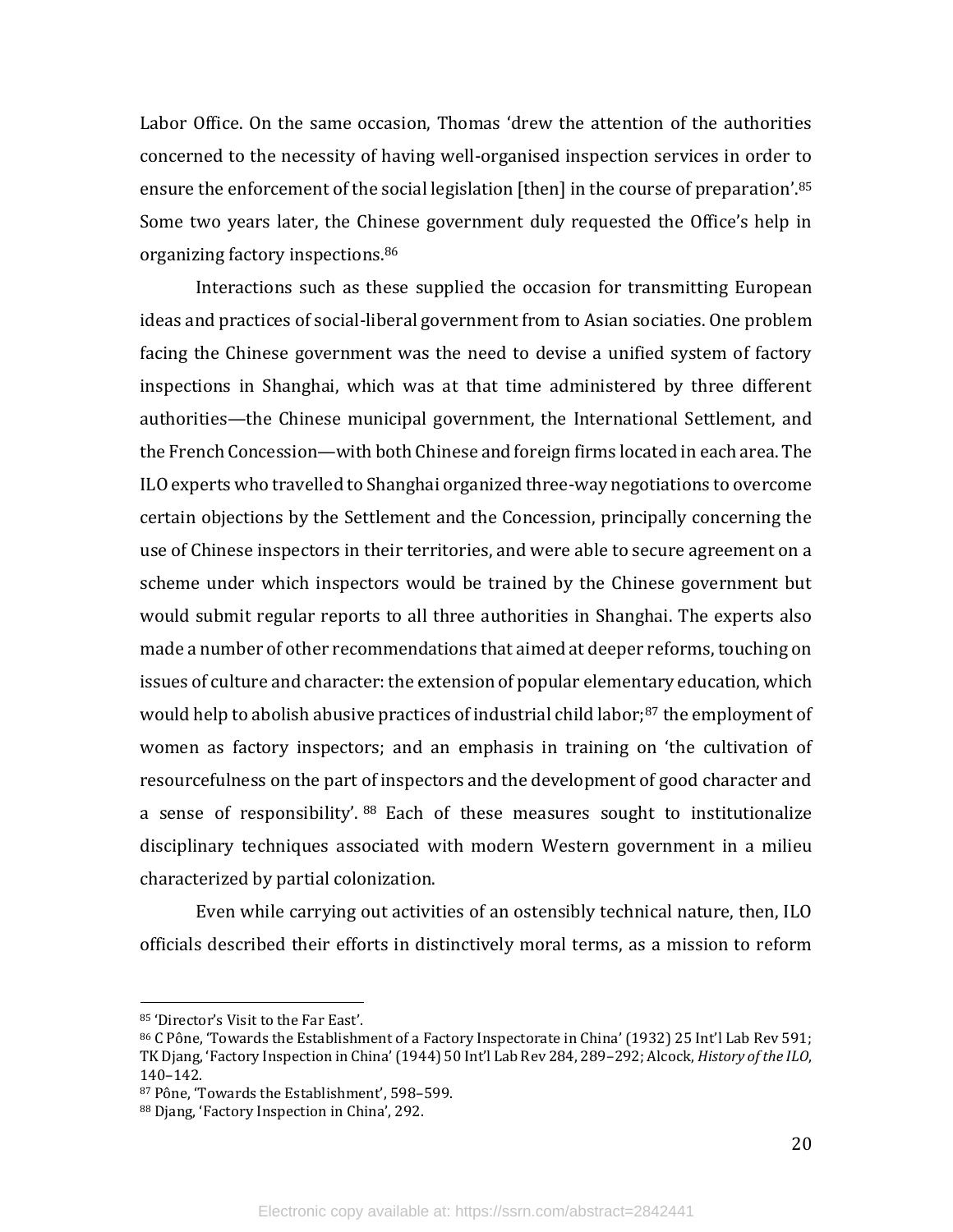the more backward and benighted peoples of the world. Reflecting on his visit to the Far East, Thomas noted that 'personal contact and personal representations' were essential; without them, it was 'impossible for the Office to appreciate at their full value the political, moral and social factors on which the Office must rely in each country for the promotion of international legislation'. Foremost among the challenges in this respect was the sense in the Far East of 'total separation from Europe'. The 'prestige of the white race' had suffered in that region as 'the nationalist idea', 'the racial problem', and Communist propaganda had all mushroomed. Against these movements, 'Western civilization oppose[d] its organizing capacity, its systematic methods, its technical progress', but it was also necessary to forge 'a common system of ideas'. By helping to establish fair conditions of work, by diffusing the principles of social justice and demonstrating the equal application of those principles to both native and European workers, the ILO would be able to 'substitut[e] ideas of collaboration and human equality for racial and national conflict'. But the ILO was not alone in bearing responsibility for progress: the 'possibility of peaceful cooperation' would have to be demonstrated by 'the efforts made by the more advanced countries [in the East], such as Japan, to overcome their psychological and economic difficulties and fall into line with the great industrial countries'.<sup>89</sup>

Perceptions of cultural difference made it difficult for ILO officials to adapt their expertise and policy prescriptions to non-European circumstances. In 1932, Harold Butler visited Egypt, ostensibly to help with establishing a new labor department within the Ministry of the Interior.<sup>90</sup> Upon arriving, however, he was asked to advise on particular labor reforms that the government intended to implement through the new department. Over the next month, as he travelled around the country, he was amazed to discover modern, Western-style industrial production facilities existing alongside places where 'the peasant [was] using the same primitive implements and methods of irrigation that he used in the time of the Pharoahs, and his standard of living [was] probably about the same'.<sup>91</sup> However, these conditions

<sup>89</sup> 'Director's Visit to the Far East', 24.

<sup>90</sup> Alcock, *History of the ILO*, 142–144.

<sup>91</sup> Harold Butler, 'Social Aspects of Scientific Progress' (1934) 15 Acad Pol Sci Proc 419, 421.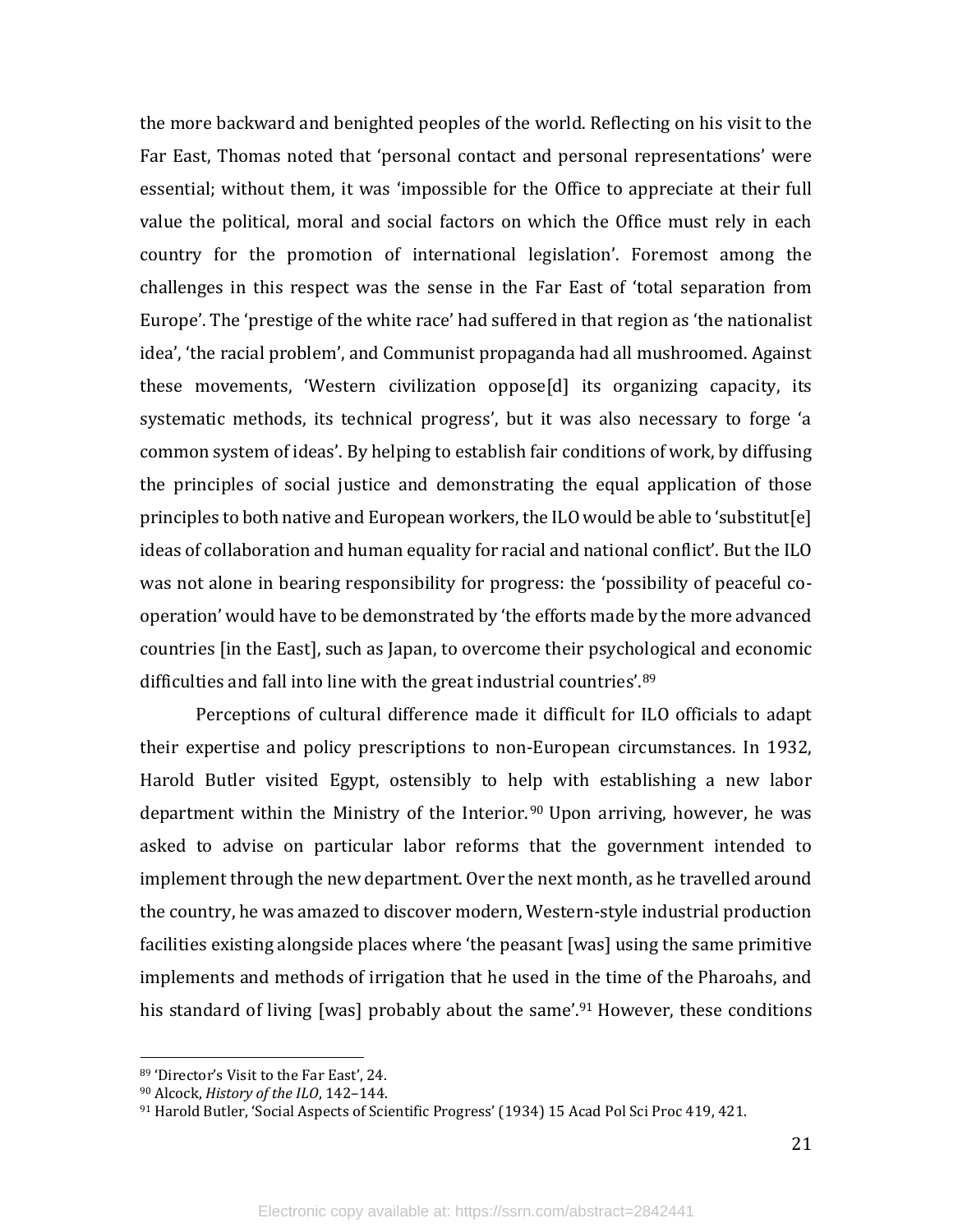went largely unaddressed in the reforms suggested by Butler, which were directed to 'the employment of women and children, night-work and weekly rest, accident compensation, safety and health, unemployment  $\dots$  and the trade unions'.<sup>92</sup>

Experiences such as these nevertheless had the cumulative effect of broadening the ILO's understanding of labor conditions outside Europe, as well as in expanding extra-European participation in the ILO itself. Following Butler's visit, the Egyptian government regularly sent official observers to the International Labor Conference, and subsequently joined the organization.  $93$  Reflecting on another, similar mission, Butler emphasized his conviction that the higher officials of international institutions needed to have first-hand information of conditions in all parts of the world. The Office was equipped with a vast array of documentary sources, which provided facts and figures about labor conditions in all parts of the globe. But such information could be misleading, unless supplemented by personal experience; the latter was indispensable for correcting the 'imaginative picture' of a country gained from reading alone, and for providing insight into the 'mentality' of its people. 'Only by using the knowledge and sympathy thus acquired', Butler argued, could the ILO 'fulfil its duty of being a really international institution with a truly universal outlook'.<sup>94</sup>

Just as states and social movements in Asia helped to make the ILO more universal, so too were they shaped through their engagement with it. Indeed, the ILO's expanding program of technical assistance was inseparable from an effort to construct new state capacities, social solidarities and individual subjectivities in lands outside Europe. Among other things, participation in routine ILO processes entailed a degree of internalization of the structures, practices, and assumptions of European models of statehood. The same dynamic also characterized the ILO's technical assistance in support of social insurance legislation and administration in the Western hemisphere.

<sup>92</sup> Alcock, *History of the ILO*, 143.

<sup>93</sup> 'I.L.O. Notes' (1936) 34 Int'l Lab Rev 1, 4.

<sup>94</sup> Butler, 'India and the ILO', iii–iv.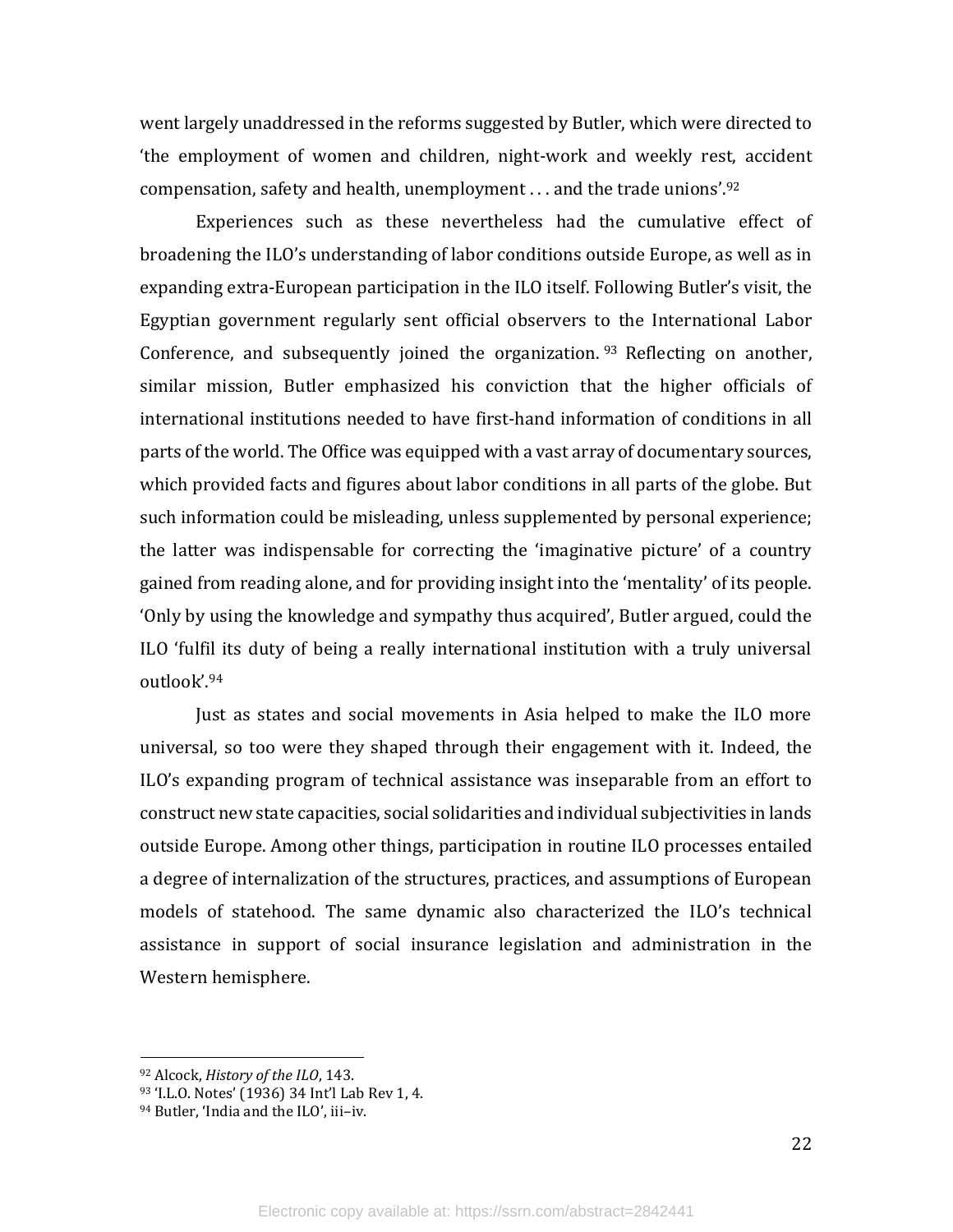#### **C. To the West: economic crisis and social security**

The Great Depression prompted a further shift in the ILO's 'centre of gravity', away from Europe and towards the Americas.<sup>95</sup> If the organization's standard-setting program had already begun to falter by the late 1920s, then it was verging on irrelevant a few years later; and ascendant militant nationalist regimes were generally inhospitable to social-democratic schemes of social insurance. <sup>96</sup> These events pushed the ILO to 'probe deeper', to explore new aspects of the problems that affected workers, and to expand the range of services it offered to its members.<sup>97</sup> The same events also encouraged ILO officials to shift their focus to other regions of the world, where their activities would be more welcome.

Beginning in the early 1930s, ILO officials took systematic steps to attract and secure the membership of the US. The organization found a willing partner in the administration of US President Franklin D Roosevelt, who assumed office in March 1933. To the Roosevelt administration, the ILO offered a useful mechanism to overcome the Supreme Court's opposition to national labor standards.<sup>98</sup> Efforts to pursue this goal through interstate compacts had encountered significant difficulties, but Professor Joseph Chamberlain of Columbia Law School suggested that ILO conventions would override state legislation if the US joined the organization. <sup>99</sup> Together with individuals in the American progressive labor movement, the ILO

<sup>95</sup> Alcock, *History of the ILO*, 123 (quoting a letter from Harold Butler to Albert Thomas in 1930). See also Stephen Hughes and Nigel Haworth, 'A Shift in the Centre of Gravity: The ILO under Harold Butler and John G Winant' in Jasmien Van Daele and others (eds), *ILO Histories* (Peter Lang 2010) 293 (ch 12), 301.

<sup>96</sup> Ratifications of international labor conventions fell from a peak of seventy-nine in 1928–29 to fortyfour in 1929–30, and thirty-eight in 1930–31: Alcock, *History of the ILO*, 99.

<sup>97</sup> Butler, *Lost Peace*, 50–51.

<sup>98</sup> Edward C Lorenz, 'The Search for Constitutional Protection of Labor Standards, 1924–1941: From Interstate Compacts to International Treaties' (2000) 23 Seattle U L Rev 569.

<sup>99</sup> Lorenz, 'Search for Constitutional Protection', 587. Chamberlain's argument relied on *Missouri v Holland*, 252 US 416 (1920), which held that laws passed by Congress pursuant to a treaty were constitutional, notwithstanding any concerns about that treaty having abrogated states' rights under the Tenth Amendment to the US Constitution.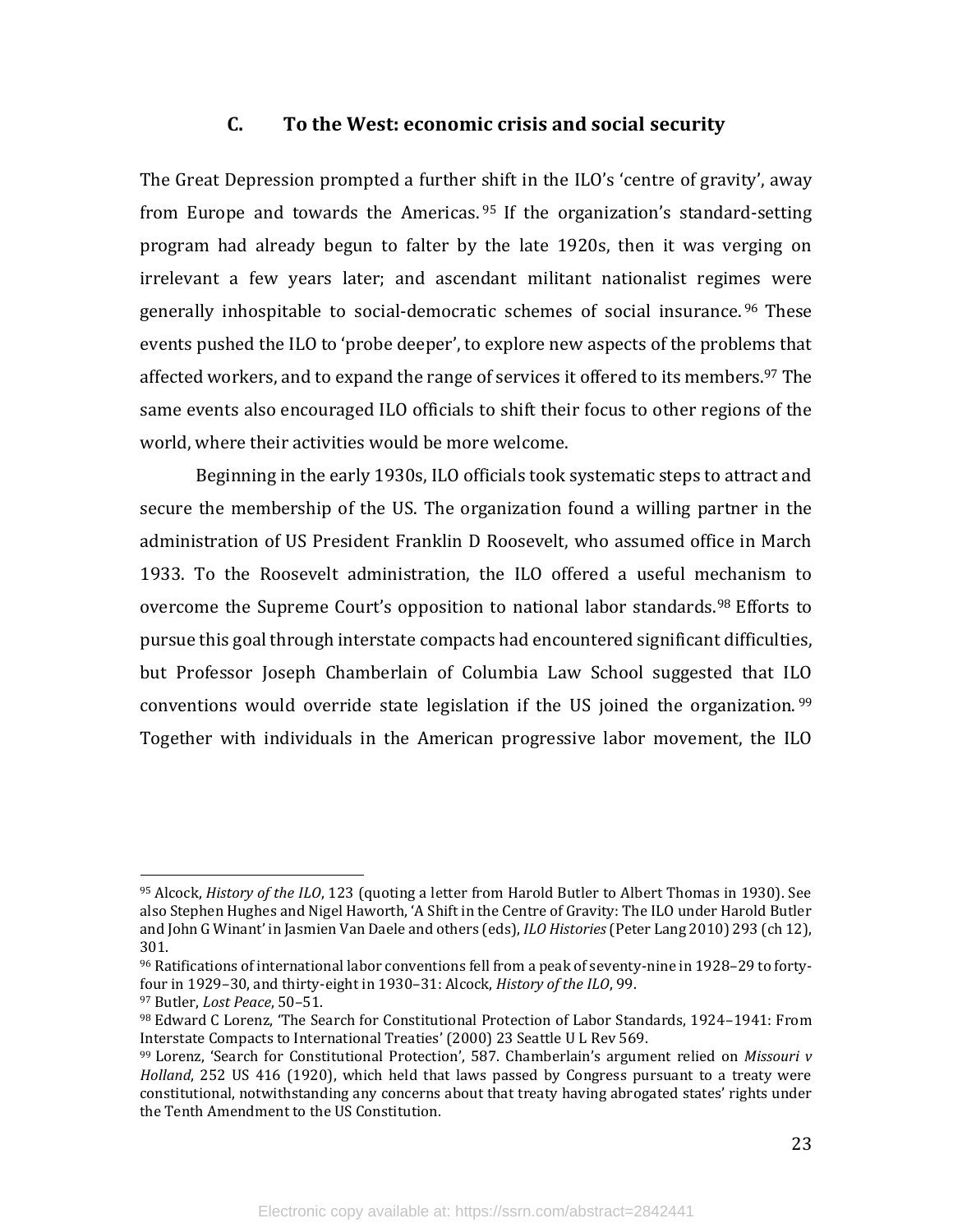mobilized a concerted campaign to persuade US law-makers of the benefits of ILO membership; these efforts bore fruit when the US joined the ILO in 1934.<sup>100</sup>

An immediate reward of membership in the ILO was the technical assistance it lent the federal government in setting up the administrative machinery for a key piece of New Deal legislation, the Social Security Act of August 1935.<sup>101</sup> Up to this point, social insurance had remained an overwhelmingly European enterprise. The idea had still not taken hold in the US at the start of the decade—in 1930, Butler reported to Thomas that there was 'a certain amount of discussion of unemployment insurance' in America, but that he did not think that it would lead to any definite program102—and both the correspondence committee and Adrien Tixier's social insurance section continued to consist almost exclusively of Europeans. <sup>103</sup> John Winant, an American Assistant Director of the ILO who had only joined the organization in April 1935, was called back to Washington, DC, that October to serve as the first chairman of Roosevelt's new Social Security Board. <sup>104</sup> The following month, Winant invited Tixier to travel to the US and advise the Board on the practical matters of how to conduct a census for insurance purposes, identify the insured, and collect dues. The ILO continued to provide assistance of various kinds to the Board over the following years as the new legislation was put into effect.<sup>105</sup>

These actions marked the beginning of a move by the United States from the periphery to the center of international institutions. In August 1936, the ILO's social insurance section organized a European tour for members of the US Social Security Board, including a one-week training course in Geneva and visits to social insurance institutions in Czechoslovakia, Austria, England, and Switzerland. Accompanying its

<sup>100</sup> Alcock, *History of the ILO*, 123–125. Several other countries joined the ILO and League of Nations in 1934, most notably the USSR; 'New Members of the Organisation' (September 1934) 9 ILO-MS 41. Efforts to persuade American policy-makers of the benefits of ILO membership continued for several years: Edward J Phelan, 'The United States and the International Labor Organization' (1935) 50 Pol Sci Q 107; Spencer Miller, *What the International Labor Organization Means to America* (Columbia UP 1936).

<sup>101</sup> Alcock, *History of the ILO*, 145–146.

<sup>102</sup> Cited in Alcock, *History of the ILO*, 121–122.

<sup>103</sup> Kott, 'Constructing a European Social Model', 175, 182–183.

<sup>104</sup> On Winant's life, see Bernard Bellush, *He Walked Alone* (Humanities Press 1968).

<sup>105</sup> Kott, 'Constructing a European Social Model', 182.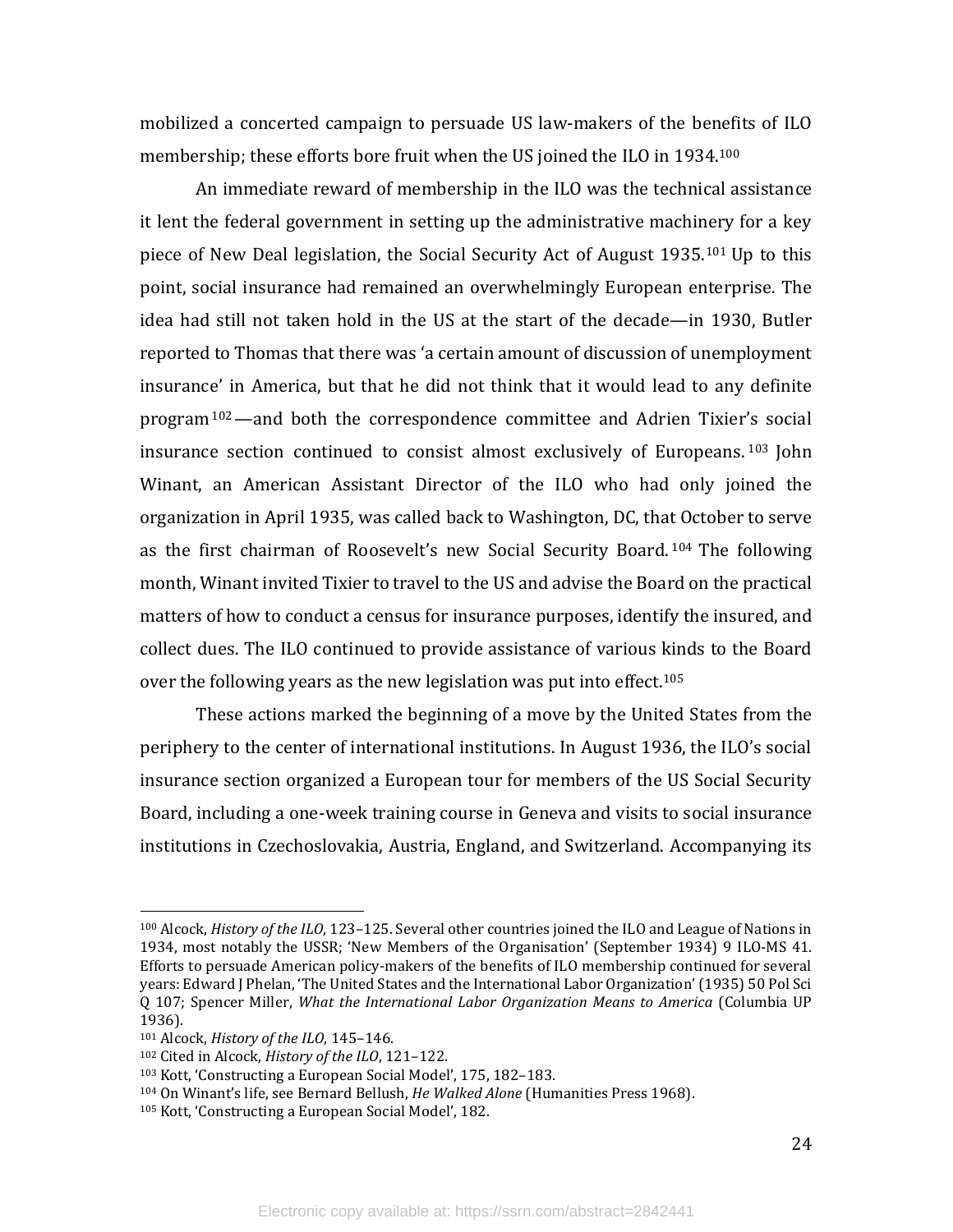members to Geneva was the US Secretary of Labor Frances Perkins, who paid an official visit to the Office, where she assured an audience of ILO staff and government representatives that 'all the people of America . . . really want to lay the foundation of a new and better type of civilisation in the United States'.<sup>106</sup> David Morse, who had served in the US Interior Department before being appointed ILO Director-General in 1948, later reflected:<sup>107</sup>

There are probably about two people in this country who know that the legislation for the Social Security System and the training of people to administer it were done with the technical assistance of the [ILO]. At the request of Frances Perkins, the Secretary of Labor, they sent teams here. They devised legislative machinery, and they trained our people.

The ILO also extended its social reform efforts in Latin America during the same period. Countries in the region had already introduced welfare and other social reforms during the 1920s, though with little input or influence from the ILO.<sup>108</sup> In late 1934, Tixier undertook a series of missions to study the organization of social insurance in Argentina, Brazil, Chile, and Uruguay.<sup>109</sup> In January 1936, the first Labor Conference of American States was held at Santiago de Chile, attended by representatives of nineteen American states. <sup>110</sup> Adopting detailed resolutions on social insurance, immigration, the Indian (indigenous) population, and agriculture, the conference marked, in the words of one ILO legal advisor, 'an important stage in the process of making the [ILO] effectively universal'.<sup>111</sup> Following the Conference, Butler—who had become Director of the Office—took the opportunity to visit several countries in the region; the ILO appointed a large number of American technical experts and officials; and a series of new correspondents' offices and representatives were established. A second Labor Conference of American States, addressing a similar

<sup>106</sup> Cited in 'Visit to the International Labour Office of Miss Frances Perkins, Secretary of Labour of the United States' (July–August 1936) 7–8 ILO-MS 47, 48.

<sup>107</sup> Cited in Katie Louchheim (ed), *The Making of the New Deal* (Harvard UP 1983) 94.

<sup>108</sup> Jeremy Seekings, 'The ILO and Welfare Reform in South Africa, Latin America, and the Caribbean, 1919–1950' in Van Daele and others (eds), *ILO Histories*, 145 (ch 6), 160–161.

<sup>109</sup> A Tixier, 'The Development of Social Insurance in Argentina, Brazil, Chile, and Uruguay: I' (1935) 32 Int'l Lab Rev 610; A Tixier, 'The Development of Social Insurance in Argentina, Brazil, Chile, and Uruguay: II' (1935) 32 Int'l Lab Rev 751.

<sup>110</sup> 'The Labour Conference of the American States which are Members of the International Labour Organisation, Santiago de Chile, 2–14 January 1936: II' (1936) 33 Int'l Lab Rev 646; 'The Labour Conference of the American States in Santiago' (January 1936) ILO-MS 1; 'The Santiago Conference' (March 1936) ILO-MS 16.

<sup>111</sup> C Wilfred Jenks, 'The International Labour Organization' (1936) 17 BYIL 178, 179.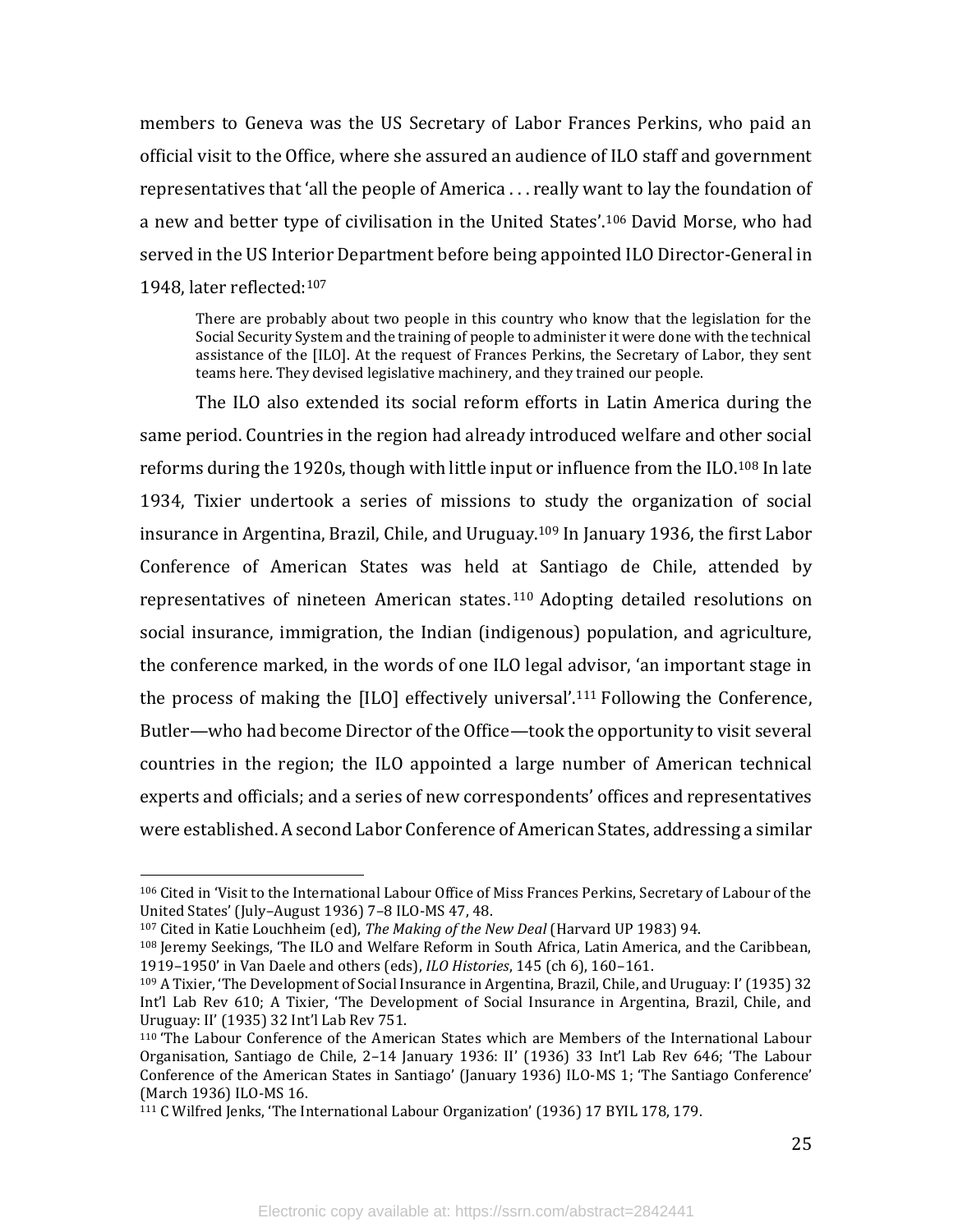agenda of issues, was held in November 1939 in Havana, Cuba. The first Inter-American Conference on Social Security was held in Santiago in 1942; and a Permanent Inter-American Committee on Social Security was formed in 1943 to facilitate cooperation among Latin American states.<sup>112</sup>

Efforts to set up new social insurance schemes in Latin America led to further opportunities for the ILO to provide technical assistance to its member states.<sup>113</sup> During his 1934 mission, Tixier was 'frequently asked to give a sincere opinion on what he had seen and to say what he thought of the legislation and organisation, of their deficiencies and the reforms he thought necessary'. By his own account, he 'did his best to reply to all the questions put to him', describing 'the solutions recommended by the International Labour Conference and by the expert committees of the Office' and offering examples from other countries.<sup>114</sup> Over the next decade, the Office offered technical assistance services on social insurance issues to a long list of Latin American countries, including Cuba, Venezuela, Brazil, Bolivia, Columbia, Peru, Ecuador, Costa Rica, Chile, and Mexico.<sup>115</sup> Most broadly, an Assistant Director of the Office visited Brazil in 1936/37 and carried out a general survey of that country's economic development.<sup>116</sup>

It is not possible to give a detailed assessment of the impact of ILO activities in Latin American states during this period. In general, their long-term effects appear to have been mixed at best, relative to the ILO's own professed ethos and goals. As one commentator put it, the following decades saw social insurance in Latin America grow into 'a mechanism for redistribution not from rich to poor, but if anything from poor to rich, with the poor paying through higher prices as well as taxes to subsidize

<sup>112</sup> 'The Santiago Conference and the Director's Visit to America' (February 1936) ILO-MS 8; Alcock, *History of the ILO*, 137, 147–148; Seekings, 'The ILO and Welfare Reform', 162–163. <sup>113</sup> Maurice Stack, 'Social Insurance in Latin America' (1941) 44 Int'l Lab Rev 1.

<sup>114</sup> Tixier, 'Social Insurance: I', 613.

<sup>115</sup> Tixier, 'Social Insurance: I'; Seekings, 'The ILO and Welfare Reform', 163–165; Alcock, *History of the ILO*, 144–145; Smith Simpson, 'The I.L.O. in Wartime' (1941) 31 Am Lab Leg Rev 108, 125; Gustavo-Adolfo Rohen y Gálvez, 'The Mexican Social Insurance Law' (1943) 6 Soc Sec Bull 11. On the ILO's social insurance and social security activities during WWII, see Gerry Rodgers and others, *The International Labour Organization and the Quest for Social Justice* (International Labour Office 2009) 150–155. <sup>116</sup> Fernand Maurette, *Some Social Aspects of Present and Future Economic Development in Brazil* (International Labour Office 1937).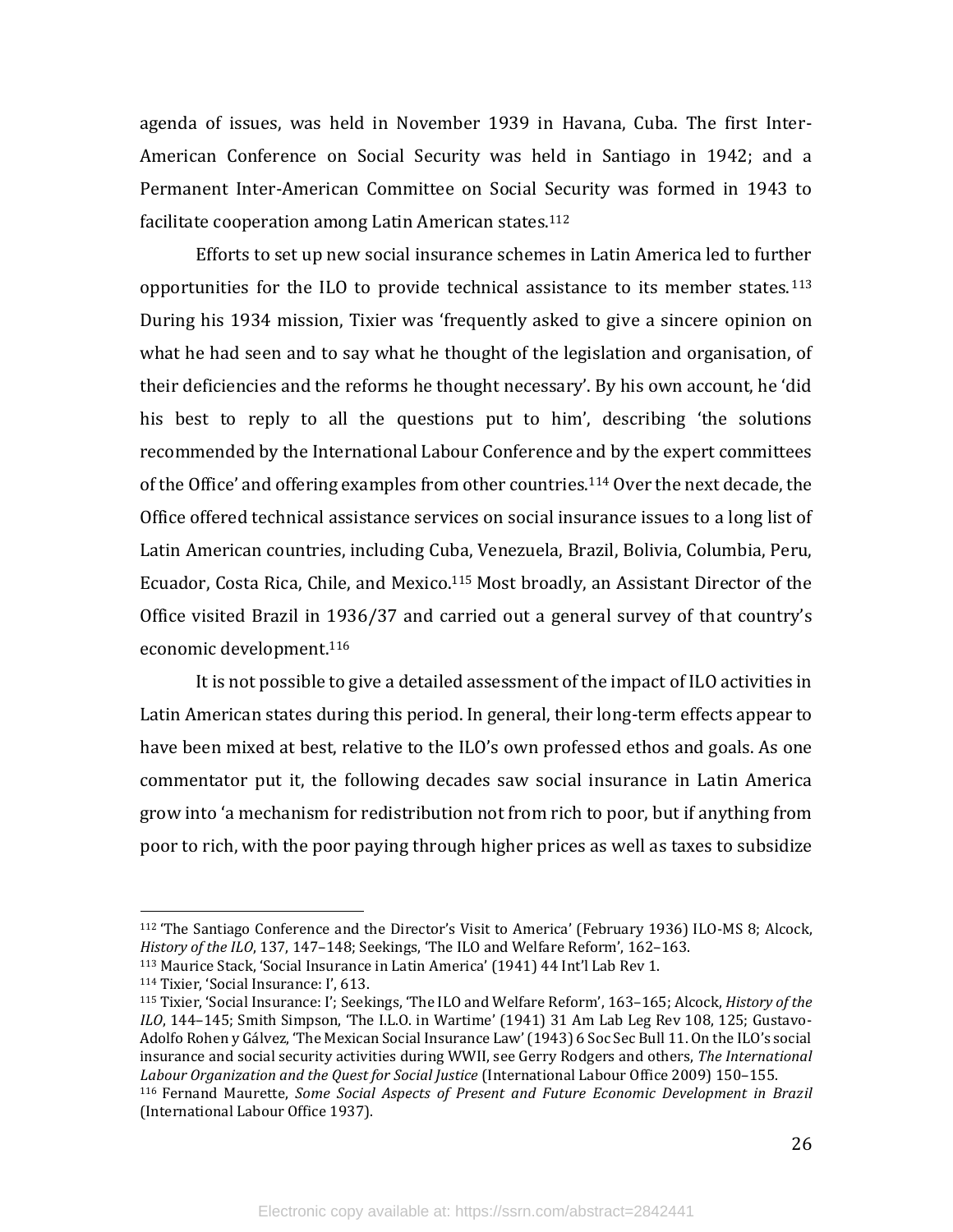the social insurance benefits of workers in formal employment'.<sup>117</sup> Notwithstanding these outcomes, it is clear that by the late 1930s technical assistance had become a routine and widely accepted practice of the Office, closely associated with its legal authority and its mandate for social reform. The next two parts of this paper reveal how this practice, together with notions of rationalization and planning, formed an integral part of the incipient discourse and rationality of international development during the same period.

## **4. From scientific management to world planning**

The previous part of this paper described how the threat of economic collapse and the changing political landscape in Europe during the 1930s spurred the ILO to shift its focus to new regions of the world. Apart from offering a growing range of technical assistance services in relation to social insurance schemes and other social reforms, ILO officials also started to give deeper consideration to the potential for greater economic coordination on a regional and international scale. Already in 1921, Albert Thomas had noted that capitalism was 'passing from crisis to crisis, from the crisis of under-production to the crisis of under consumption', and had recommended more attention to the possibility of 'a planned economy'.<sup>118</sup> The worldwide crisis of the Great Depression renewed interest in that idea, as governments across Europe and the Americas began experimenting with different kinds of economic intervention. By the early 1930s, moreover, Harold Butler had concluded that cooperation with the United States was an essential component of any effort to 'organis[e] the world on a rational basis'.<sup>119</sup> This part of the paper traces the ILO's early work in scientific management and its relationship to national and international planning.

<sup>117</sup> Seekings, 'The ILO and Welfare Reform', 165. On the labor movement in Latin America, see Ruth Berins Collier and David Collier, *Shaping the Political Arena* (2nd edn, U Notre Dame Press 2002). <sup>118</sup> Albert Thomas, *International Social Policy*, 120.

<sup>119</sup> Hughes and Haworth, 'A Shift in the Centre of Gravity', at 303 (citing a letter from Butler to Alfred Zimmern dated 12 April 1934).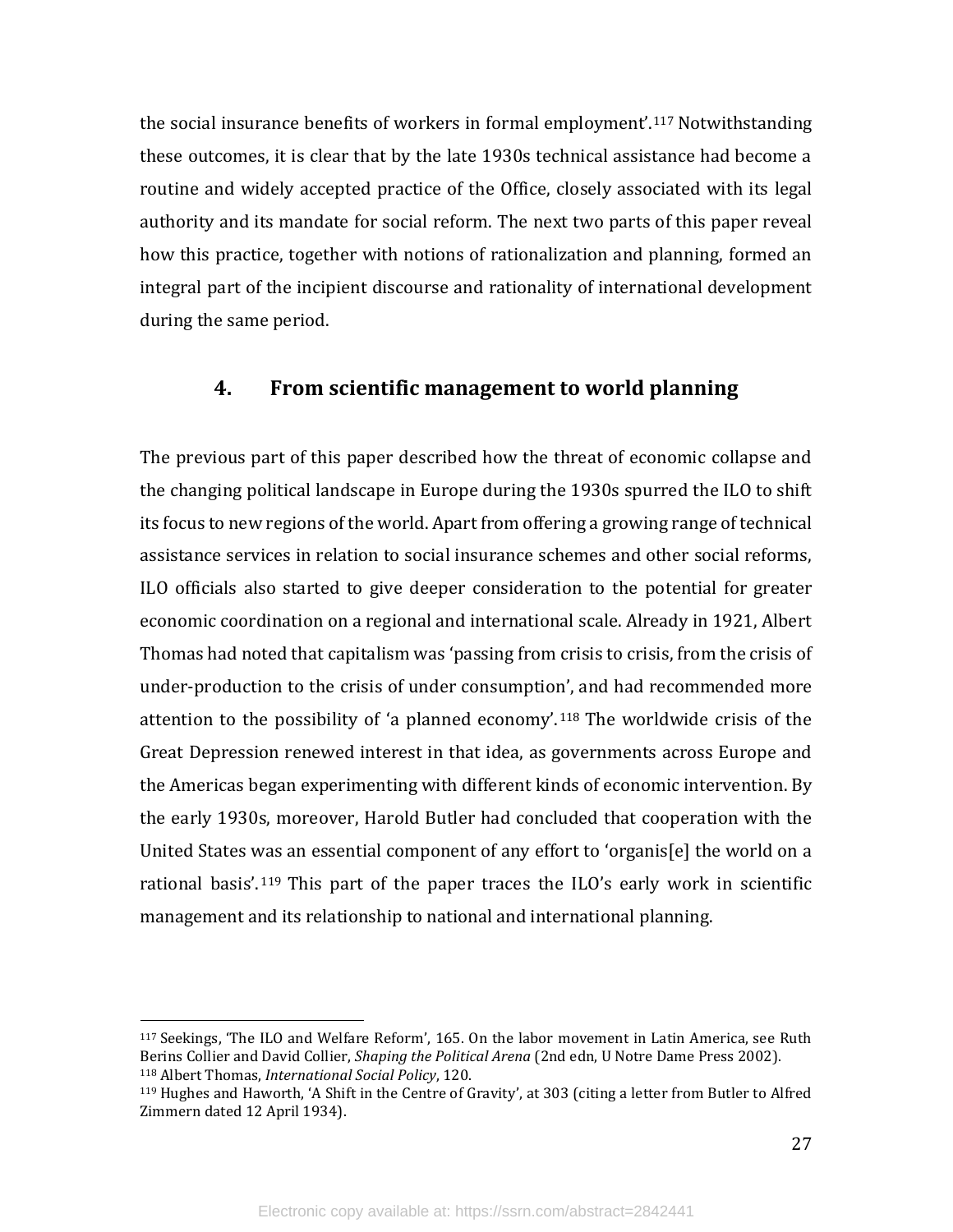#### **A. Scientific management in the ILO**

From early stage, ILO officials were intensely interested in exploring techniques of scientific management to enhance worker welfare. Based on the ideas of the American engineer and inventor, Frederick Winslow Taylor, scientific management addressed the problem of the 'larger wastes of human effort, which go on every day through such of our acts as are blundering, ill-directed, or inefficient'.<sup>120</sup> Applying the methods of his profession to the factory workshop, he claimed to have conducted rigorous scientific studies of industrial behavior and devised a number of techniques that would organize workers and incentivize more efficient production. With greater efficiency would come increased productivity and more wealth for all to share, Taylor argued. All that was necessary was a 'mental revolution' so that both employers and workers would 'take their eyes off the division of the surplus until this surplus becomes so large that it is unnecessary to quarrel over how it shall be divided'.<sup>121</sup>

Taylor's ideas were vigorously opposed by trade unions and many on the political left, who viewed them as a way of undermining workers' rights and further commodifying labor.<sup>122</sup> To Taylor and his followers, however, scientific management held significance far beyond the factory floor. Although aimed especially at 'engineers and . . . managers of industrial and manufacturing establishments', they claimed to offer a comprehensive art of government that was germane to broad problems of social organization on a national scale. Taylor aimed 'to show that the fundamental principles of scientific management are applicable to all kinds of human activities', and hoped it would be clear to his readers 'that the same principles can be applied with equal force to all social activities', including the management of homes, farms,

<sup>120</sup> Frederick Winslow Taylor, *The Principles of Scientific Management* (Harper & Brothers 1967 [1911]) 5. On Taylor's life, see Robert Kanigel, *The One Best Way* (MIT Press 1997). <sup>121</sup> Cited in Haber, *Efficiency and Uplift*, 27.

<sup>122</sup> Milton J Nadworny, *Scientific Management and the Unions* (Harvard UP 1955); Haber, *Efficiency and Uplift*, 66–70.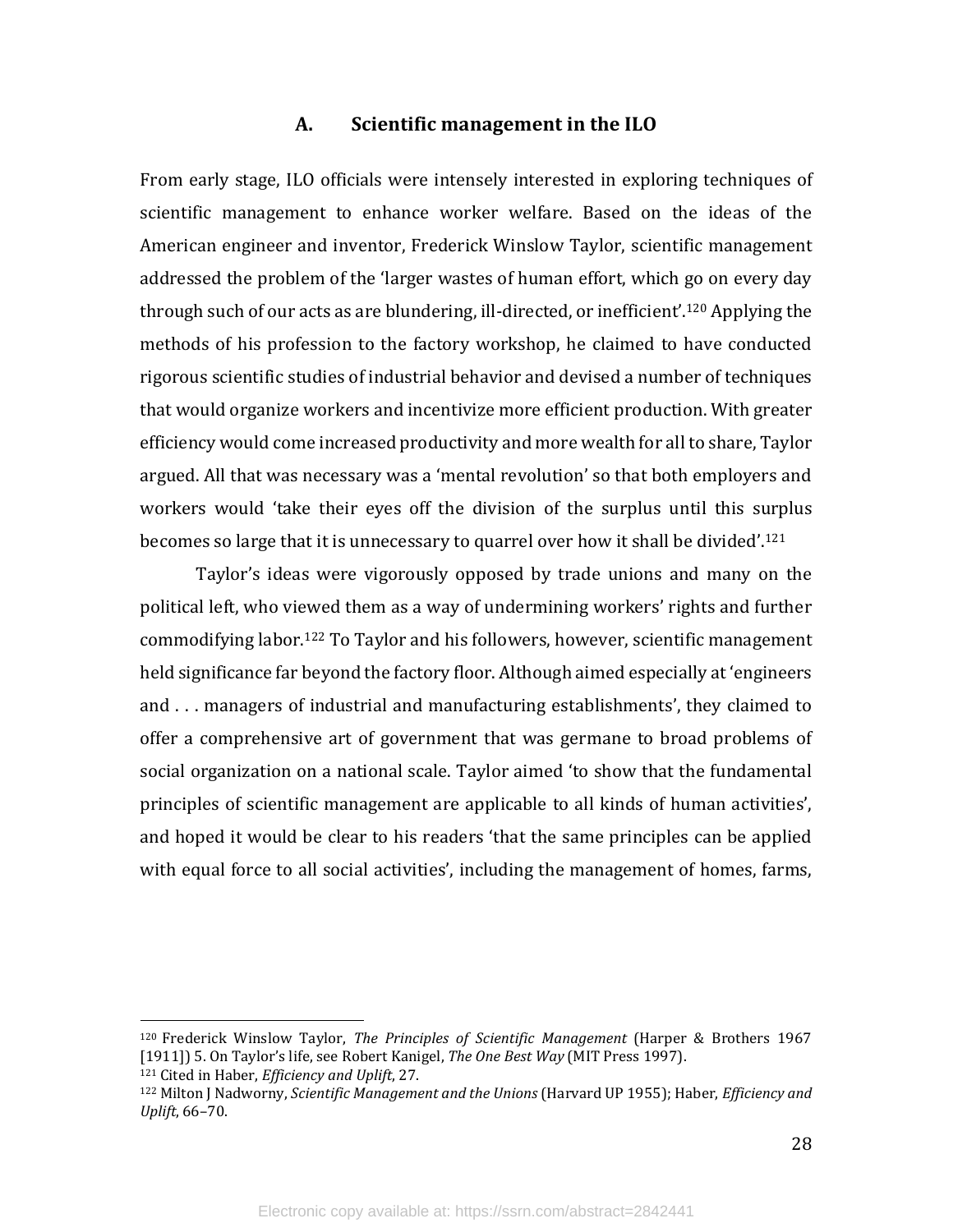and even government departments.<sup>123</sup> The insights and techniques of engineering now promised to eliminate class distinctions and conflict.<sup>124</sup>

These ideas exerted a particular influence upon the ILO's activities, which in turn helped to transform and apply them on a much wider, international scale. Before the Great War, 'Taylorism' had been seen as a peculiarly American theory; in its aftermath, as countries across Europe struggled to rebuild their economies and societies, hybrid forms of scientific management were embraced by governments in France, Germany, Great Britain, and even Soviet Russia. By the early 1920s, an international scientific management movement was attracting adherents on both sides of the Atlantic. <sup>125</sup> Reflecting this growing interest, the first issue of the *International Labour Review* included an article that surveyed a range of 'successful experiments in labour management' in the United States under the rubric of 'industrial government'.<sup>126</sup>

It did not take long for the ILO to institutionalize its involvement in this burgeoning field of activity.<sup>127</sup> During a visit to the US in early 1923, Thomas met with the Boston businessman Edward A Filene and discussed their shared interest in scientific management. In April 1925, Thomas sent Paul Devinat, an Office employee, on a mission to meet again with Filene and other members of his Twentieth Century Fund (TCF), with the goal of negotiating the establishment of an independent institute to collect and disseminate information about scientific management.<sup>128</sup> The following year, Devinat published an article on 'The American Labour Movement and Scientific Management' in the *Review*, and arranged a tour for Filene to study economic conditions in Europe. <sup>129</sup> In January 1927, the International Management Institute

<sup>123</sup> Taylor, *Principles of Scientific Management*, 7, 8.

<sup>124</sup> Peter Miller and Ted O'Leary, 'Accounting and the Construction of the Governable Person' (1987) 12 Accounting, Orgs and Soc'y 235, 252.

<sup>125</sup> Judith A Merkle, *Management and Ideology* (U California Press 1980) ch 5.

<sup>126</sup> John R Commons, 'Industrial Government' (1921) 1 Int'l Lab Rev 61, 61.

<sup>127</sup> Thomas Cayet, *Rationaliser le Travail, Organiser le Production* (Presses Universitaires de Rennes 2010). See also Thomas Cayet, 'The ILO and the IMI' in Van Daele and others (eds), *ILO Histories*, 251 (ch 10), 253; Chris Nyland, Kyle Bruce and Prue Burns, 'Taylorism, the International Labour Organization, and the Genesis and Diffusion of Codetermination' (2014) 35 Org Stud 1149.

<sup>128</sup> Walter-Busch, 'Scientific Management in War and Peace', 220.

<sup>129</sup> Paul Devinat, 'The American Labour Movement and Scientific Management' (1926) 13 Int'l Lab Rev 461.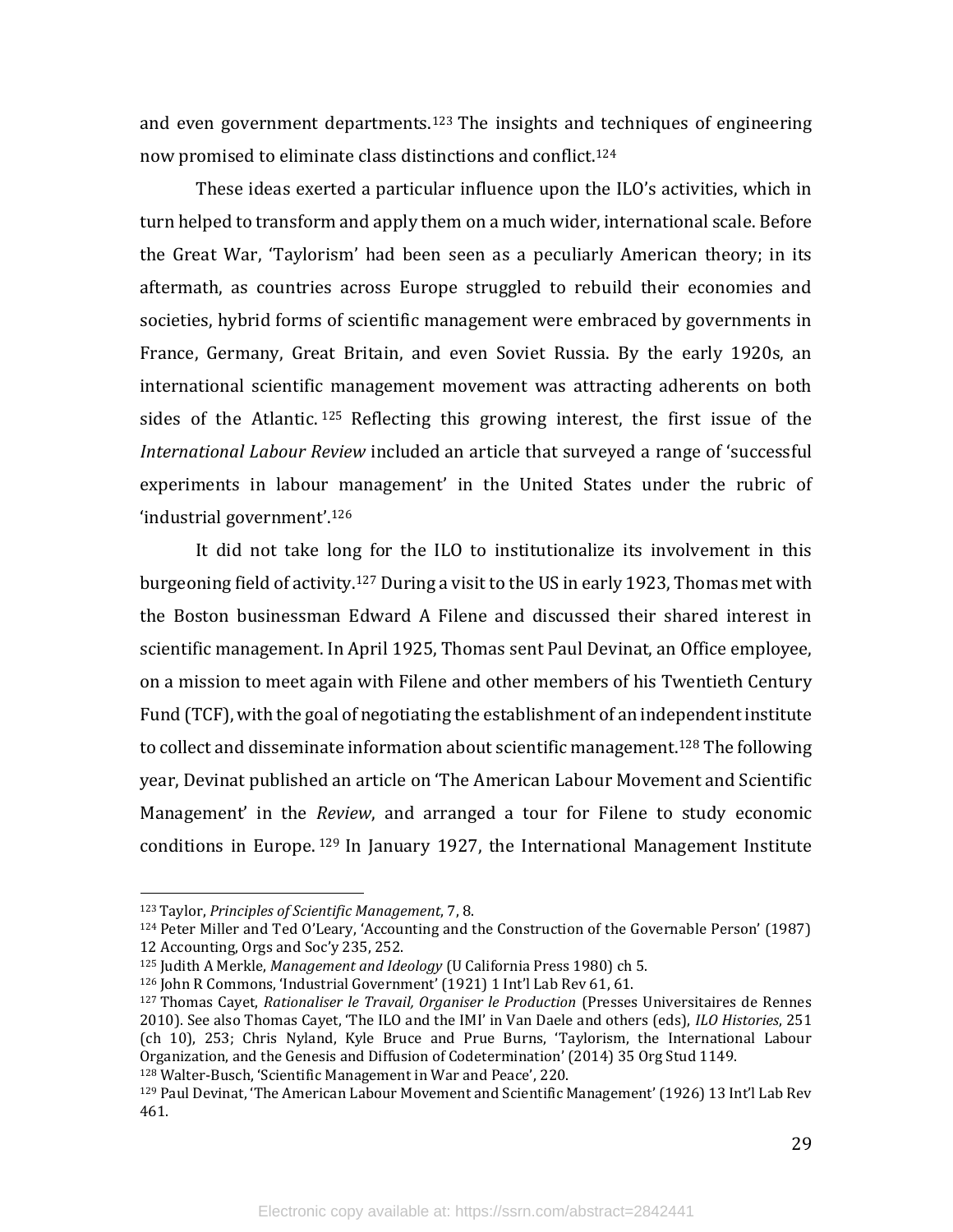(IMI) was established at Geneva with funding from the TCF, Filene as its first president, and Devinat as its first Director.<sup>130</sup> In the same year, the ILO published a lengthy report by Devinat on *Scientific Management in Europe*. 131

To many, it was far from obvious that the ILO should expand into this new area of thought and activity. Recognizing that open and direct espousal of Taylorist ideas would provoke controversy, particularly among worker representatives at the ILO, the IMI was established as an independent institute, rather than as a section of the Office.<sup>132</sup> Nevertheless, close relations were maintained between the ILO and the IMI. The signatories to the IMI's constitution were Albert Thomas for the Office, Edward Filene for the TCF, and the President of the International Committee for Scientific Management. Several members of the ILO Governing Body also served on the IMI Board, and employees of the Office were seconded to the Institute.<sup>133</sup> Observing these arrangements, the French international lawyer Georges Scelle, who was generally very supportive of the new international institutions, described the IMI's work as marginal to the ILO's proper sphere of activity and symbolic of its expanded competence in relation to economic issues.<sup>134</sup>

To officials at the ILO and IMI, on the other hand, it was not difficult to see how the principles of scientific management could and should also apply to the resolution of international problems. In Germany, opposition to Taylor's ideas led to the invention of a new term, 'rationalization', which the ILO adopted as a convenient way to describe the introduction of scientific management reforms in both private firms and the state.<sup>135</sup> That term gained especially wide currency at the World Economic

<sup>130</sup> Martin Fine, 'Albert Thomas: A Reformer's Vision of Modernization 1914–1932' (1977) 12 J Contemp Hist 545, 556.

<sup>131</sup> Paul Devinat, *Scientific Management in Europe* (Kraus 1927).

<sup>132</sup> Cayet, 'The ILO and the IMI', 253.

<sup>133</sup> Devinat, 'American Labour', 257ff; International Labour Office, *The International Labour Organisation: The First Decade* (Allen & Unwin 1931) 263.

<sup>134</sup> Georges Scelle, *L'Organisation Internationale du Travail et le B.I.T.* (Rivière 1930) 93.

<sup>135</sup> Robert A Brady, *The Rationalization Movement in German Industry* (U California Press 1933); Merkle, *Management and Ideology*, 181–184. On the ILO's interest in the application of scientific management techniques to private firms, see GA Johnston, 'Rationalisation and Industrial Relations' (1929) 20 Int'l Lab Rev 619; GA Johnston, 'The Technique of Discussion in Management-Worker Relationships in the United States' (1930) 22 Int'l Lab Rev 623; International Labour Office, *The Social Aspects of Rationalisation* (ILO, 1931); H Dubreuil and JP Lugrin, 'Scientific Management in a Food Preserving Establishment: The "Géo Factory," Paris' (1936) 33 Int'l Lab Rev 499.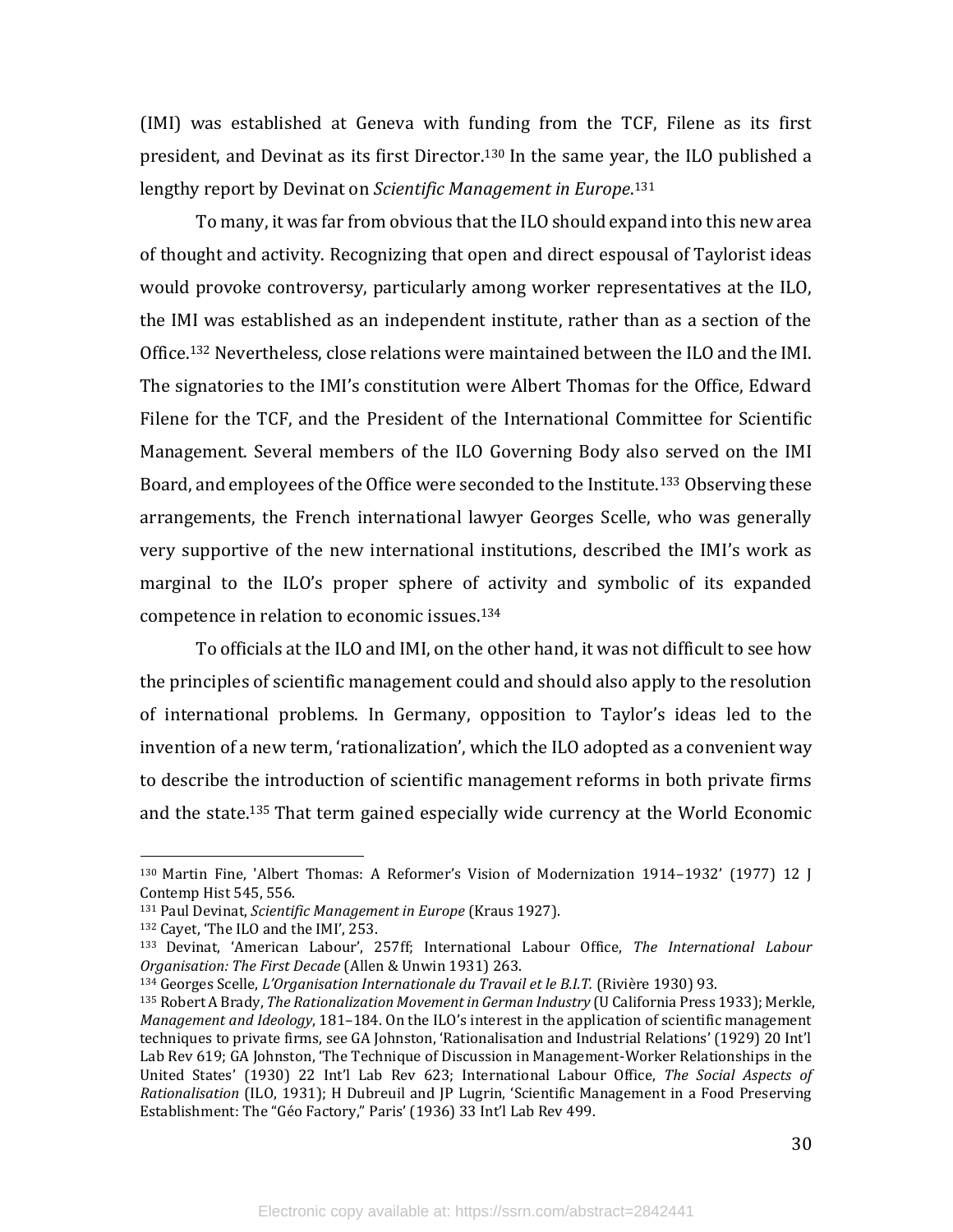Conference, held in Geneva in 1927, which the IMI helped to organize together with the League of Nations and ILO. A resolution adopted at the conference recommended that producers should '[e]ncourage and promote in every possible way the ascertainment and comparison of the most efficient methods and the most practical processes for rationalisation and scientific management and of their economic and social effects', and 'diffuse in every quarter a clear understanding of the advantages and obligations involved by rationalisation and scientific management, and of the possibilities of their gradual application'.<sup>136</sup>

Following the World Economic Conference, 'rationalization' became increasingly associated with international cooperation, coordination, and planning by institutions such as the League of Nations and  $ILO$ .<sup>137</sup> Moreover, the effect of the Office's growing engagement in technical assistance, especially in relation to social insurance, was to bring the ILO ever closer to 'the invisible frontier between the social and economic domains'.<sup>138</sup> In August 1931, the IMI, the ILO, and the TCF helped to organize another international conference, the World Social Economic Planning Congress in Amsterdam, which again focused attention on the need for international planning. <sup>139</sup> Many who attended the Congress were already impressed by the apparently rapid economic progress of the Soviet Union under a series of five year plans and required little persuasion of the need for more purposeful, coordinated action among states.<sup>140</sup> In his speech to the Congress, the managing director of the US-based Taylor Society declared that national stability could not be completely established without 'international stabilization': 'Logic compels us to consider the necessity of ultimate stabilization of world industry by world-scale application of the principles of scientific management.' <sup>141</sup> Lyndall Urwick echoed these sentiments, stressing the point that Taylor's 'mental revolution' must take place in international

<sup>136</sup> Cited in Lyndall Urwick, *The Meaning of Rationalisation* (Nisbet 1929) 151 (Appendix A) 152–153. <sup>137</sup> Jo-Anne Pemberton, 'New Worlds for Old: The League of Nations in the Age of Electricity' (2002) 28 Rev Int'l Stud 311, 318–326.

<sup>138</sup> Butler, *Lost Peace*, 52.

<sup>139</sup> ML Fleddérus (ed), *World Social Economic Planning* (International Industrial Relations Institute 1931) 197; GA Johnston, 'Social Economic Planning' (1932) 25 Int'l Lab Rev 58.

<sup>140</sup> Walter-Busch, 'Scientific Management in War and Peace', 224.

<sup>141</sup> Cited in Fleddérus, *World Social Economic Planning* 197.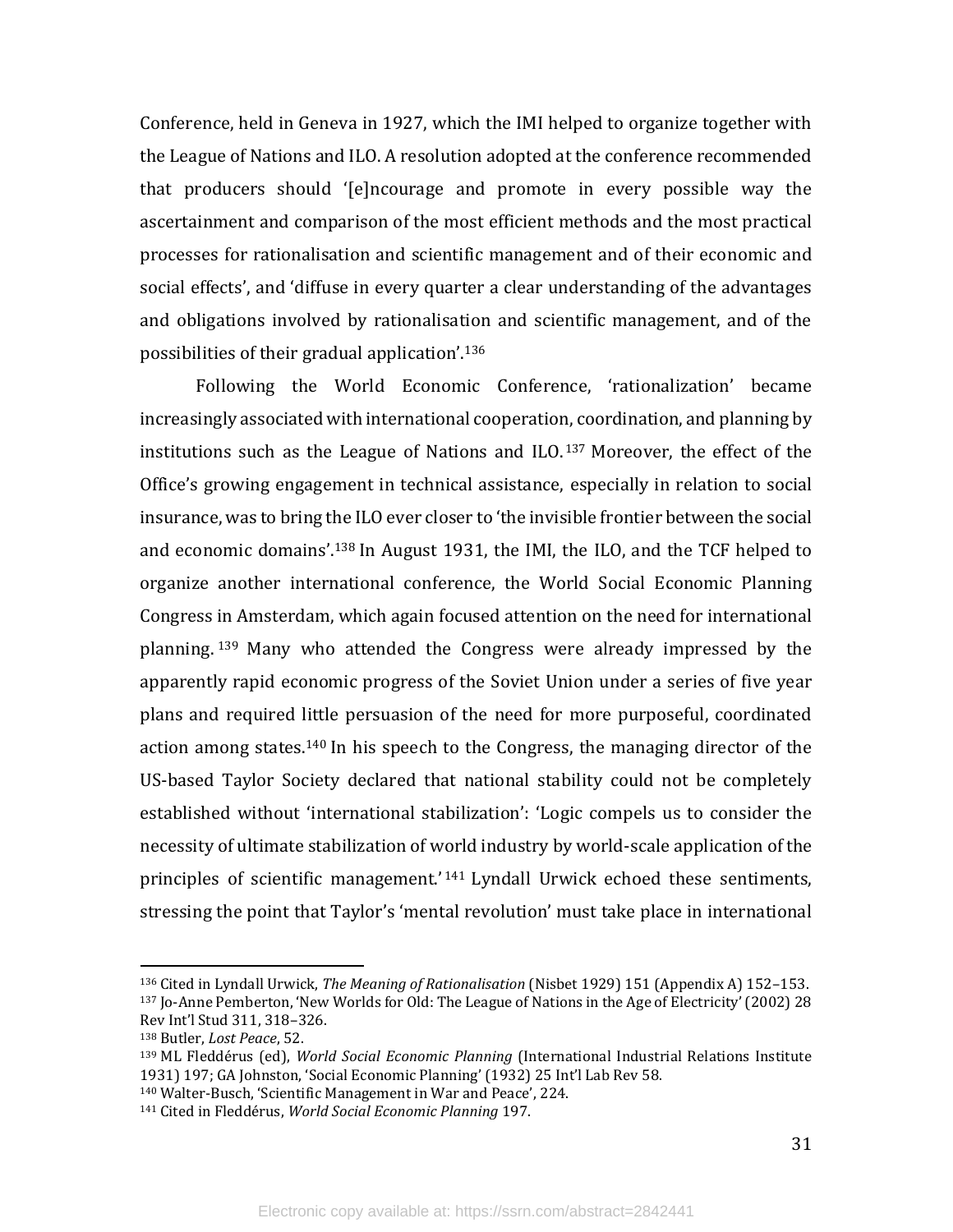affairs as well as individual businesses, and that the principles of management must be applied to 'the management of national economies and of the world economy'.<sup>142</sup>

Albert Thomas and the other ILO officials who participated in the Congress would have approved. In 1932, an article by Hugo Haan, an ILO staff member who was then on secondment to the IMI as a Senior Chief of Staff, explicitly linked international planning with the principles of scientific management and the ILO's work. World peace, Haan argued, was 'a condition and result' of international cooperation in the political and economic fields, which in turn depended upon international planning. Pure laissez-faire no longer fit 'the present stage of a mechanized mass economy', but the Russian model of starting 'from the top' with a 'preconceived plan' was equally unsuited to the international community. Advocating the 'American concept' of 'planning from below', Haan described the 'technique of planning' as having developed as a tool of scientific management in individual enterprises. Applying American planning practices internationally would require a 'world-wide extension, completion and perfection of statistics, and international coördination of scientific research'; the creation of an international planning agency; and an analysis of various theoretical problems concerning appropriate balance of economic sovereignty and the free will of individual states to safeguard the 'collective interests of the international economic community'. Quoting Albert Thomas, Haan suggested that recent efforts of the ILO and the League of Nations had made a start in the right direction.<sup>143</sup>

#### **B. International economic planning**

The idea of international planning and economic management opened up new possibilities for the expansion of ILO activities. Around the time of the World Social

<sup>142</sup> Lyndall Urwick, *Management of Tomorrow* (Nisbet 1933) xvii, 47.

<sup>143</sup> See Hugo Haan, 'International Planning: Its Necessity and Its Special Features' (1932) 162 Annals 36, 36–38, 41. Another article by Haan the following year provided more details concerning the ILO's interest in scientific management, as well as the work of the Office and the IMI in relation to world economic planning; Hugo Haan, 'Scientific Management and Economic Planning' (1933) 166 Annals 66, 73.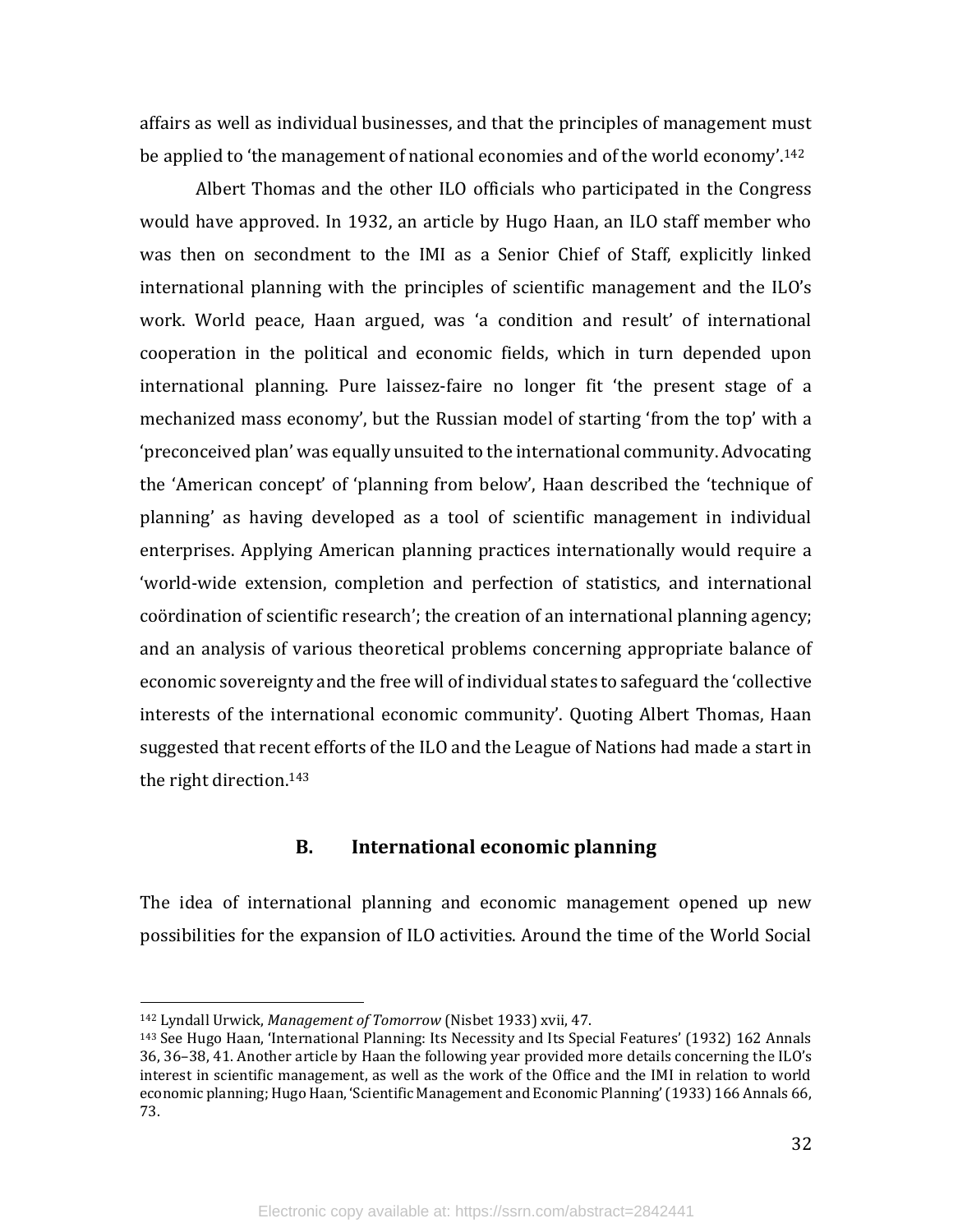Economic Planning Congress, the Office started to advocate strongly for the idea of 'an organised economy, a controlled economy, a planned economy'. This was a vision that required both national and international coordination. From the perspective of ILO officials, the Depression had been caused primarily by a lack of cooperation among states. In 1931, Albert Thomas launched an ambitious campaign for largescale public works in Europe as 'an automatic "starting handle" for national economies', and to relieve widespread unemployment.<sup>144</sup> Writing to the Secretary-General of the League of Nations, he expressed enthusiasm for the idea of a European federal union which had recently been proposed by Aristide Briand, affirming that '[a]ny action with a view to the development and—so to say—*the rationalisation of economic co-operation* between the European nations cannot fail to increase the producing capacity of Europe, and the workers stand to benefit by such increase in more ways than one.<sup>'145</sup> Thomas further suggested a series of other measures requiring greater international cooperation, including a European employment exchange that would place workers internationally, an international bank that could provide for medium and long-term credits to mobilize unused capital, and crossborder works such as the construction of a European railway network and international electrical system.<sup>146</sup>

A turning point seemed to have been reached the following year, when it became obvious that the ILO's traditional standard-setting activities were no longer an adequate response to the economic crisis. Acknowledging to the Conference that an atmosphere of 'profound moral disquiet' hung over the work of the organization,<sup>147</sup> Thomas urged his audience to resume their work with 'an attitude of

<sup>144</sup> Thomas, *International Social Policy*, 118, 87.

<sup>145</sup> 'Commission of Enquiry for European Union: Memorandum by the International Labour Office' (31 May 1931) 16(1) ILO-OB 35, 35 (emphasis added). Briand had presented his proposal in a speech to the League of Nations in 1929, and in a memorandum the next year. Trevor C Salmon and William Nicolle (eds), *Building European Union* (Manchester UP 1997) 9–15.

<sup>146</sup> Thomas, *International Social Policy*, 85, 88, 89; 'International Conference of Placing Experts', (March–April 1933) 3–4 ILO-MS 16; Alcock, *History of the ILO*, 104–105; Johan Schot and Vincent Lagendijk, 'Technocratic Internationalism in the Interwar Years: Building Europe on Motorways and Electricity Networks' (2008) 6 J Mod Eur Hist 196; Patrick Pasture, 'The Interwar Origins of International Labour's European Commitment (1919–1934)' (2001) 10 Contemp Eur Hist 221. <sup>147</sup> Thomas, *International Social Policy*, 125.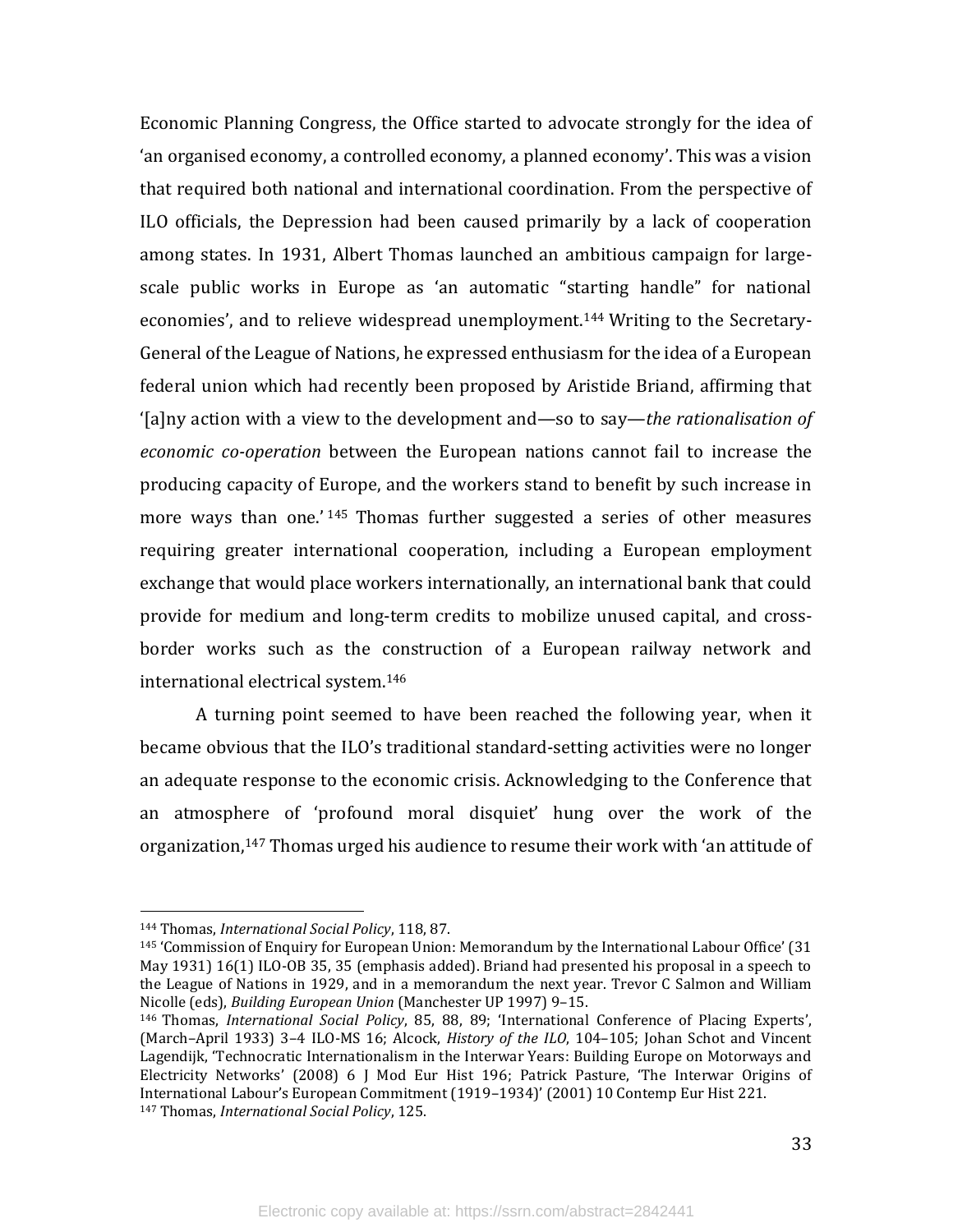faith and confidence'. The economic turmoil of the time had only proved the need, from a 'moral and social  $\ldots$  point of view, to widen the scope of our efforts'.<sup>148</sup> A substantial portion of the annual Director's Report that year was devoted to the problems of planned economies.<sup>149</sup> Making the decision to 'play a more active part in shaping the economic conditions which determine the scope and effectiveness of labour and social standards', the 1932 and 1934 sessions of the Conference then adopted resolutions addressing large measures to be taken regarding national and international public works as well as international monetary policy, currency, credit, and trade.<sup>150</sup>

An impressive body of research supported those resolutions. Anticipating the major work of John Maynard Keynes on the topic by several years, ILO economists were among the first to link economic depression to under-consumption and support the use of budget deficits to finance large-scale counter-cyclical public works, and thus to stabilize employment.<sup>151</sup> At the World Economic Conference organized by the League of Nations in 1933, ILO officials vigorously championed international public works and the forty-hour week as ways to alleviate unemployment, but gained little support for either.<sup>152</sup> Urging the International Labor Conference to adopt a more ambitious economic program the following year, Harold Butler argued that the ILO could not afford to 'stand still in the face of a world which is moving with great rapidity out of its old tracks into new and untried paths':<sup>153</sup>

The work of this Organisation is closely linked up with the whole problem of economic recovery, with the readjustment of social values and of economic organisation which it implies. These are essentially international problems. . . . [T]he regulation of labour conditions is no longer so much a matter of protecting the worker against abuse as a part of the rational organisation of society.

<sup>148</sup> Thomas, *International Social Policy*, 93, 124.

<sup>149</sup> Thomas died suddenly in Paris on 7 May 1932.

<sup>150</sup> Lewis L Lorwin, 'The I.L.O. and World Economic Policy' (1936) 33 Int'l Lab Rev 457, 462; PW Martin, 'World Economic Reconstruction: An Analysis of the Economic Resolution Adopted by the International Labour Conference' (1932) 26 Int'l Lab Rev 199.

<sup>151</sup> Endres and Fleming, *International Organizations and the Analysis of Economic Policy*, 104, 98. <sup>152</sup> Patricia Clavin, *The Failure of Economic Diplomacy* (Palgrave Macmillan 1996) 154–155.

<sup>153</sup> Cited in 'The Seventeenth Session of the International Labour Conference' (June 1933) 6 ILO-MS 26, 30.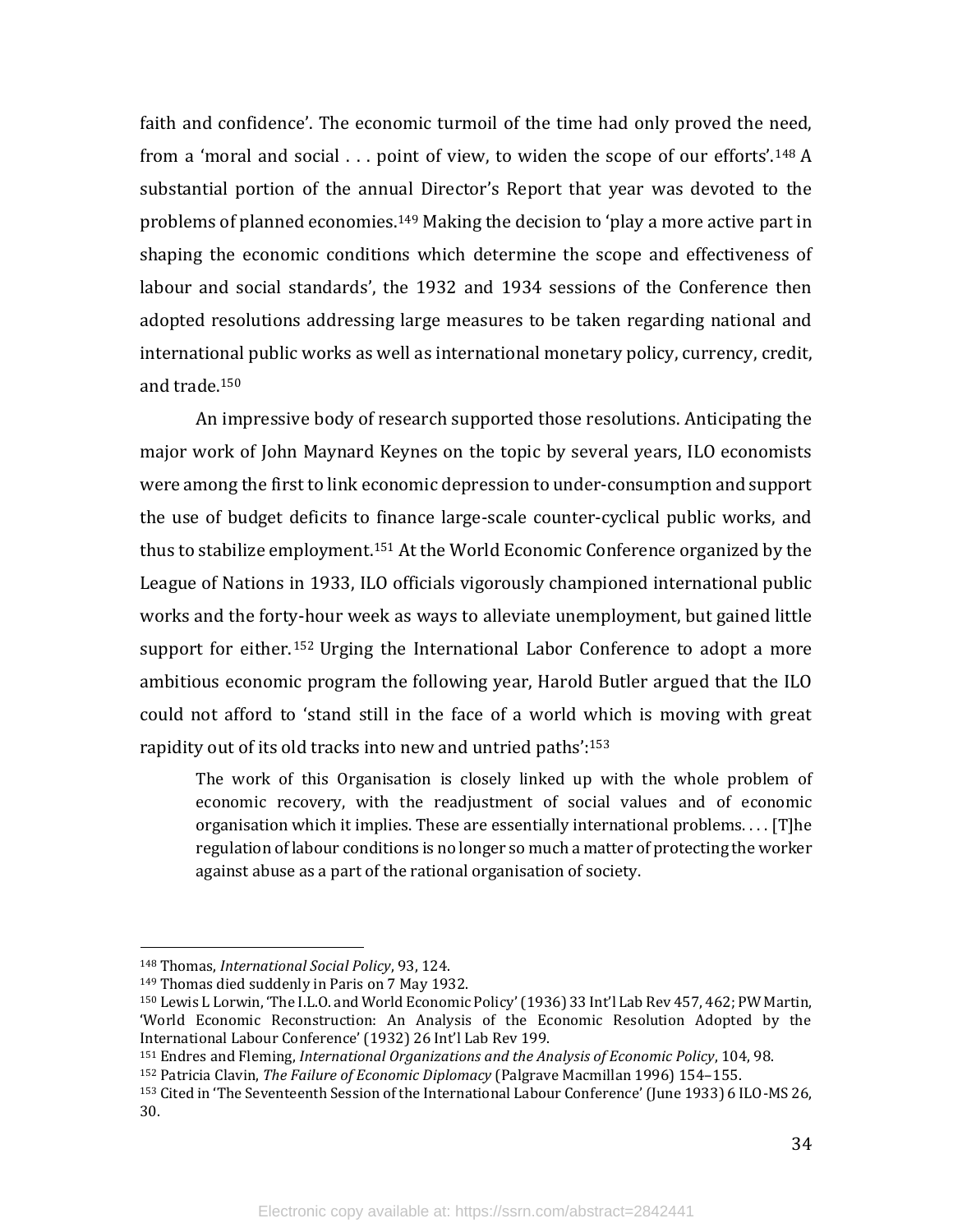The ILO's expansion into the realm of economics proper was instrumental in the construction and diffusion of a model of the welfare state and of economic growth that would become nearly universal over the next two decades, in aspiration if not in reality. By this time, many countries had begun to experiment with economic planning of one sort or another, in an effort to find 'some intermediate form combining the virtues of free enterprise and of collective organisation'. The Office's research capability enabled it to take a broad view of these initiatives, compare their approaches and highlight their significance. <sup>154</sup> ILO officials were particularly interested in the dramatic experiments being conducted by the Roosevelt administration, transforming the scale and philosophy of American government.<sup>155</sup>

Welfare economists in the 1930s also saw the ILO as a key institutional ally and support for their efforts. In a footnote in his most celebrated work, *The General Theory of Employment, Interest and Money* (1936), Keynes praised ILO researchers for their '"consistent appreciation of this truth," that is, of the need for active public investment programs involving concerted international initiatives'.<sup>156</sup> A simplified account of Keynes' main argument, which he had read and approved, appeared in the *International Labor Review* in the year the *General Theory* was published. <sup>157</sup> The previous year, the *Review* had published an article on the economic crisis and unemployment in Sweden by Bertil Ohlin (1899–1979), a professor in the Stockholm School of economics who was later awarded the Nobel Memorial Prize in economics.<sup>158</sup> Several years later, the *Review* also published a significant article on family security in Sweden by Alva Myrdal (1902–1986), who had gained prominence as the co-author, together with her husband, the welfare economist Gunnar Myrdal (1898–1987), of a book on the population crisis.<sup>159</sup>

<sup>154</sup> 'Report of the Director', 14.

<sup>155</sup> *Social and Economic Reconstruction in the US*.

<sup>156</sup> Cited in Endres and Fleming, *International Organizations and the Analysis of Economic Policy*, 82.

<sup>157</sup> AP Lerner, 'Mr. Keynes' "General Theory of Employment, Interest and Money"' (1936) 34 Int'l Lab Rev 435.

<sup>158</sup> Bertil Ohlin, 'Economic Recovery and Labour Market Problems in Sweden: I' (1935) 31 Int'l Lab Rev 498.

<sup>159</sup> The book was *Crisis in the Population Question* (1934). On the Myrdals, see Thomas Etzemüller, *Alva and Gunnar Myrdal: Social Engineering in the Modern World* (Lexington Books 2014).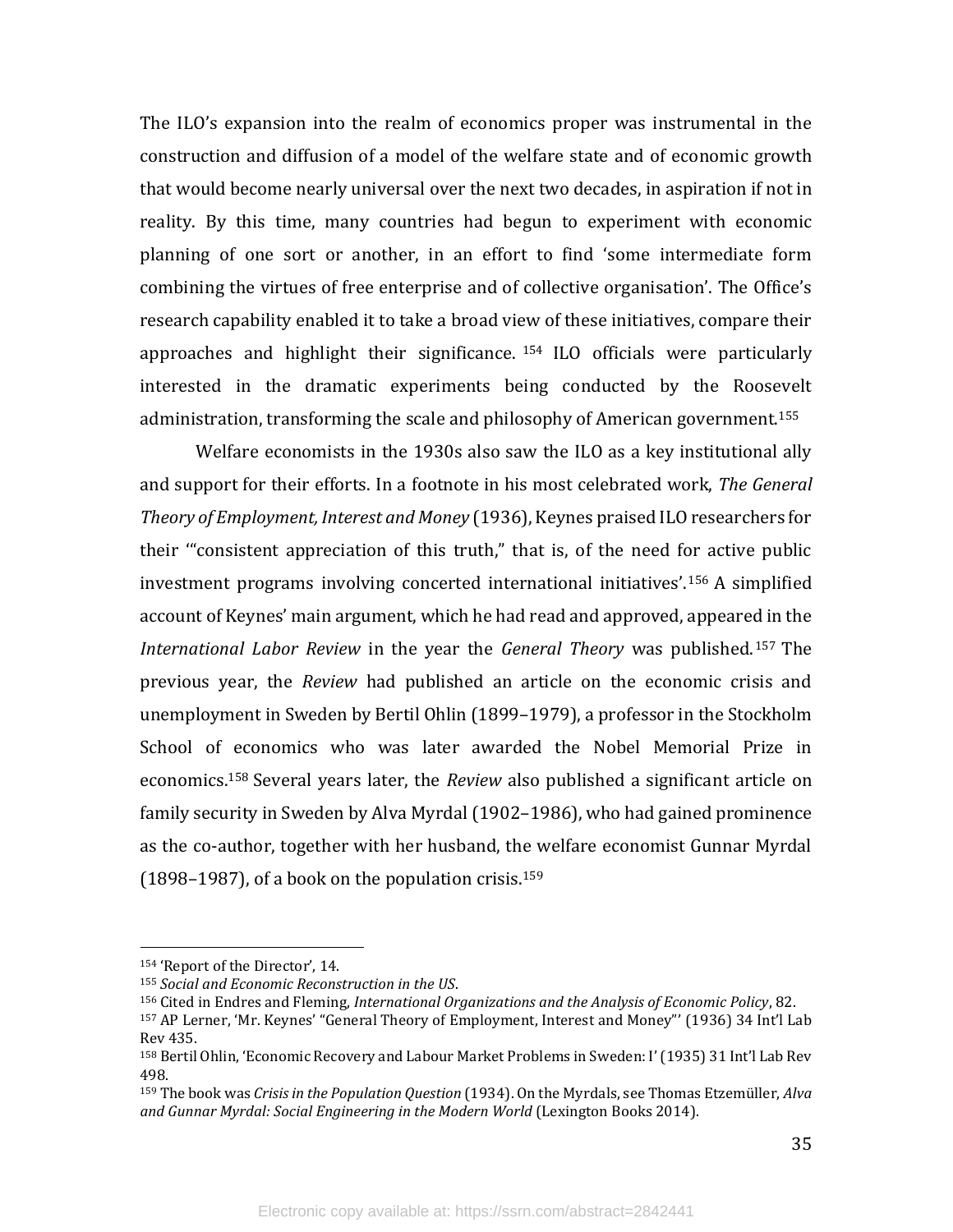The importance of these new directions in the ILO's work was recognized at the annual conference of the League of Nations in 1936, which was devoted to the theme of 'The I.L.O. and World Planning'. In his address to the opening session of the conference, an economic advisor to the Office summarized the ILO's emerging vision of the need for international economic planning and its own role in that process. Based on 'a conception of world development which is both rational and hopeful', Lewis Lorwin (1883–1970) explained, world planning was not be imagined as a centralized process of command and control. Rather, it was 'a flexible process of international discussion, of concerted action by means of which a series of interrelated measures and policies may be carried out by all the countries of the world for a common end'. The ILO itself was 'a manifestation of international planning *par excellence*', endowed with 'a high degree of concreteness, flexibility, and realism' by the provisions of Part XIII. Its goals had evolved with its activities in a positive and dynamic way, by adhering to the principles of universality, equalization, functional representation, flexibility, and factual research. In this sense, the ILO could and 'should be regarded as the most important agency of world planning within a given sphere, namely, in the sphere of industrial relations and social justice'.<sup>160</sup>

Contrary to any expectations at its creation, the International Labor Office had emerged as a leading site of reflection and innovation at the vanguard of international economic thought. The IMI was closed in 1933 when the TCF withdrew its financial backing, and by the mid-1930s rearmament in many countries made the possibility of effective international planning seem doubtful. Nevertheless, the ILO continued to encourage greater coordination of economic and trade policy among states, while promoting the principles of scientific management and rationalization internationally.<sup>161</sup> Even as Europe descended into a second world war, the ILO was

<sup>160</sup> Lorwin, 'I.L.O. and World Economic Policy', 462, 458–461.

<sup>161</sup> 'The Social Aspects of Measures of Scientific Management' (April 1936) 4 ILO-MS 20; PW Martin, 'The Present Status of Economic Planning: I. An International Survey of Governmental Economic Intervention' (1936) 33 Int'l Lab Rev 619; PW Martin, 'The Present Status of Economic Planning: II. The Problems Involved' (1937) 35 Int'l Lab Rev 177; 'The Terminology of Rationalisation and Scientific Management' (1937) 36 Int'l Lab Rev 250; Hugo von Haan, 'International Aspects of the Terminology and Ideology of Management' (1938) 37 Int'l Lab Rev 419.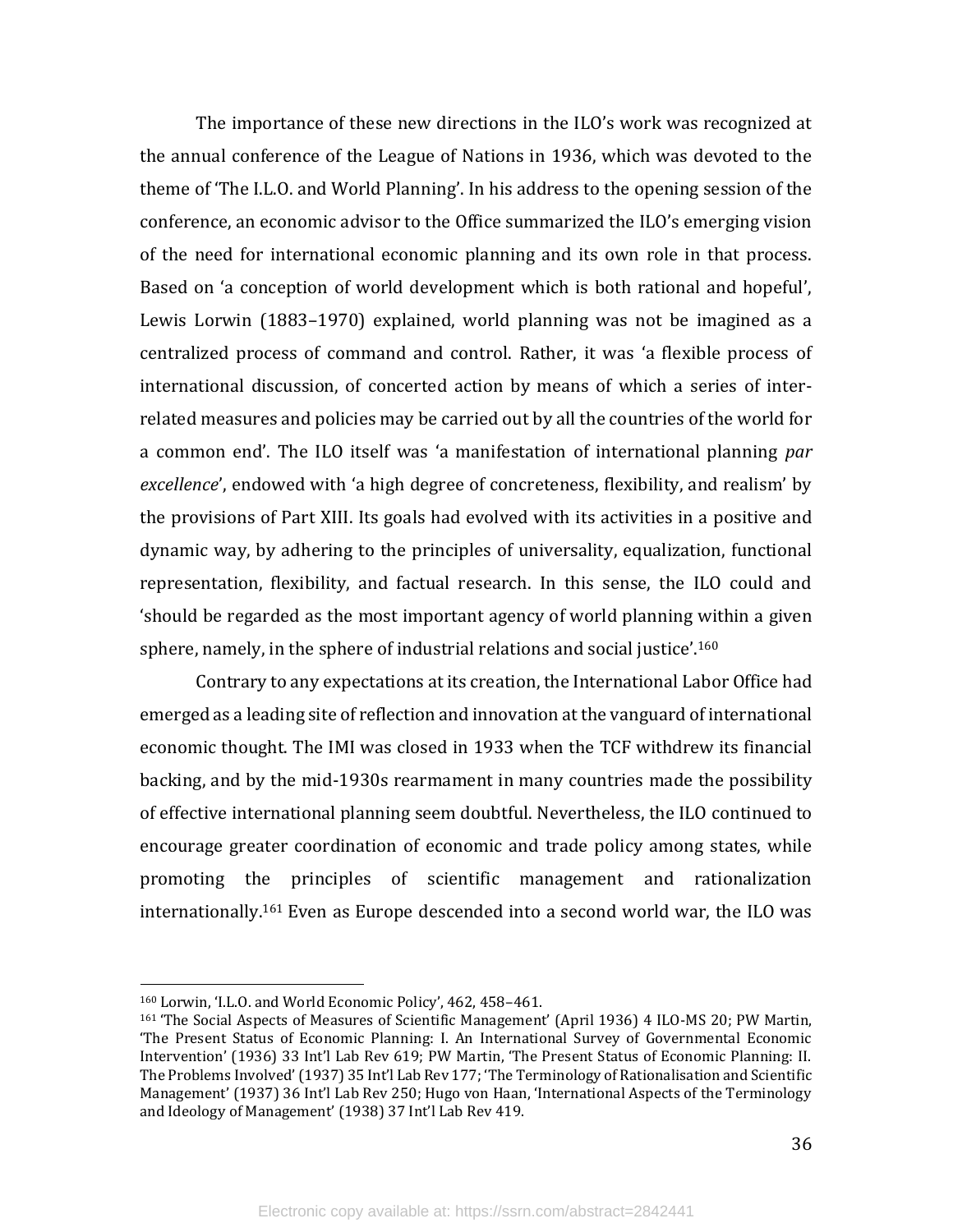turning its attention to applying the lessons of scientific management to problems of world development.

### **5. Into development**

The streams of the ILO's expanded work program described above—its technical assistance activities outside Europe, its move into rationalization and planning, and the growing influence of American policy ideas—combined to produce a particular approach to economic and social development in the non-Western world. Lorwin's 1936 address reflected the ILO's growing appreciation of the colonial dimensions of international economic planning, albeit viewed through the lens of a certain European parochialism. The nations of the world and the League of Nations, he argued, should establish a series of permanent expert committees, which would develop a plan to realize 'the simultaneous improvement of the conditions of living throughout the world', and 'to equalize the opportunities of all countries with regard to raw materials, credits, markets, etc'. Yet even while expressing a relatively enlightened concern for the interests of colonized peoples, his proposal left the legitimacy of colonialism itself fundamentally unquestioned and undisturbed: 162

. . . changes of territory and redistribution of colonies seem to me to be of less importance than the equalisation of benefits which come from the possession of colonies. What we must strive for is to find a programme which will help not only the white people to settle their quarrels but the less developed populations to prepare themselves for an independent part in the government and economic life of their own countries.

These tensions in ILO discourse on international economics grew out of its practical efforts to implement ostensibly 'universal' social reforms in non-European societies, as surveyed in Part 3 above. The expanded program of missions to countries in Asia, Africa, and the Americas, involving increasing instances of technical assistance, had convinced ILO officials that an essential condition of 'native' welfare was a certain kind of economic development. Further industrialization would be required to provide the capital to fund social insurance and other reforms, but a more

<sup>162</sup> Lorwin, 'ILO and World Economic Policy', 463–465.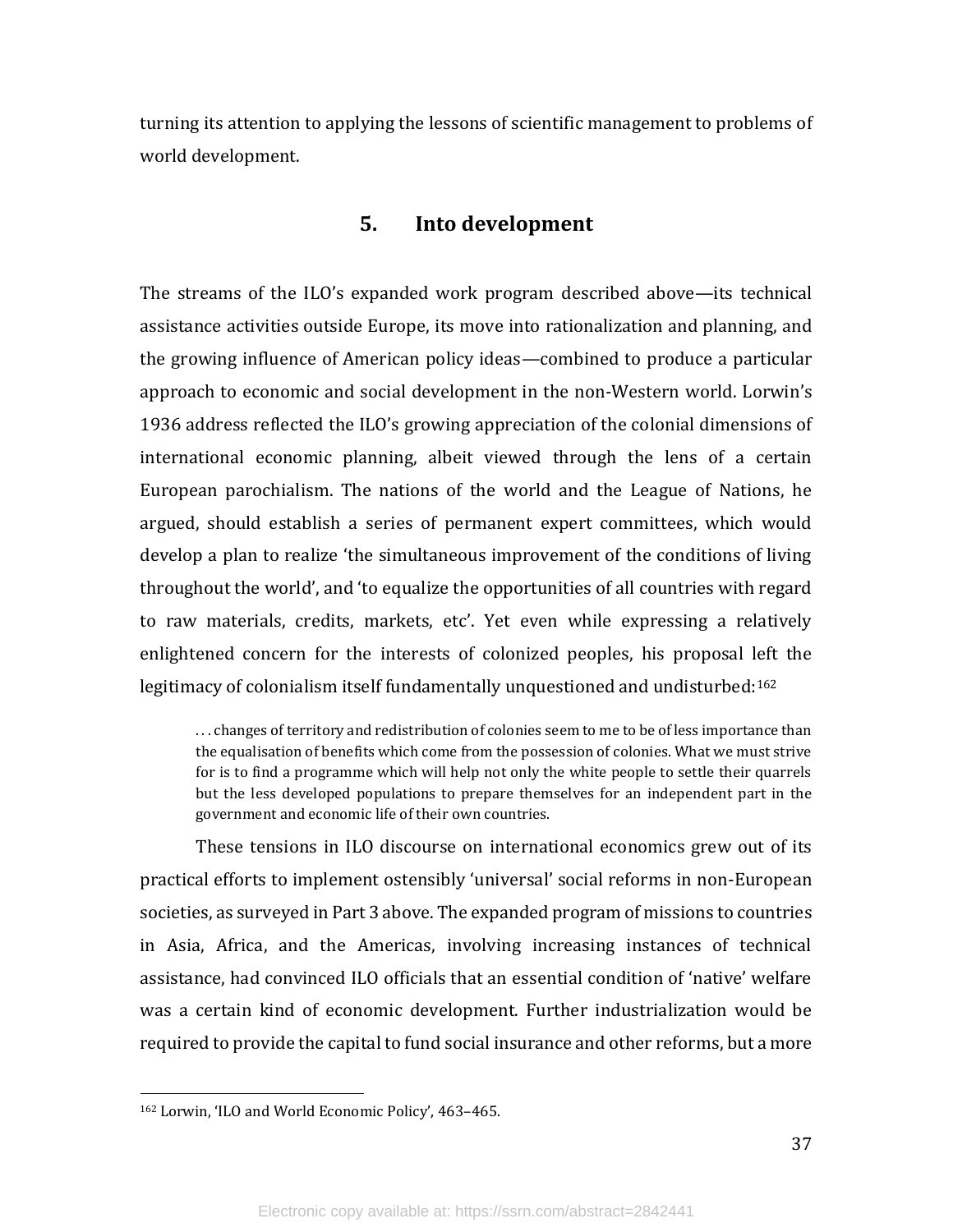deep-seated cultural transformation would be necessary to push 'traditional', agrarian societies towards a more modern economy. Gradually replacing the older language of 'civilization', the vocabulary of 'development' and 'modernization' assumed much the same trajectory and teleology.

This emerging understanding of economic development as part of a wider process of modernization informed a 1938 report by Harold Butler on his travels through South and Southeast Asia. In Ceylon, Mayala, and Sumatra, workers' health and living standards had been raised by their being engaged on plantations, instead of 'snatching a precarious existence from the soil by primitive and outworn agricultural methods'. In India, the wages of factory workers remained low 'by European standards,' but they had otherwise 'risen a step higher in the scale of living than if [they] had remained tied to [their] village'. Butler's analysis reflected stereotypes that were widespread, even among cosmopolitan internationalists at the time:<sup>163</sup>

Every observer of Indian industry is agreed that the greatest handicap is the ignorance of the workers. . . . In most Indian factories it is noticeable that workers are not the masters but the servants of their machines. They do not understand them . . . Indeed, it is impossible to imagine adequately the bewilderment of the Indian worker drawn in from his village, where life has moved sluggishly along grooves of custom and tradition for centuries, and hurled into the vortex of factory life with its insistence upon speed, precision and punctuality.

To Butler, modernity was an inescapable fact with unavoidable consequences for 'backward', agricultural populations. Despite their ingrained resistance to change, the 'traditional native methods of cultivation' were 'slowly beginning to give way to the teachings of modern science', and the 'immemorial passivity and fatalism of the Orient' were 'beginning to yield to the desire for higher standards and the determination to acquire them'. The levels of industrialization already achieved by Japan, India and China had demonstrated that the whole of Asia could follow the path of modernization set by the West. In time, he was confident, all the countries of the East would have to face the range of problems that already perplexed the Western mind: questions of wage rates, working hours, unemployment, social insurance, and

<sup>163</sup> Butler, *Problems of Industry*, 23–24.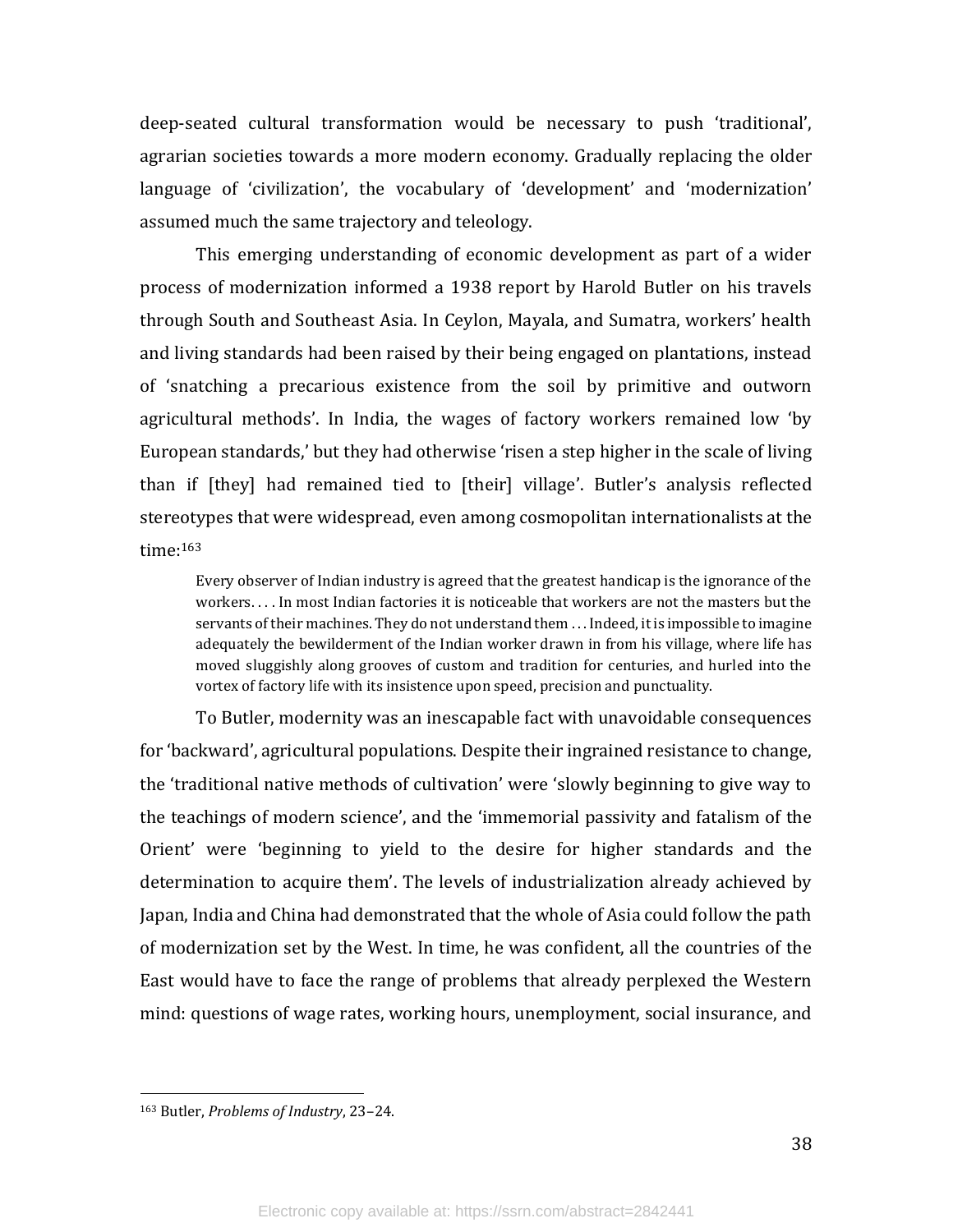other, similar issues of industrial labor.<sup>164</sup> Indeed, as he noted elsewhere, the 'modern technique' of economic development had become 'more or less universal':<sup>165</sup>

[W]hether it be a question of developing national resources, promoting national industry, controlling output, marketing and prices, regulating credit and currency, adjusting internal indebtedness, redistributing income by the taxation of large incomes and profits, or deflecting the course of international trade and capital, it is impossible to draw any firm distinctions along ideological lines. These practices are the common property of all countries.

As the decade drew to a close, US interests and concerns increasingly influenced ILO activities. In 1939, John Winant was appointed Director of the Office the first American to serve as executive head of an international organization. The Office moved (albeit with a much-reduced staff) from Geneva to Montreal at the end of 1940. The new location gave it easy access to Washington, DC, without raising doubts about the Roosevelt administration's neutrality in the war, and allowed it to continue its technical co-operation work in Latin America.<sup>166</sup> In 1941, the Conference was held in New York, chaired by Frances Perkins, and its closing session was hosted at the White House, where Roosevelt addressed the delegates and described the ILO as 'an invaluable instrument for peace'.<sup>167</sup> The central resolution of the Conference addressed the ILO's role in postwar reconstruction,<sup>168</sup> but its larger significance was in linking together the ideas of social justice, social security, and 'the basic elements of economic democracy' as 'the essence of the conflict and the very stuff for which free men fight'.<sup>169</sup> A month later, the Imperial Japanese Navy attacked Pearl Harbor and the US declared war on both Japan and Germany.

The ILO's wartime policy and planning work drew upon its experiences with technical assistance over the previous two decades, concentrating to a significant degree on the problems of development in the less industrialized countries outside Europe and North America.<sup>170</sup> ILO officials had started to think about social security

 $\overline{a}$ 

<sup>167</sup> Cited in Goodrich, 'Program of the ILO', 317.

<sup>164</sup> Butler, *Problems of Industry*, 5, 66.

<sup>165</sup> Cited in 'Report of the Director to the Twenty-third Session of the International Labour Conference' (March–April 1937) 3–4 ILO-MS 11, 13.

<sup>166</sup> Hughes and Haworth, 'Centre of Gravity', 307–308; Carter Goodrich, 'Program of the International Labor Organization' (1942) 54 Monthly Lab Rev 305, 314; Simpson, 'ILO in Wartime'.

<sup>168</sup> International Labour Office, *The I.L.O. and Reconstruction* (ILO 1941).

<sup>169</sup> Goodrich, 'Program of the ILO', 306.

<sup>170</sup> Maul, *Human Rights, Development and Decolonization*, ch 1.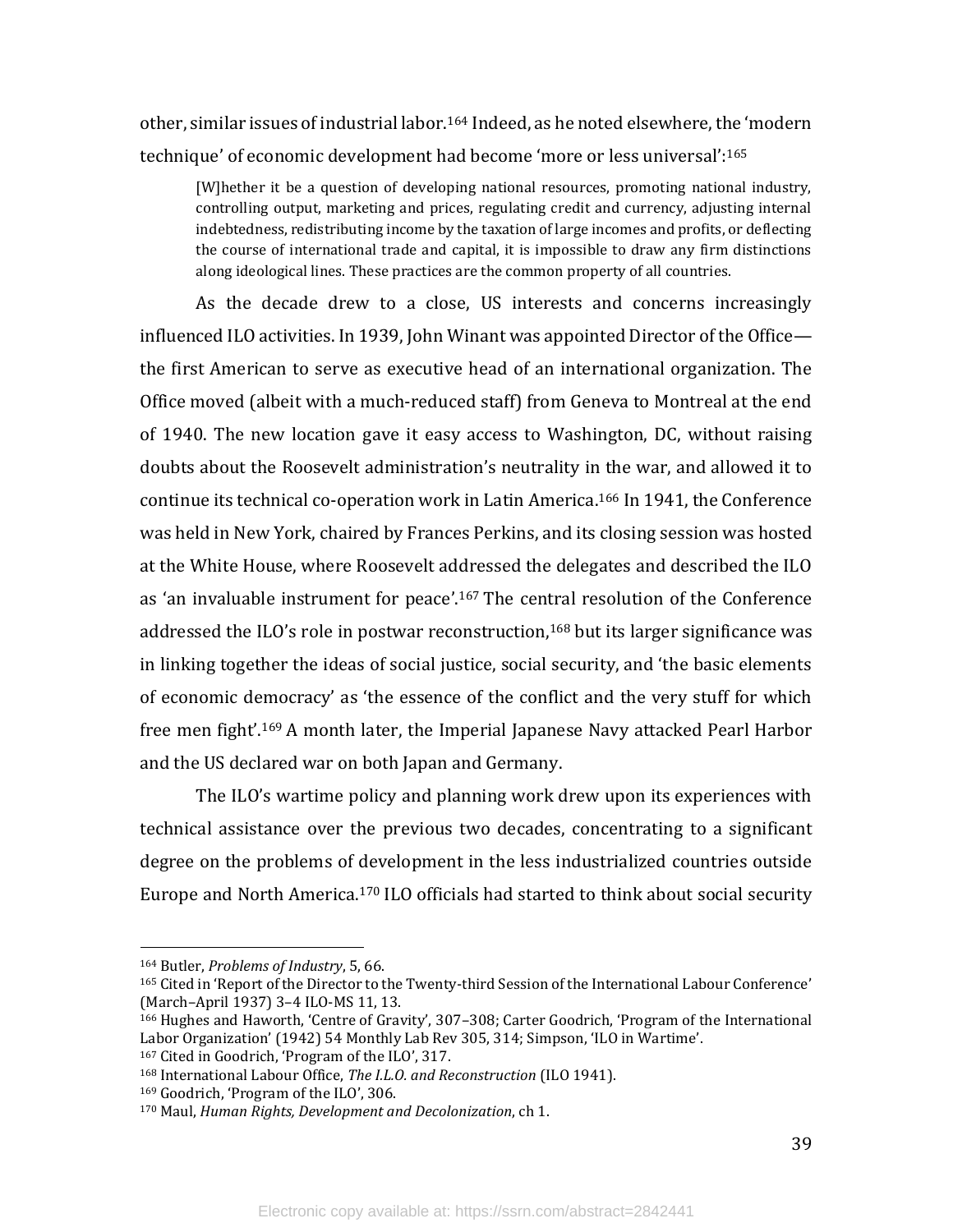as one element within a much broader, unified strategy for national economic development. Social security was only possible if combined with a wide range of other social and economic interventions by the state: to promote and maintain employment at a high level; to grow and share the national dividend more equitably; to improve nutrition, housing, and medical care; and to widen educational opportunities. <sup>171</sup> Moreover, the same model of state-led development was now expressly intended to apply in the colonies as well. A comprehensive study of social policy in dependent territories suggested that the extension of social security to those territories would require a planned economy, industrialization, and intensive capital investment. Revealing a growing anxiety regarding 'the foundations of colonial responsibility' and 'the ethical bases of colonial rule', the study argued that '[t]he State, in the colonies as at home, should be not merely an agency for maintaining justice and equal rights or for preventing abuse, but the most active agency for promoting social welfare and improving the general standard of living'. Experience had shown that liberal welfare policies almost always depended upon a vibrant export economy, which 'often meant European production'.<sup>172</sup>

As these conclusions indicate, the ILO was an important early incubator of modernization theory, which would become dominant in international development practice over the following two decades. A series of important studies published by the ILO—one of which was written by one of the most influential early modernization theorists, Eugene Staley<sup>173</sup>—presented many of the familiar tropes of that discourse: the social disruptions and problems afflicting native populations as a result of their being 'swept into the world market'; their moral degradation, resulting from urban poverty, which evoked 'pity' and 'shame' on the part of European observers; the inability of rural traditions to resist the onrushing pressure of modernization; and so on. Its core policy prescriptions for cultural reform were also foreshadowed here: the

<sup>171</sup> Endres and Fleming, *International Organizations and the Analysis of Economic Policy*, 103, 165–166 (citing an ILO report in 1942).

<sup>172</sup> International Labour Office, *Social Policy in Dependent Territories* (ILO 1944) 62, 14.

<sup>173</sup> Eugene Staley, *World Economic Development* (2nd edn, International Labour Office 1945). On Staley's intellectual evolution and influence on modernization theory, see David Ekbladh, *The Great American Mission* (Princeton UP 2009) 65–69.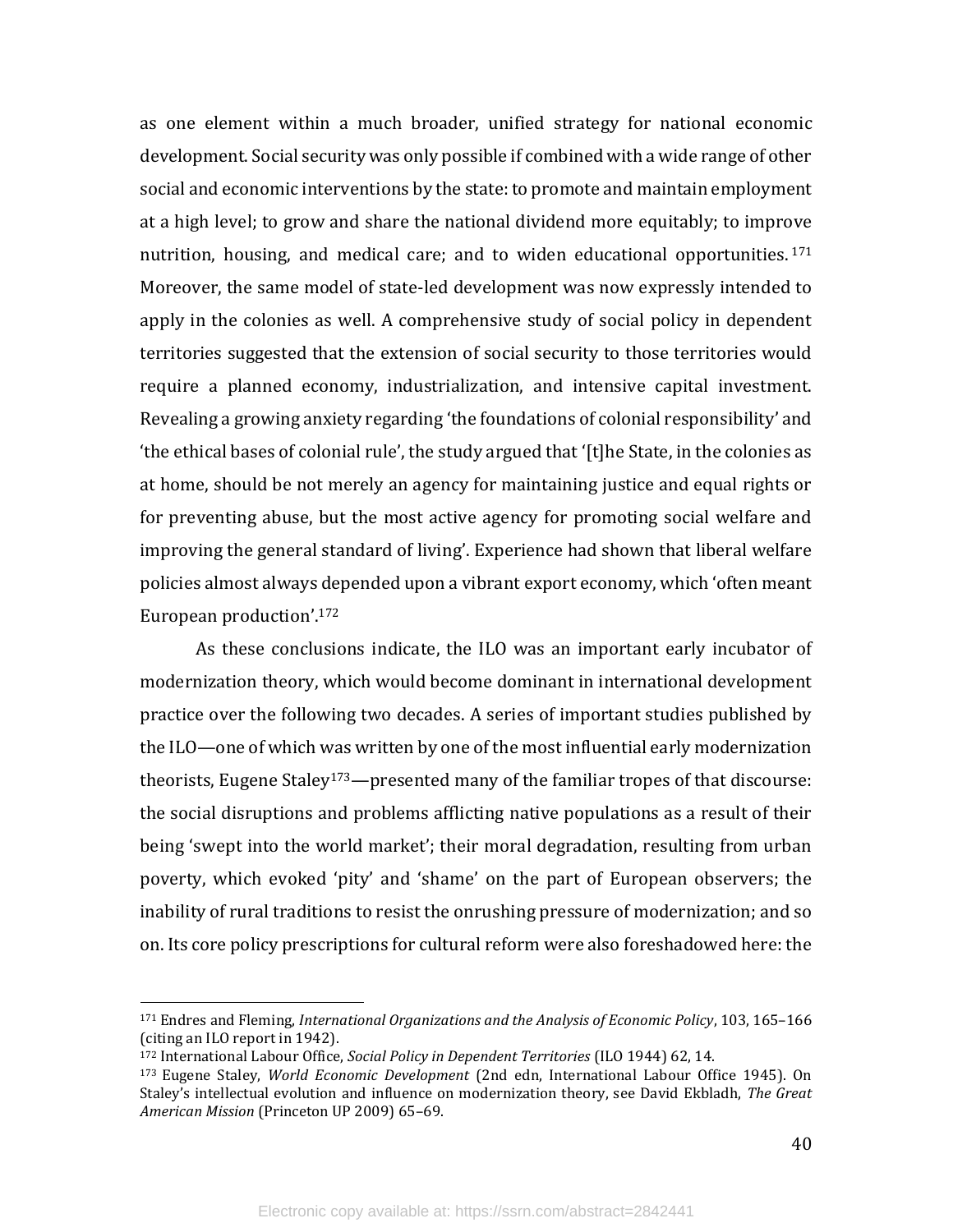need to instill a 'desire for social progress', to help the natives choose new standards over old, disintegrating ones, and to encourage 'an individual and community sense of informed responsibility'.<sup>174</sup>

The ideas of social welfare and economic planning, as promoted by the ILO, became more widely established and accepted during the war. In Britain, the 1942 Beveridge Report laid the foundations for the modern welfare state;<sup>175</sup> ILO staff were invited to advise the government on plans for a postwar review of its social insurance and social assistance schemes;<sup>176</sup> and Winston Churchill galvanized the war effort by drawing a contrast between the British 'welfare' state and the Nazi 'power and warfare state'.<sup>177</sup> Social welfare concerns were extended to colonial territories, too, with the passage of the Colonial Development and Welfare Act in the UK in 1940, and the creation of the *Fonds d'Investissement et de Développement Economique et Social* in France in 1946.<sup>178</sup> After the war, country after country adopted new social security legislation, <sup>179</sup> together with more or less comprehensive and universal welfare programs, including the provision of health, education, and housing by the state.<sup>180</sup>

The ILO's construction of a universal model of social and economic development reached an apotheosis with the adoption of the 'Declaration of Philadelphia' at the twenty-sixth session of the Conference in April–May 1944.<sup>181</sup> Reaffirming the organization's fundamental principles, that Declaration presented a vision of development linked to universal human rights: the right of 'all human beings, irrespective of race, creed, or sex . . . to pursue both their material well-being and their spiritual development in conditions of freedom and dignity, of economic security and equal opportunity' would now constitute 'the central aim of national and

<sup>176</sup> Goodrich, 'Program of the ILO', 314.

<sup>174</sup> International Labour Office, *Social Policy in Dependent Territories*, 18–19, 24, 21, 125, 133.

<sup>175</sup> Michael Freeden, 'The Coming of the Welfare State', in Terence Ball and Richard Bellamy (eds) *The Cambridge History of Twentieth Century Political Thought* (Cambridge UP 2003) ch 1.

<sup>177</sup> Cornelia Navari, *Internationalism and the State in the Twentieth Century* (Routledge 2000) 125.

<sup>178</sup> Frederick Cooper, 'Modernizing Bureaucrats, Backward Africans, and the Development Concept' in Frederick Cooper and Randall Packard (eds), *International Development and the Social Sciences* (U California Press 1997) 64 (ch 2), 67–70.

<sup>179</sup> 'Post-War Trends in Social Security' (1949) 59 Int'l Lab Rev 668.

<sup>180</sup> Gøsta Esping-Andersen, *The Three Worlds of Welfare Capitalism* (Princeton UP 1990) 26–27. <sup>181</sup> Maul, *Human Rights, Development and Decolonization*, ch 2.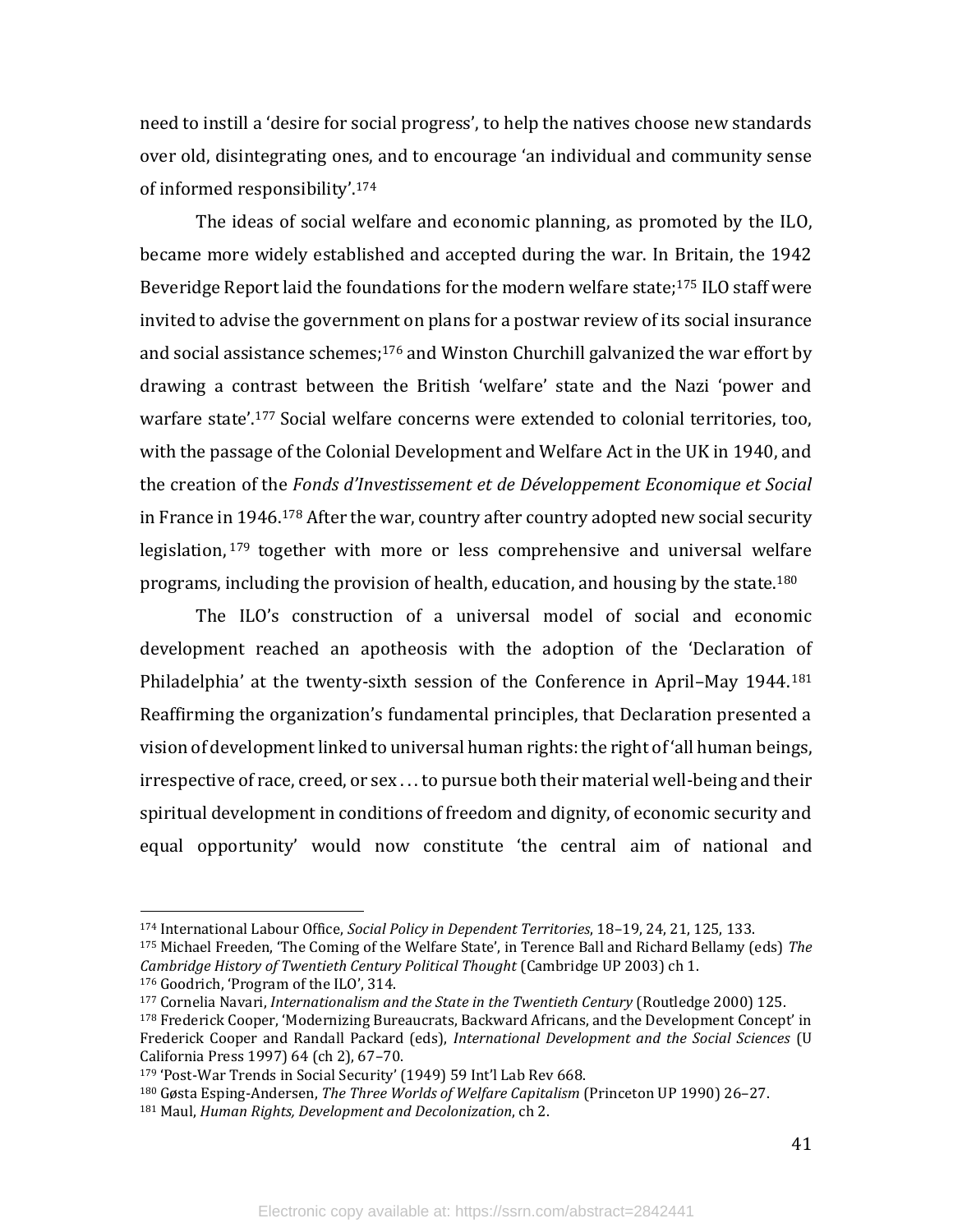international policy'. The ILO had an obligation to promote international programs that would, among other things, achieve full employment, raise living standards, extend social security measures and comprehensive medical care, assure equal educational opportunities, and provide adequate nutrition, housing and facilities for recreation and culture. These goals could be achieved through a 'fuller and broader utilization of the world's productive resources', and 'effective international and national action, including measures to expand production and consumption . . . to promote the economic and social advancement of the less developed regions of the world . . . and to promote a high and steady volume of international trade'.<sup>182</sup> The ILO's initial narrow focus on setting labor standards had given way to a complete worldview in which the achievement of human rights, development, industrialization, and trade were all inextricably bound together.

As the reference to the 'less developed regions of the world' suggests, the Philadelphia Declaration assumed a protective, paternalistic attitude towards the welfare of populations in colonies and other dependent territories. The principles set out in the Declaration were intended to be 'fully applicable to all peoples everywhere'. The manner of their application had to be determined, of course, 'with due regard to the stage of social and economic development reached by each people'. Nevertheless, their 'progressive application' to peoples who were still dependent, as well as to those who had already achieved self-government, was 'a matter of concern to the whole civilized world'.<sup>183</sup>

The same session of the Conference also adopted a landmark recommendation concerning the minimum standards of social policy in dependent territories which established the general principle that '[a]ll policies designed to apply to dependent territories shall be primarily directed to the well-being and development of the peoples of such territories and to the promotion of the desire on their part for social progress.' Among other things, those standards addressed the issues of slavery and forced labor, traffic in opium and other narcotics, penal sanctions, the employment of

<sup>&</sup>lt;sup>182</sup> Declaration Concerning the Aims and Purposes of the International Labour Organisation (26th Session of International Labor Conference, 10 May 1944) 15 UNTS 104 (Philadelphia Declaration). <sup>183</sup> Philadelphia Declaration, Part V.